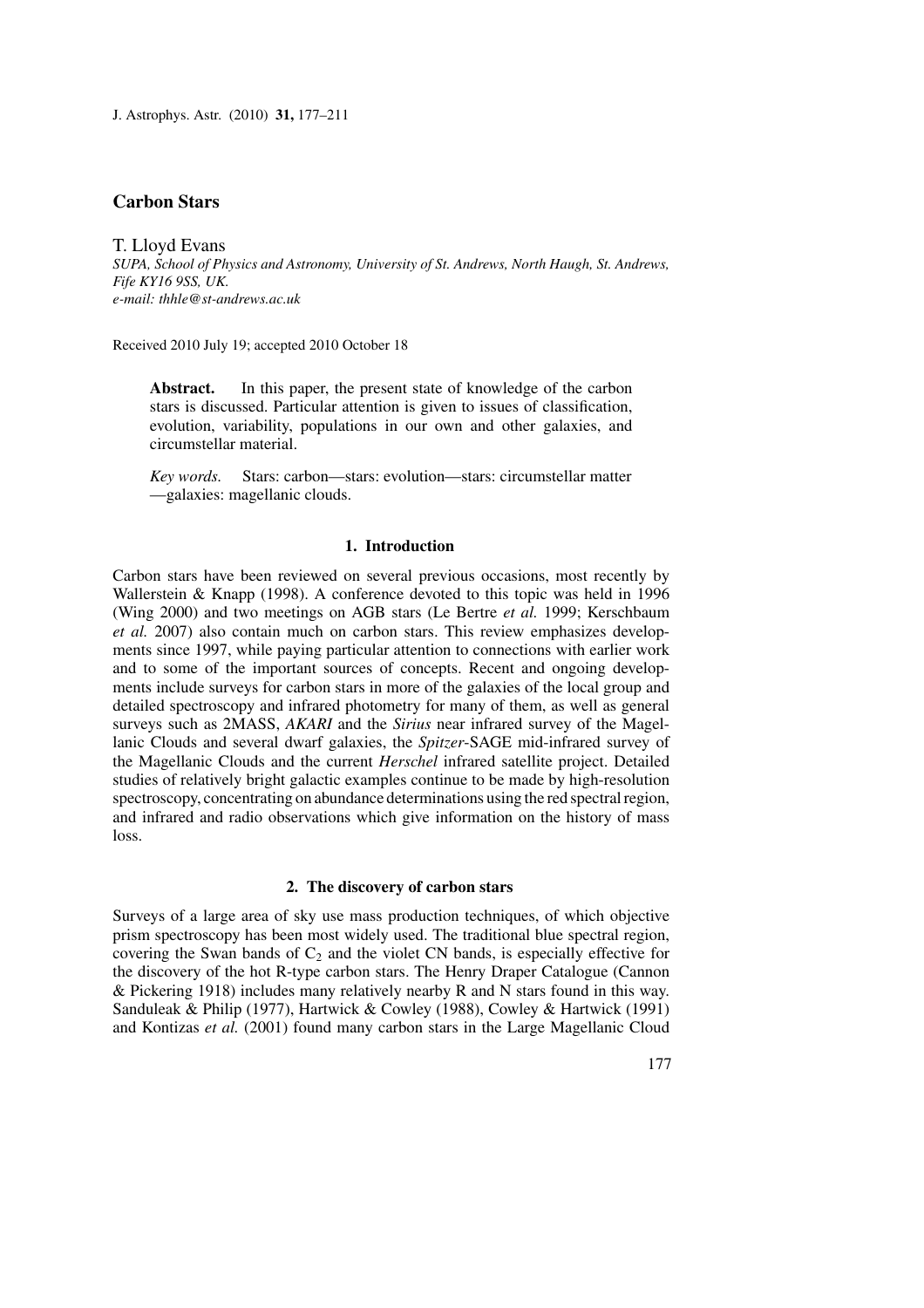(LMC), while Morgan & Hatzidimitriou (1995) found a similar sample in the Small Magellanic Cloud (SMC). The extreme redness of the cooler N stars, as well as the weakness of the characteristic Swan bands of  $C_2$  in some, dictates a move to the red and infrared. The red bands of CN were used in the detection of 302 carbon stars in the LMC by Westerlund *et al.* (1978), of 1707 in the SMC by Rebeirot *et al.* (1993) and of 320 carbon stars in both Magellanic Clouds by Blanco *et al.*(1980). The Hamburg/ESO survey found large numbers of faint high latitude carbon stars, which were identified automatically on digitised Schmidt objective prism plates (Christlieb *et al.* 2001). Goswami (2005) obtained slit spectra of a sample of 91 stars from this survey and identified many CH stars among them; relatively few N stars and no dwarf carbon stars were found. Stars of the latter type were first recognised from their high proper motions (Dahn *et al.* 1977) and their low luminosity was confirmed by trigonometric parallaxes (Dearborn *et al.* 1986; Green *et al.* 1991).

Crowding problems and faintness dictated a move to imaging to detect carbon and M stars in star clusters and nearby galaxies. Crude photometry on the *VI* system permitted the detection of late type stars in the Magellanic Clouds (Lloyd Evans 1978, 1980a) but slit spectroscopy is required to distinguish between M, S and C stars (Lloyd Evans 1980b 1983a; Bessell *et al.* 1983). The APM survey for cool carbon stars in our own Galaxy uses the large  $(B-R)$  of such stars to search for them among the many objects measured on UK Schmidt Telescope plates (Totten & Irwin 1998). Red and near-infrared imaging has the advantage that the luminous red stars stand out even before their colours are taken into account. The redder carbon stars may be identified with a high degree of confidence from their  $(J-K)$  and especially  $(H-K)$  values but there is inevitable confusion with K, M and S stars at the blue end of the colour range (Nikolaev & Weinberg 2000). Cioni *et al.* (2001) show that while all M stars nearly have  $(J-K<sub>s</sub>)$  < 1.4, so do many spectroscopically-identified carbon stars, so that the use of such a limit misses carbon stars and underestimates the C/M ratio.

M and C stars may be distinguished using interference filters to isolate back-toback bands of TiO and CN near 790.0 nm. The ratio of the intensities in these two wavebands, coupled with a broadband colour such as  $(R-I)$ , has proved very useful in separating M and C stars (Richer *et al.* 1984; Cook *et al.* 1986; Albert *et al.* 2000).

The low resolution spectrometer on the *IRAS* satellite discovered many bright but previously unsuspected carbon stars by the presence of the  $11.2 \mu m$  emission band of SiC arising in circumstellar material (Olnon *et al.* 1986).

This revealed for the first time that a high proportion of carbon stars are not seen at all in visible light. Some extreme carbon stars, notably AFGL 3068, have no SiC band but featureless mid-infrared spectra, so that new examples have been sought among *IRAS* objects with similar spectra (Volk *et al.* 1992), at the cost of including occasional stars of other types, such as post-AGB stars, which may also lack obvious bands.

Optical spectra of a sample of extreme carbon stars, discovered in the *AFGL* programme, are discussed by Cohen (1979) and by Cohen & Hitchon (1996), who show that they are Mira variables with periods of 1–2 years and are the carbon equivalents of the OH/IR stars. The Swan bands of  $C_2$  and most of the visible spectrum are often obscured, leaving the CN bands near 780 nm to show that they are carbon stars.

*A General Catalogue of Galactic Carbon Stars*, initiated by C. B. Stephenson at the Warner and Swasey Observatory, is now in its third edition (Alksnis *et al.* 2001). Stephenson (1984) provided a similar catalogue of S stars, with potential overlap in the area of CS and SC stars.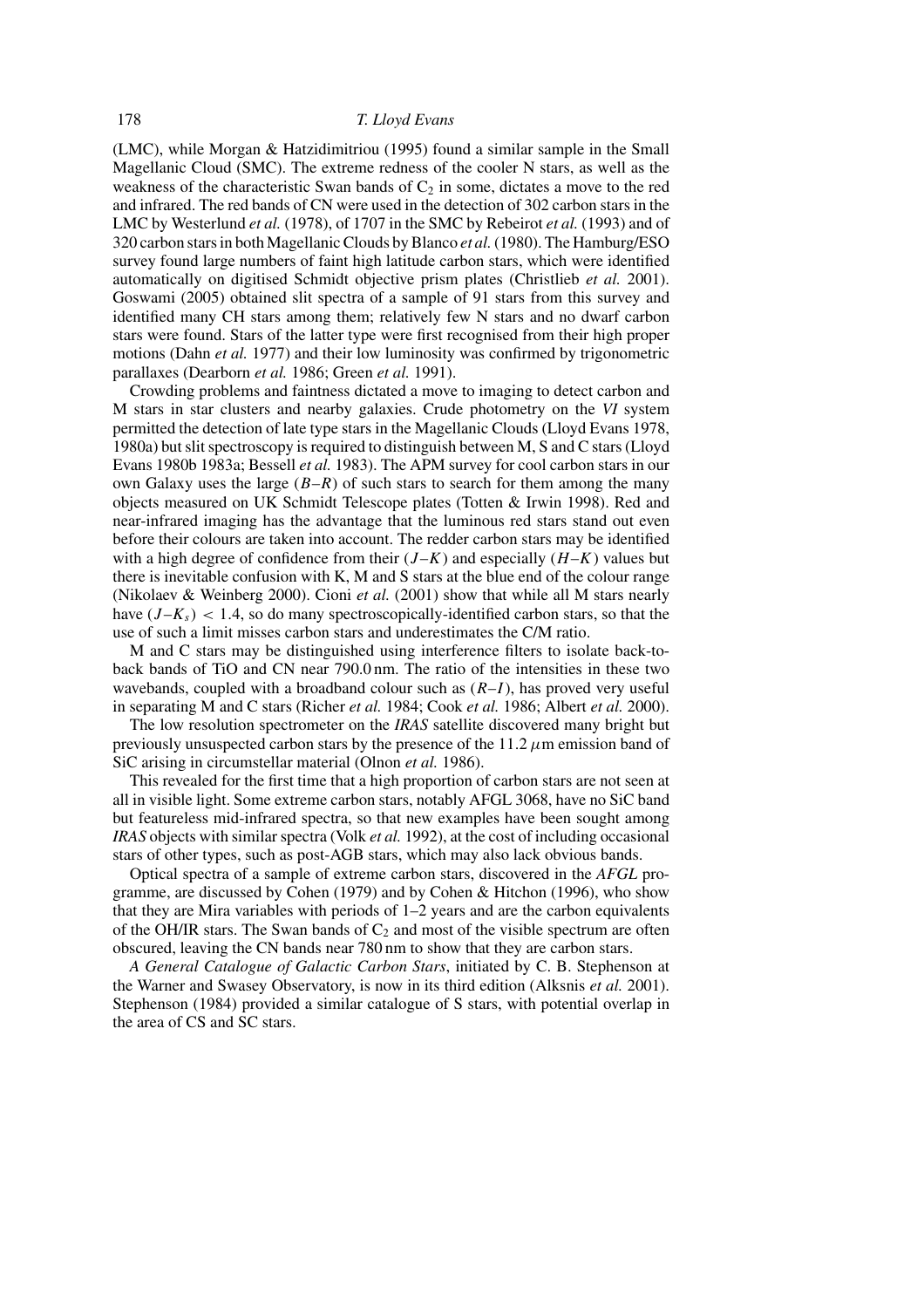#### *Carbon Stars* 179

### **3. Spectral classification and temperature determination**

The R stars may be subdivided into several groups. The classical R stars have normal or near-normal compositions apart from the enhanced carbon abundance and enhanced 13C (Dominy 1984; Zamora *et al.* 2009). The CH stars (Keenan 1942) are metal deficient high velocity stars with enhanced abundances of the s-process elements. The Hydrogen deficient carbon stars (HdC) are characterised by the absence or extreme weakness of the Balmer lines and of CH. The majority of those known are R Coronae Borealis variables (RCB), whose spectacular fadings account for most of their discoveries; the non-variable HdC stars are only revealed by their spectra.  $12C/13C$  is generally large, as the isotopic bandheads are usually weak or absent (e.g., Lloyd Evans *et al.* 1991; Pollard *et al.* 1994), indicating values of <sup>12</sup>C/<sup>13</sup>C up to several hundreds (Fujita & Tsuji 1977), but V CrA is an exception, with <sup>12</sup>C/<sup>13</sup>C of about three (Rao & Lambert 2008). The dwarf carbon stars generally have a pronounced break in the spectrum at the 619.1 nm band of  $C_2$ , which combines with weak CN to give a distinctive spectral appearance (Green *et al.* 1992). Keenan's (1993) classification scheme for the R stars is of doubtful validity, as the features used as luminosity criteria are sensitive to composition.

R stars are distinguished from N stars by their relatively strong violet continuum (Cannon & Pickering 1918), as the violet opacity which is a typical carbon star feature only appears in the N stars. Classification of the N stars based on the increasing weakness in the relative intensity of violet light (Cannon & Pickering 1918; Shane 1928) is only useful for the nearer carbon stars, as few N-type carbon stars are bright enough to be readily observable in the blue or violet. Keenan & Morgan (1941) attempted to extend the MK system to the N stars by using the red region of the spectrum, with the intensity of the Na D lines as the main temperature indicator. However, this was shown by Scalo (1973a) to be influenced by the opacity, such that a low C/O ratio leads to low opacity from CN and hence a high electron pressure at given optical depth, so that there is an unusually high proportion of neutral Li, Na, K and Rb compared to other carbon stars. This results in strong Na I D lines in carbon stars with low C/O. An obvious feature of the red spectral region is that there is not a great range in the appearance of the spectra among optically-selected N stars, in contrast to the situation for the M stars (Lancon & Wood 2000). A luminosity classification is always likely to be problematic, given that these are giant stars of a limited range in luminosity and that the features used in estimating luminosities of ordinary giant stars are just those whose abundance excesses define the carbon stars. Eglitis *et al.* (2003) proposed a one dimensional spectral typing based on the intensity ratios of CN bands, using the ratios of CN (4, 0) at 620.6 nm to CN (5, 1) at 633.2 nm and also CN (6, 2) at 647.8 nm to CN (7, 3) at 663.1 nm.

A third major group of carbon stars is sometimes distinguished; the J stars, which have relatively strong <sup>13</sup>CN at 626.0 nm compared to <sup>12</sup>CN at 620.6 nm (Bouigue 1954). Gordon (1971) defined the group by an enhanced <sup>12</sup>C<sup>13</sup>C band at 616.8 nm relative to  ${}^{12}C^{12}C$  at 612.2 nm. The J notation is not quantitative and fails in stars in which the relevant bands are weak, whether because the star is too hot to show strong bands, as in R stars of type earlier than about R3, or because C/O is relatively small. The large survey of the LMC by Morgan *et al.* (2003a) and the surveys of galactic stars by Yamashita (1972, 1975), Dean (1976) and Lloyd Evans (unpublished) agree in placing the incidence of J stars among the N-type carbon stars as between 10 and 20%.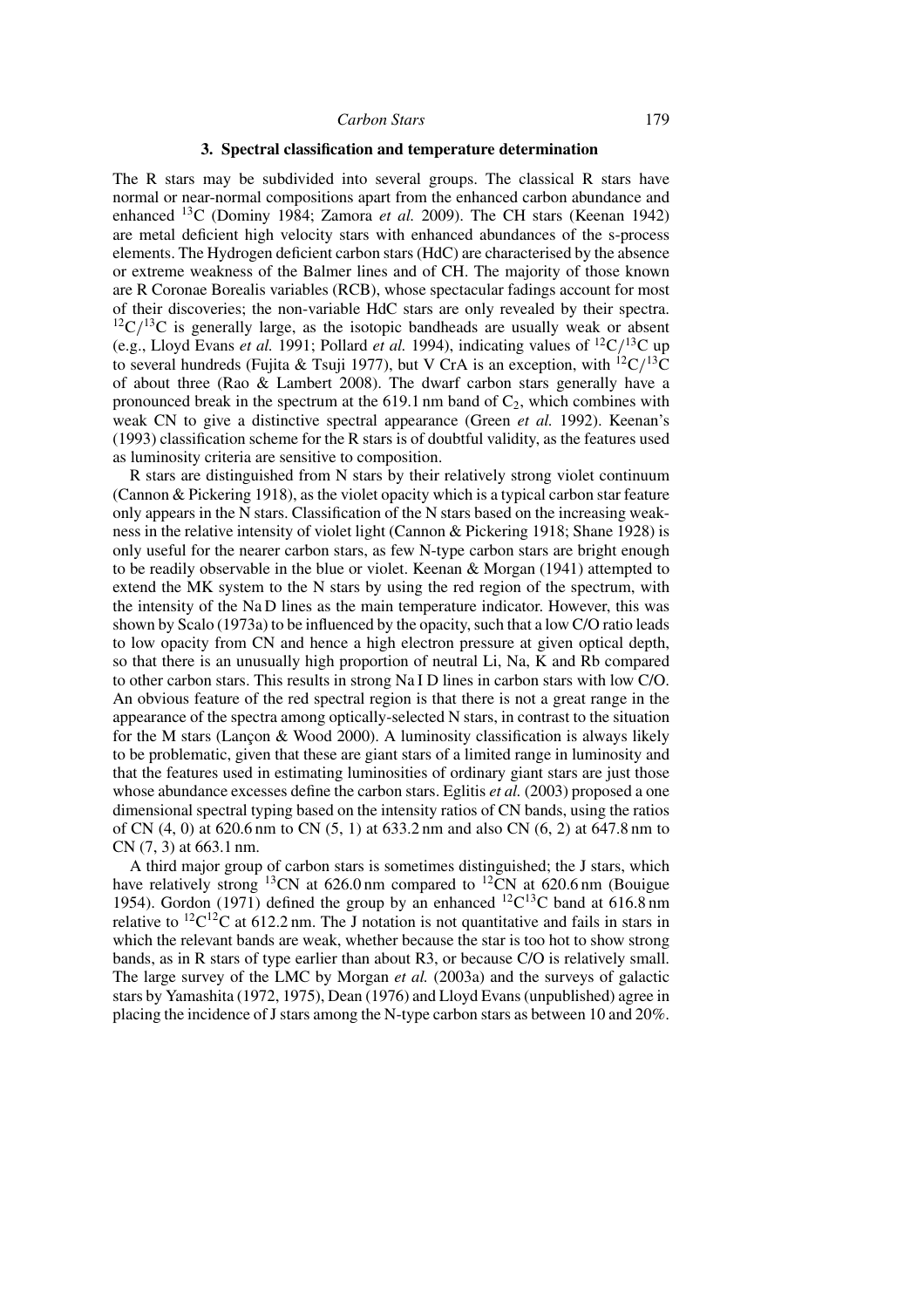The difficulties with classical spectral classification have inspired several attempts to combine spectroscopic and photometric data in order to distinguish better between different groups of carbon stars. Lloyd Evans (1986a) used *BVRIJHK* photometry with spectroscopic classifications of galactic R stars and found a bifurcation in the two colour diagrams such that the J stars, most of which are classified as R5 in the Henry Draper catalogue, have bluer  $(B-V)$  than CH stars of similar  $(V-I)$  or  $(J-K)$ . This difference between the spectral energy distributions (SEDs) of CH stars and the J stars, which belong to populations of different average metal content but which both have enhanced <sup>13</sup>C (Vanture 1992a), may result from depression of the V band by the systematically stronger molecular bands in the J stars. The HdC stars also stand apart in the two colour diagrams: their SEDs differ from those of CH and R stars, probably because the H-deficient atmosphere lacks the H<sup>−</sup> opacity which dominates in stars of normal H abundance.

Green *et al.* (1992) found that the dwarf carbon stars are redder in  $(H-K)$  at a given  $(J-H)$  than other warm carbon stars. This trend is similar to that shown by the high velocity giants such as V Ari and the Magellanic Cloud carbon stars (Cohen *et al.* 1981), though the latter are mostly N stars and are redder overall; they also share the combination of weak CN and strong  $C_2$  (Lloyd Evans 1980b).

De Mello *et al.* (2009) devised a scheme which combines elements of the purely spectroscopic schemes, following that used by Hatzidimitriou *et al.* (2003) for LMC stars, with a temperature index obtained by modelling the SED from 500 nm to 100  $\mu$ m to obtain the effective temperature of the central star. Other indices represent the strengths of the  $C_2$  bands and the Merrill-Sanford bands of  $SiC_2$ , the <sup>12</sup>C/<sup>13</sup>C ratio, the optical depth of the circumstellar material and the spectral features near 10  $\mu$ m. The temperature index defines wide intervals in temperature, which are chosen to match the earlier work of Yamashita (1972, 1975), Keenan (1993) and Barnbaum *et al.* (1996).

Photometry has been combined with measurements of angular diameter to calibrate colours as a function of effective temperature. Angular diameters were obtained from lunar occultations (Ridgway *et al.* 1981) or from interferometry (van Belle & Thompson 1999). Bergeat *et al.* (2001) list those determined up to 2000. Tsuji (1981) used the infrared flux method to obtain satisfactory agreement with the results available from angular diameters at that time. Bessell *et al.* (1983) used *JHK* photometry to provide an interpolation device in the temperature scale determined from angular diameters.

Loidl *et al.* (2001) discussed the suitability of several possible temperature-sensitive colour indices in the visible and near-infrared spectral regions, with the aid of model atmospheres. Tanaka *et al.* (2007) estimated effective temperatures for a sample of bright carbon stars from each of the main groups outlined by Keenan (1993). These temperatures were derived by fitting near-infrared spectra with model spectra, using wavelengths which are not affected by strong molecular bands. The  $T_{\text{eff}}$  values, which range from 5100 K at C–H1 to 2600 K at C–N5, are well correlated with the spectral types of Barnbaum *et al.* (1996), except those of the N stars which fall in the range 2600–3100 K without obvious correlation with the types C–N4 to C–N6. An even wider spread is apparent for the J stars, with a range of  $2800-3900$  K in  $T_{\text{eff}}$  for stars of types C–J4 to C–J5, but 3400 K at C–J3.5.  $T_{\text{eff}}$  values for the C–R stars range from a mean of 4900 K at C–R2 to 4200 K at C–R3 and 2800 K at C–R4, indicating some overlap with the C–J group. The C–H group has values of 5100 K at C–H1, 4400 K at C–H3 and 4100 K at C–H4.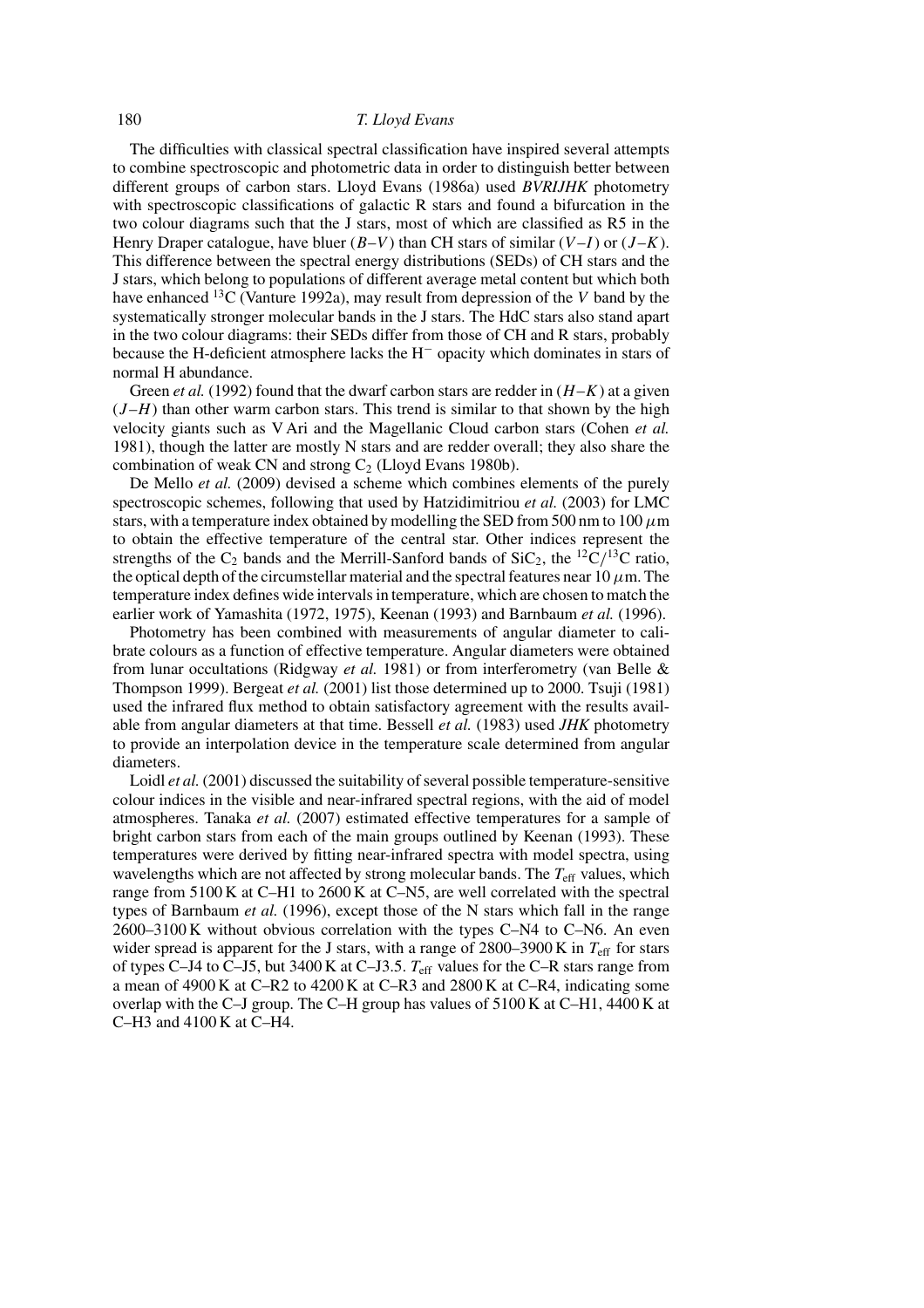#### *Carbon Stars* 181

Knapik & Bergeat (1997) obtained SEDs by collating photometry from many sources in the range from U to the *IRAS* 25  $\mu$ m band. They selected a colour index,  $([1.08] - K) - C_{IB}$ , where  $C_{IB} = [0.78] - [1.08]$ , and [0.78] and [1.08] are narrow band pseudo-continuum points, where CN absorption is minimal, measured by Baumert (1972). This index has the valuable property of being almost perpendicular to the reddening line in the  $([1.08] - K) - C_{IB}$ ,  $C_{IB}$  diagram. The range from about 0.5 to 1.2 is divided in six regions, CV1 to CV6:  $(B-V)$  and  $(J-K)$  increase monotonically from CV1 to CV6, while  $C_{IB}$  remains almost constant.

Any non-Mira, visually selected, carbon star can be assigned to one of these classes. Bergeat *et al.* (2001) used the angular diameters for 52 stars to show that these classes are well correlated with effective temperature and went on to derive effective temperatures for 390 carbon stars. The temperature is not well determined for CV1, but for the other groups the derived temperatures are CV2: 3130 K, CV3: 2940 K, CV4: 2790 K,  $CV5: 2720 K, CV6: 2385 K and CV7: 1925 K.$  The CV groups thus provide a satisfactory interpolation. The mean C/O ratio increases from 1.04 to 1.36 as the temperature decreases. Bergeat *et al.* (2002) used these temperatures to plot over 300 carbon stars in the  $M_{bol}$ ,  $log(T_{eff})$  diagram.

The ranges in temperature and colour on the AGB have been explained by Marigo (2002) as a consequence of the increasing atmospheric opacity as C/O increases during the evolution of an AGB star. This causes cooling and explains the jump in colour at the change from an atmosphere with  $C/O < 1$  to  $C/O > 1$ . This also explains the relative blueness of the carbon stars with the least excess of C over O but which have exceptionally strong Na D lines, because the electron pressure is high (Scalo 1973a), leading to a late type as classified on the MK system (Keenan & Morgan 1941). These stars are not the coolest but are among the hottest of the N stars. The long tail in the infrared colour distribution of the carbon stars, as is seen in the Magellanic Clouds (Nikolaev & Weinberg 2000), is also accounted for (Marigo *et al.* 2003).

The TP-AGB models incorporating the new atmosphere models were combined with evolutionary tracks for previous evolutionary phases to obtain theoretical isochrones for a wide range of age and metallicity, which were compared with observational data for the Galaxy and the Magellanic Clouds. The run of colours of intermediate-age clusters in the Magellanic Clouds is well reproduced (Marigo *et al.* 2008). Synthetic photometry for dust-free hydrostatic models (Aringer *et al.* 2009) yield  $(J-H)$  and  $(J-K)$ colours which peak near 1.1 and 1.5, respectively, much less than the values found for many carbon stars. These decrease as the stellar temperature is reduced further and absorption by polyatomic molecules in  $H$  and  $K$  strengthens, but allowance for absorption by circumstellar dust and for the effects of pulsation and mass loss on the density structure of the atmosphere will result in improved agreement with observation.

### **4. Extrinsic carbon stars**

The CH stars were recognised from the start (Keenan 1942) as high velocity stars and members of the galactic halo. McClure & Wordsworth (1990) found binary orbits for eight in a sample of ten CH stars, as well as 16 of 22 Ba II stars, the putative equivalent in the old disk population. Some of the remainder have orbits of long period, which have yet to be determined. McClure (1997) found orbits for two additional examples. The mass functions, with reasonable assumptions as to the mass of the primary, suggest that for both Ba II and CH stars, the unseen secondaries have masses near  $0.6 M_{\odot}$ .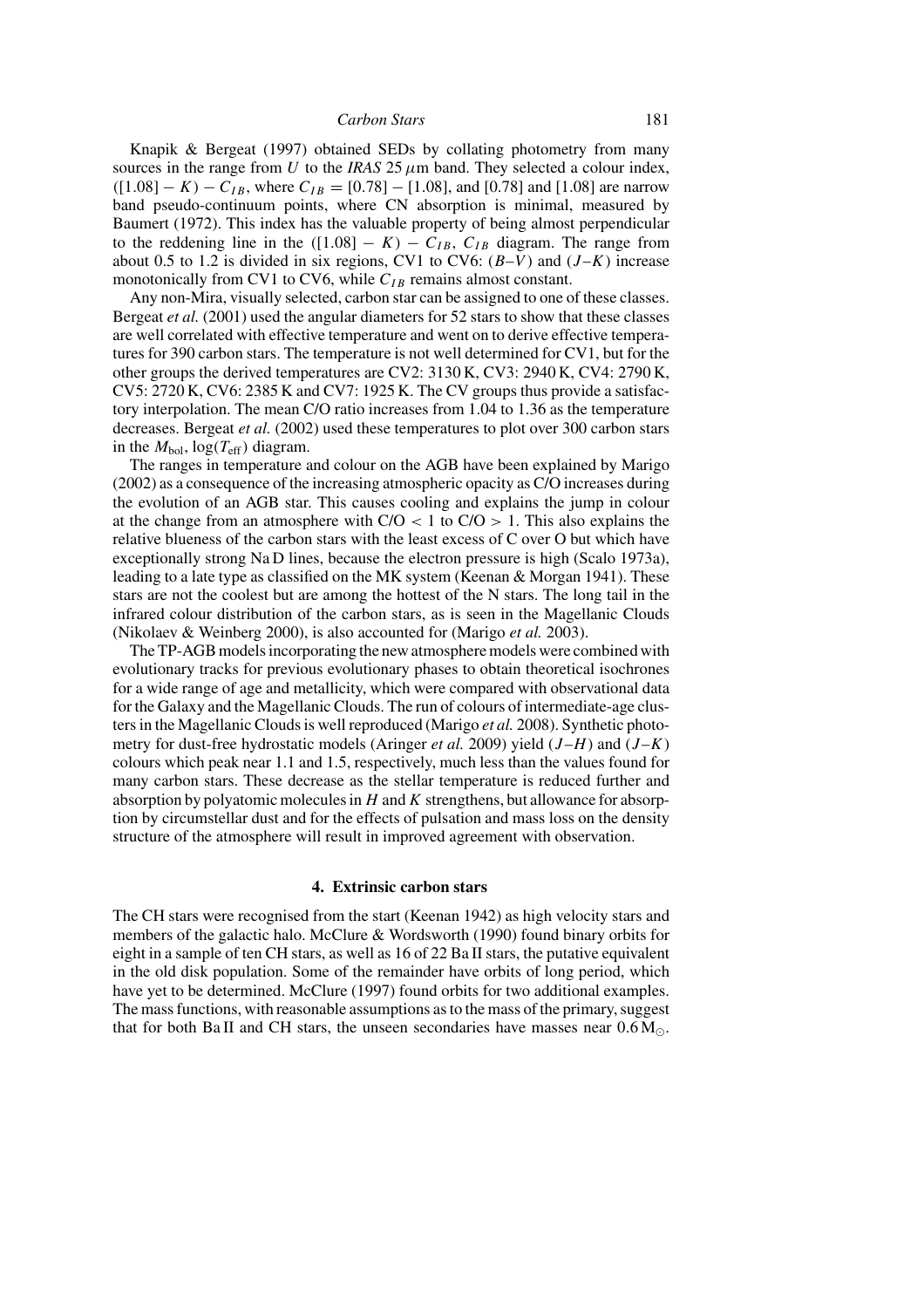# 182 *T. Lloyd Evans*

It seems plausible that these would be white dwarfs. The giant stars are too faint for the third dredge-up on the upper AGB to be responsible for the enhanced carbon and s-process abundances; it is now widely accepted that these enhancements result, not from interior processing, but from the acquisition of processed material from the companion when, as the more massive star, it passed through the AGB stage and transferred material to the companion. The former secondary, now seen as a giant star with modified composition, is therefore an extrinsic carbon star.

Bell & Dickens (1974) found enhanced <sup>13</sup>C on low resolution spectra of the two brightest CH stars in Omega Cen. Vanture (1992a) observed hotter field CH stars at high resolution and found six CH stars with  ${}^{12}C/{}^{13}C$  in the range 3–8 and two with values of at least 25. Kipper & Jørgensen (1994) and Aoki & Tsuji (1997) added another three stars, all with low values. This is still a small sample, but the predominance of small values of  ${}^{12}C/{}^{13}C$  is striking. The J stars account for only about 15% of all cool carbon stars in the Galaxy, so it is unlikely that they would account for most of the carbon donating original primaries. None would be plausible donors if all J stars are single, as McClure  $(1997)$  found for his sample of R stars which included many <sup>13</sup>C-rich stars classed as R5. Vanture (1992b) found that stars with high <sup>12</sup>C/<sup>13</sup>C ratios also have higher C/N ratios than those with low ratios, which suggests that  ${}^{12}$ C-rich material has been accreted and then subjected to CN burning in the CH star itself, in the case of the stars with low  $12^2C^{13}C$  and low C/N. Vanture (1992c) found that the heavy s-process elements were more enhanced than light s-process elements, with an average heavy to light ratio of 0.9 dex. He concluded that the abundance patterns were best explained if the neutrons came from the  ${}^{13}C(\alpha, n) {}^{16}O$  reaction and seed nuclei were exposed to a single neutron irradiation. Later work at higher resolution yielded significantly different abundances for some of the s-process elements (Van Eck *et al.* 2003; Goswami & Aoki 2010). Van Eck *et al.* (2001) reported very high relative abundances of Pb in some CH stars; this was not found in the high velocity N star, V Ari (Van Eck *et al.* 2003).

The metal deficiency of the first dwarf carbon star (dC), G77-61, is remarkable, −5.6 dex (Gass *et al.* 1988), later revised to −4.0 (Plez & Cohen 2005). Dearborn *et al.* (1986) found that G77-61 is a single lined binary, of period 245 d, and the unseen companion is assumed to be a white dwarf. Subsequently white dwarf companions to several dwarf carbon stars were found (Liebert *et al.* 1994; Green & Margon 1994) and it seemed possible to consider these stars as an extension of the CH stars to lower luminosity.

Carbon stars of very low metallicity have been found at high galactic latitude by Christlieb *et al.* (2001) and by Beers *et al.* (1992). The proportion of C-rich stars increases to lower metallicity (Frebel *et al.* 2006). Cohen *et al.* (2006) found low values of  ${}^{12}C/{}^{13}C$  for almost all of a sample of 16 stars, while 12 had strong enrichments of heavy nuclei (now known as CEMP-s) and four did not (CEMP-no). They suggested that the first group was binaries, as for the CH stars of the solar vicinity, while those of the second group were similar to R stars. Preston  $\&$  Sneden (2001) found orbits for three of four CH giants found by Beers *et al.* (1992), while Lucatello *et al.* (2005) suggest that all of a sample of the CEMP-s group may be binaries, which supports the suggestion that these stars owe their peculiar composition to binary interaction. Masseron *et al.* (2010) suggest that the CEMP-s stars with only s-process elements enhanced were polluted by low mass AGB stars via the  $^{13}$ C neutron source, while CEMP-rs stars, with r-process elements also enhanced, owe their peculiarity to the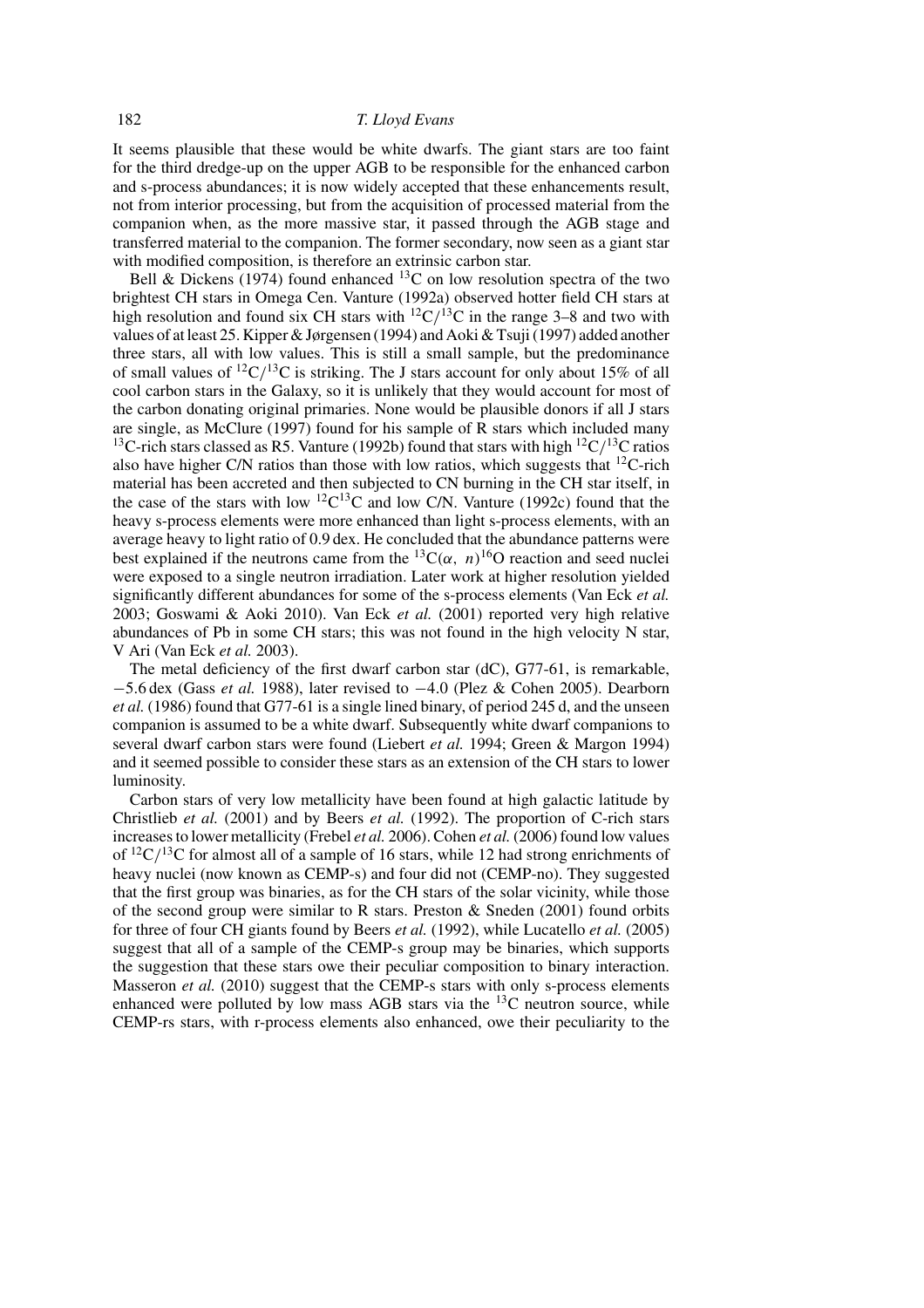22Ne neutron source. Bisterzo *et al.* (2010) have provided theoretical predictions of the abundances of many s-process elements produced in AGB stars of a range of masses, metallicities and <sup>13</sup>C-pocket efficiencies.

Venn & Lambert (2008) note that the abundances of the elements in three extremely metal deficient stars show a dependence on condensation temperature and resemble those of some post-AGB stars whose atmospheres have been depleted in heavy elements, possibly by dust-gas separation in a circumstellar disc. Observations to check for the possible presence of a dusty disc have yet to be made.

Jorissen & Mayor (1988) and Brown *et al.* (1990) found that those galactic field S stars which lack Tc, whose presence is a signature of recent s-processing, are all members of binary systems. Thus they too owe their peculiarity of composition to the same extrinsic process of transfer of material from a companion which is now a white dwarf.

### **5. Kinematics and galactic distribution**

Dean (1976) analysed his own and published data to make kinematic solutions for carbon stars. The non-Mira stars of N type were found to be kinematically similar to F5 dwarf stars. This is what would be expected from current knowledge of the masses of carbon stars in the intermediate age clusters of the Magellanic Clouds. The scale height for the N-type stars, of all variability types, is close to 200 pc, which again suggests F type progenitors (Claussen *et al.* 1987; Groenewegen *et al.* 1992; Kerschbaum & Hron 1992).

Bothun *et al.* (1991) observed carbon stars at high galactic latitude; these have relatively large velocity dispersion of 96 km s<sup>-1</sup>. This is a rather inhomogeneous sample, ranging from stars in the colour range of CH and R stars to stars which are heavily reddened by circumstellar dust. Mauron *et al.* (2007) used the red  $(J-K)$  of cool carbon stars to find distant N stars at high galactic latitudes. Substantial numbers of faint carbon stars have been found at high latitudes by the Sloan Digital Sky Survey (Margon *et al.* 2002; Downes *et al.* 2004). Proper motions show that up to 60% are dwarf carbon stars. The spectra are quite similar to those of giant stars, making discrimination difficult. The colours of the dwarf carbon stars and a new group, the F/G dwarfs which are hotter, are surprisingly scattered, especially in  $(H-K)$ .

A small number of nearby carbon stars, such as V Ari and TT CVn, have very high velocities. These stars have spectra characterised by strong  $C_2$  and weak CN, while the isotopic bands are very weak and the metal content is very low but the s-process elements are over-abundant (Kipper & Kipper 1990; Tsuji *et al.* 1991; Kipper 1992; Aoki & Tsuji 1997). Their colours differ systematically from those of typical R and N stars and are similar to those of the Magellanic Cloud carbon stars (Lloyd Evans 1980b, 1986a and in preparation; Cohen *et al.* 1981; Suntzeff *et al.* 1993; Ulla *et al.* 1997). These Magellanic Cloud carbon stars are known to be of intermediate age, so the existence of similar stars with velocities typical of the very old halo stars of the Galaxy presents a problem. It is possible that they are stars which were acquired by the Galaxy in the cannibalisation of a smaller galaxy.

The C:M ratio is greater the lower the metal content of a stellar system. This results from two factors. The abundances of both Ti and O are reduced, so the TiO bands are weaker and consequently the M stars are fewer and of earlier M subtype. Also, the reduced O abundance means that less fresh C has to be dredged up from the Heburning interior to overturn the C/O ratio in the outer layers. For long, no carbon stars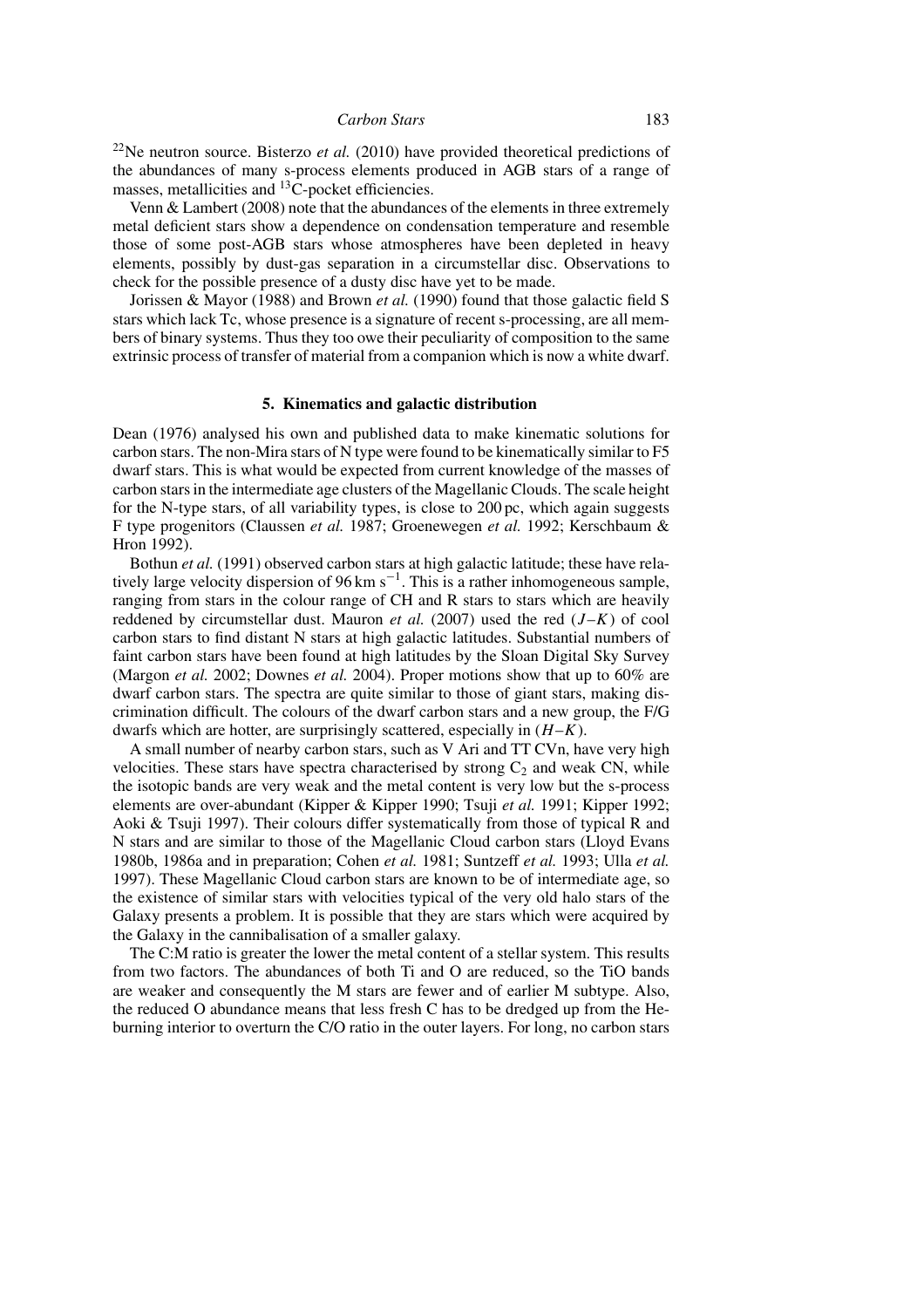were found in the Central Bulge of the Galaxy (Blanco *et al.* 1978b), although M stars are present in profusion (Blanco *et al.* 1984). Carbon stars were however found by Azzopardi *et al.* (1991). Lloyd Evans (1985a) and Westerlund *et al.* (1991b) found that the brightest of these are J stars and are relatively blue and hot; some might be CH stars. Neither would be formed by the third dredge-up on the thermally pulsing AGB, so the earlier conclusion is unaffected.

Demers & Battinelli (2007) obtained radial velocities of carbon stars at large galactocentric distances to obtain results suggesting a flat rotation curve to a distance of 15 kpc. Two deviant stars may belong to the Canis Major overdensity.

### **6. Variable stars**

### 6.1 *Long period variables*

Carbon stars are known in all the main classes of variable which are found in the parts of the H–R diagram in which carbon stars are found, and in addition, have one class peculiar to themselves, the R Coronae Borealis stars, which are Hydrogen-deficient carbon stars. Red variables appear high on the red giant branch of globular clusters; in the Magellanic Clouds it has been possible to distinguish separate Period-Luminosity (P–L) relations for RGB and AGB stars as well as for stars pulsating in the fundamental mode (Mira variables) and in higher radial modes as semiregular variables (Wood *et al.* 1999; Cioni *et al.* 2001, 2003; Lebzelter *et al.* 2002; Kiss & Bedding 2003, 2004; Groenewegen 2004; Ita *et al.* 2004; Fraser *et al.* 2008; Soszyński *et al.* 2009). The same pattern has been found for the red variables in the intermediate age clusters NGC 1846, which has 22 variables of types M, S and C (Lebzelter & Wood 2007), NGC 1978 with 13 variables and NGC 419 with 20 variables (Kamath *et al.* 2010). Stars of spectral type M are found below the tip of the Red Giant Branch (RGB) but carbon stars, defined as having  $(J - K_s) > 1.4$  in the absence of spectroscopic data, are only found above this point, which corresponds to  $K<sub>s</sub>$  of 12.1 in the LMC and 12.7 in the SMC (Kiss & Bedding 2003, 2004; Ita *et al.* 2004). Cioni *et al.* (2001) and Groenewegen (2004), who cross-correlated the photometry with spectroscopicallydetermined spectral types, found that the carbon Miras appear about  $0.7$  mag in K above the tip of the RGB.

The carbon Miras in the LMC follow almost the same P–L relation as the M type stars (Groenewegen & Whitelock 1996; Groenewegen 2004). Carbon Miras offer one of the best means available for distance determinations in small galaxies with a large intermediate age population and where a low metal content means that the Mira variables are mainly carbon stars, as in the case of the SMC (Lloyd Evans *et al.* 1988; Groenewegen 2004). Kiss & Bedding (2004) warn that there is a fairly dense scattering of heavily reddened Mira variables below the main P–L sequence (Wood 1998), so care needs to be taken to avoid using reddened stars in deriving the distance modulus. Nishida *et al.* (2000) obtained near-infrared photometry of three obscured carbon stars in Magellanic Cloud clusters and found that they lay on the extended P–L relation when bolometric magnitudes were used but up to  $0.7$  mag faint at  $K$ , showing the influence of circumstellar extinction.

Variable stars in the galactic field are not easily separated into the various pulsation groups as their distances are not known. The well known distinction between Mira and semi-regular variables at an amplitude of 2.5 mag is only applicable to M stars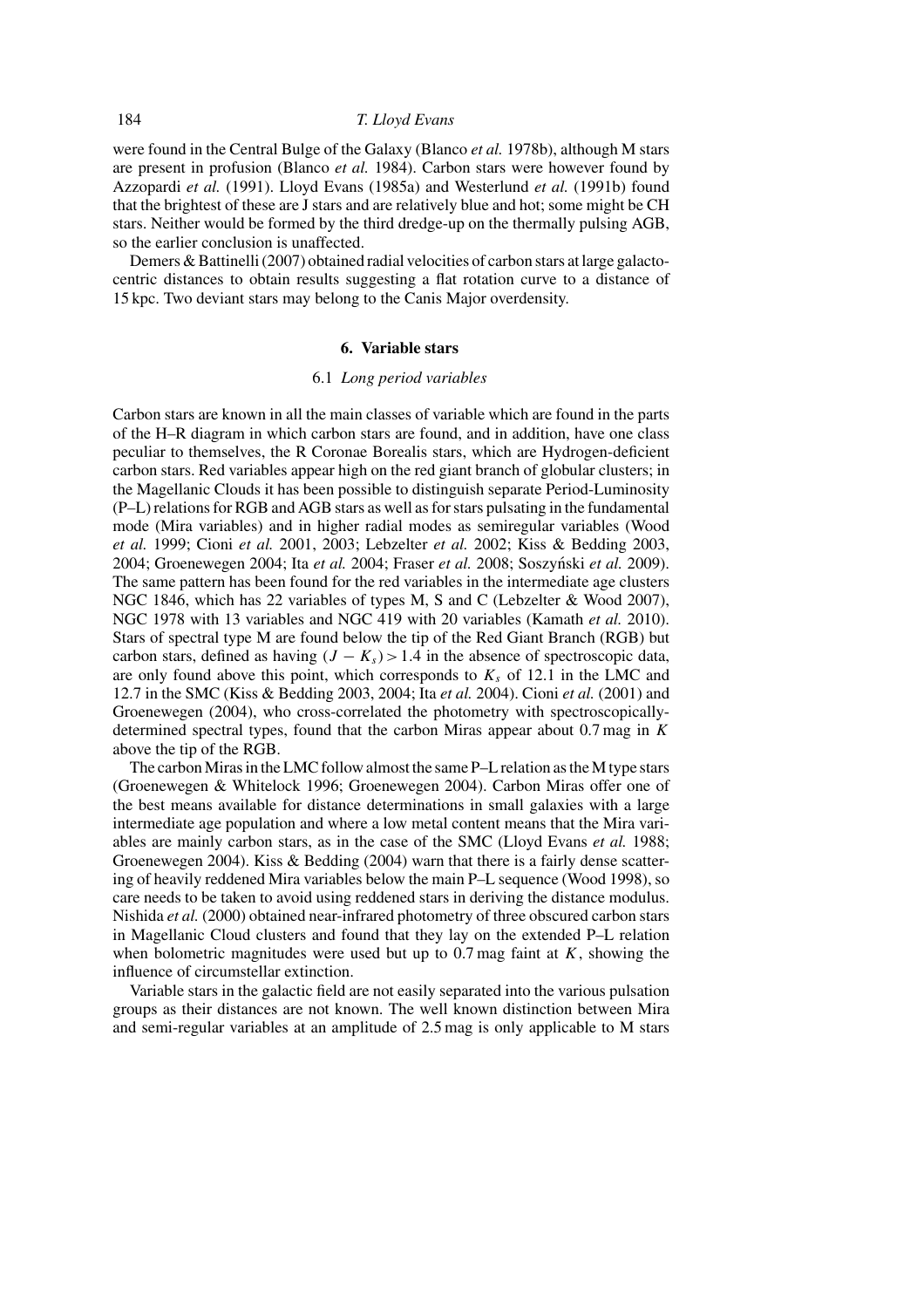and then only strictly for those of a limited range of spectral type: the relatively large visual amplitudes of M type Miras result from variations in TiO band strengths, which are at their strongest in the region near 500–600 nm. The TiO bands are relatively weak near maximum light, when the star is hottest, but as it expands and cools, TiO forms throughout the atmosphere and the effective photospheric diameter increases by a factor of about 1.8 while  $T_{\text{eff}}$  falls to around 2000 K, so the star radiates mainly in the infrared and fades in visible light (Reid & Goldston 2002). Lancon & Wood  $(2000)$ find that for carbon stars, in contrast, there is little change in the spectrum over a wide range in wavelength, because whereas the important molecules TiO and  $H_2O$  in M stars are formed at temperatures from 3500 K to as little as 2000 K and so are found in the upper atmosphere where they are affected by shocks and other dynamic events, CO, CN and  $C_2$  are formed at temperatures of 3000–5000 K, deeper in the atmosphere where they are less affected by dynamics (Loidl *et al.* 2001). This also explains why, whereas M type Miras have variable V magnitudes at maximum and minimum light, those of carbon Miras generally do not change much from one cycle to the next (Lloyd Evans 1997).

The visual amplitudes of carbon Miras are consequently less than those of M-type Miras, so they are often classified as semi-regulars. Whitelock *et al.* (2003) show, however, that the amplitudes at  $2.2 \mu m$  are as large in carbon as in M-type Miras in the LMC, and probably even larger for the stars of longest period, many of which are obscured visually by circumstellar dust. Cioni *et al.* (2001) find that semiregular M and C stars in the LMC have similar amplitudes in the  $R$  band, whereas semi-regular carbon stars in the SMC have larger amplitudes in both R and B (Cioni *et al.* 2003).

### 6.2 *R Coronae borealis variables*

Stars of the R Coronae Borealis (RCB) type are found only among H-deficient carbon stars (HdC), though they range widely in the degree of H-deficiency. Their characteristic feature is the occasional occurrence of drops in brightness of up to 9 magnitudes, with a rapid drop and a usually slower recovery which may extend over several years. Clayton (1996) lists 37 probable members of the group, including three in the LMC and three which are hot extreme helium stars which would not appear in lists of carbon stars. A few new examples have since been recognised in the general field in the Galaxy (Clayton *et al.* 2002, 2009; Hesselbach *et al.* 2003), while the extensive variable star surveys of recent years have detected 14 in the Galactic Bulge (Zaniewski *et al.* 2005; Tisserand *et al.* 2008). There are now at least 25 known in the LMC (Alcock *et al.* 1996, 2001; Morgan *et al.* 2003b; Tisserand *et al.* 2009) and two or three, yet to be confirmed, in the SMC (Kraemer *et al.* 2005; Tisserand *et al.* 2009). Their absolute V magnitudes at maximum light range from  $-2.6$  to  $-5.2$  in the Magellanic Clouds (Tisserand *et al.* 2009).

Loreta (1935) and O'Keefe (1939) put forward the accepted explanation for the fading events, that the star ejects clouds of carbon dust which obstruct the light of the star until they dissipate. Frequent photometric and spectroscopic observations of fading events of R CrB (Payne-Gaposchkin 1963) and RY Sgr (Alexander *et al.* 1972) revealed the appearance of a chromospheric-type emission spectrum early in the decline and a few broad emission lines later on. Payne-Gaposchkin (1963) suggested that the dust formed in the photospheric region below the chromosphere and obscured the normal photospheric light. The chromospheric spectrum disappeared in its turn as the star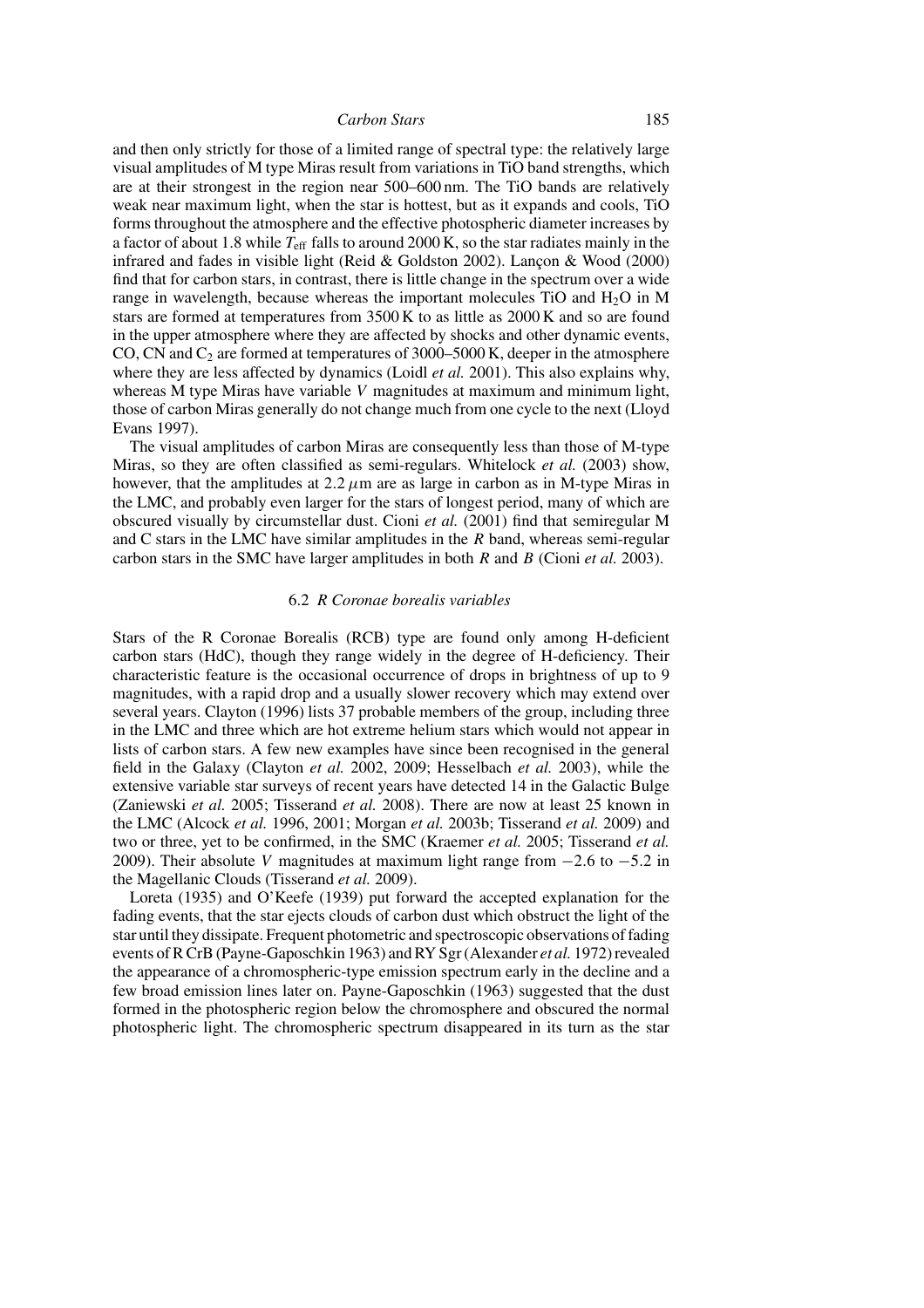faded further while the dust cloud rose higher; displaced absorption lines indicate a terminal velocity of 200 km s<sup> $-1$ </sup> for the ejected material. The observation that the onset of decline is related to the phase of radial pulsation of the star (Lawson & Crause 2007) and calculations on the rate of fading (Clayton *et al.* 1992) both suggest that a cloud formed close to the photosphere. Feast *et al.* (1997) found evidence for the ejection of dust in a puff of small angular extent as seen from the star, rather than in a larger or more regular form, in the lack of correlation in variations at  $J$  and  $L$ , as  $L$  arises from the emission from a dust cloud comprising material ejected in many individual events and will not be affected by the cut-off of emission from only a small part of the stellar surface. The dust formation was suggested (Feast 1997) to occur at about  $2R_*$ , possibly above a convective cell as suggested by Wdowiak (1975). Kawabata *et al.* (2007) reported relatively large polarisation of R CrB at maximum light, suggesting the existence of short lived puffs ejected away from the line of sight, and deduced from their transience that they must lie within  $2R_*$  of the photosphere. The detection of CO in the spectra of RCB stars supports the idea that grain formation in the hot region near the photosphere might follow shock induced cooling followed by a sharp increase in the CO column density and subsequent severe cooling by radiation in the infrared bands (Clayton *et al.* 1999a, 2007).

Imaging of UW Cen shows major changes in the morphology of a surrounding nebula in only 8 years (Clayton *et al.* 1999b). The radius is estimated as  $6 \times 10^{17}$  cm, so the changes cannot result from the physical motion of gas ejected at 200 km s<sup>-1</sup> but may be understood as representing the varying illumination of the outlying circumstellar material by starlight reaching it through gaps between discrete clouds nearer the star. Interferometric observations confirm the presence of a discrete dusty cloud at about 100  $R_*$  from the centre of RY Sgr (Leão *et al.* 2007).

There is uncertainty over the nature of a subgroup of the RCB stars, typified by DY Per (Alksnis 1994). These are cooler than most recognised RCB stars and lack the pronounced underabundance of hydrogen. DY Per, the best studied of the group, has fairly regular minima of depth about 2 mag in a period of 792 d and minima of up to 5 mag which are more erratic but which keep approximately to the 792 d cycle (Alksnis *et al.* 2002). The type star is at most moderately H-deficient (Keenan & Barnbaum 1997; Začs *et al.* 2007), while s-process elements are not enhanced. <sup>12</sup>C/<sup>13</sup>C is similar to the values found in typical N stars (Začs *et al.* 2005, 2007), in contrast to the absence of  $^{13}$ C in the spectra of most RCB stars. Absorption components of Na I D are attributed to two separate clouds of ejected material with velocities up to 170 km s<sup>-1</sup> (Keenan & Barnbaum 1997; Začs *et al.* 2005). There is possible emission of  $C_2$  in deep minima (Začs et al. 2007).

Observations of DY Per stars in the Magellanic Clouds confirm the moderate 12C/13C ratios (Alcock *et al.* 2001; Morgan *et al.* 2003b; Tisserand *et al.* 2009). The spectral energy distributions, determined over the range of wavebands from  $B$  to the 24  $\mu$ m band of MIPS on *Spitzer*, are all very similar, with a single peak near 1.6  $\mu$ m, in contrast to the frequently double-peaked SEDs of the RCB variables. However, Alksnis *et al.* (2009) were able to represent the energy distribution of DY Per in *BVRIJHKLM* by the sum of two black body distributions. The DY Per stars fall in the region of the near infrared two-colour diagrams occupied by the ordinary carbon stars, without overlaping with the RCB stars, in accordance with the lack of substantial H deficiency. This leads to the suggestion that the DY Per stars are ordinary carbon stars with ejection events (Tisserand *et al.* 2009). Judgment on this point should perhaps be suspended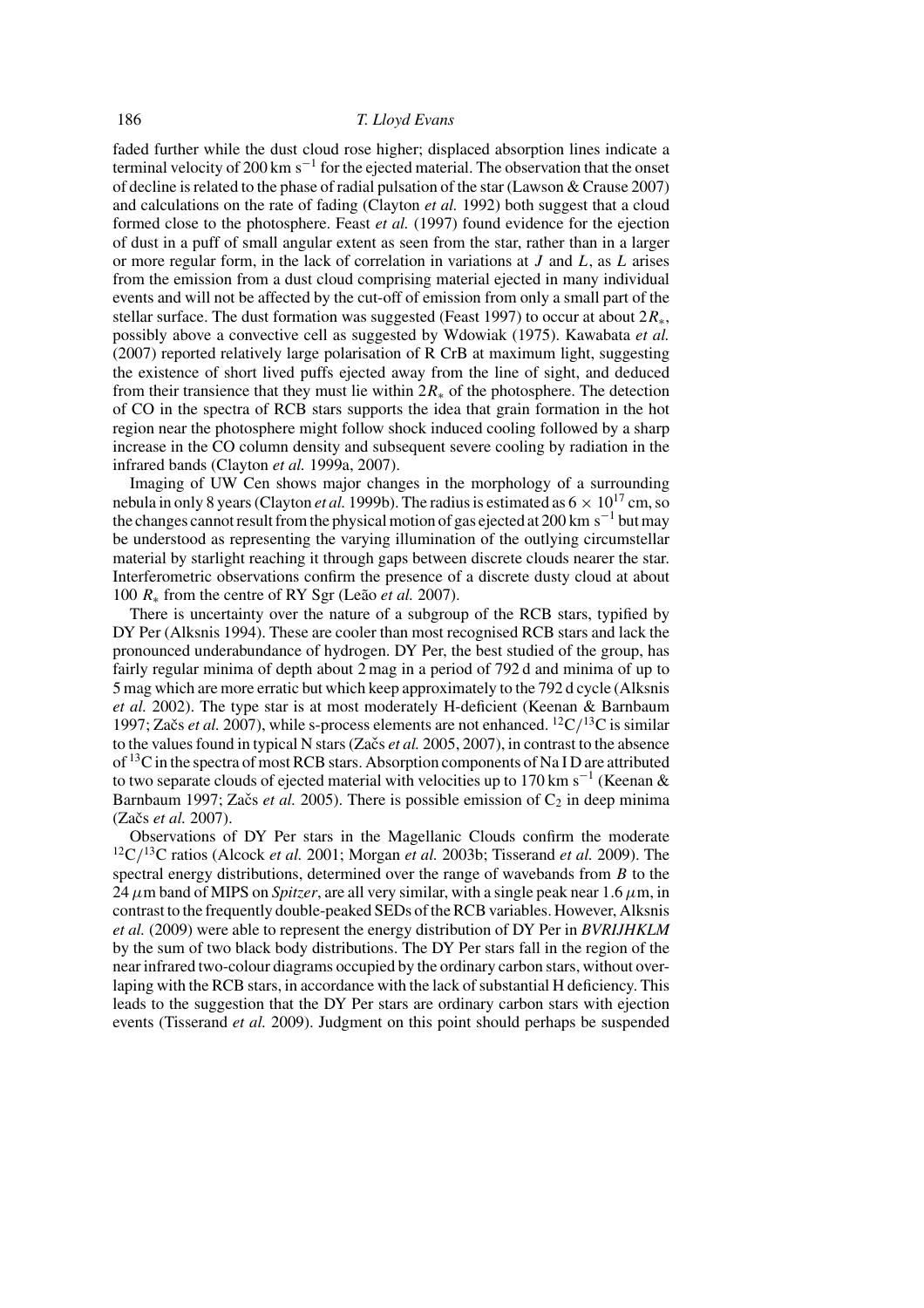until more stars have been studied in detail: the high velocity clouds in DY Per are the only feature which seems out of place in an N star. Feast *et al.* (2003) suggested that RCB type ejection also accounts for the dust fading events which occur in N type Mira variables, on a much longer time scale than those of RCB and DY Per variables. Stars like DY Per are not Mira variables but the apparent periodicity of the fadings in DY Per is very suggestive, as the period is of the same order as some of those found in the semiregular variables with long secondary periods (LSP) in the Magellanic Clouds and elsewhere. Wood & Nicholls (2009) have found that Magellanic Cloud stars with LSPs show a significant mid-IR excess compared to stars without LSPs. They suggest that LSPs cause ejection of material, probably in a clumpy configuration.

# 6.3 *Type II Cepheids*

Lloyd Evans (1983b) listed seven known or suspected carbon stars among the type II Cepheids. Three of these have published abundance analyses, which give very similar results including near solar Fe abundance, enhanced <sup>13</sup>C with <sup>12</sup>C/<sup>13</sup>C of 4–5, no s-process enhancement and a low radial velocity which suggests membership of the galactic disc (V553 Cen,  $P = 2.06$  d: Wallerstein & Gonzalez 1996; RT TrA,  $P = 1.95$  d: Wallerstein *et al.* 2000; RU Cam,  $P = 22.1$  d: Kipper & Klochkova 2007). RU Cam has a highly variable light amplitude (Demers & Fernie 1966; Kollath & Szeidl 1993). DI Car ( $P = 29.2$  d) is also erratic (Laney, private communication) and is a J star, while RV Nor is a similar star of  $P = 32.3$  d.

V1181 Sgr, also listed by Lloyd Evans (1983b), may instead be an RV Tauri variable of Preston spectroscopic class B, in which CN and sometimes  $C_2$  are enhanced. These stars do not appear to be C-rich, but the strong bands may result from the relatively high content of the CNO group in an atmosphere depleted in most other elements (Giridhar *et al.* 2005). The RV Tauri star MACHO 47.2496.8 in the LMC (Alcock *et al.* 1998), which has the long double period of 112 d and is one of the brightest RV Tauri stars in the LMC, is a true carbon star (Pollard & Lloyd Evans 2000). It is metal deficient, with a large overabundance of s-process elements and a high value of  ${}^{12}C/{}^{13}C = 200$ . The bolometric luminosity places it on the lower limit of N stars in the LMC, so it seems likely to be a low mass star (Reyniers *et al.* 2007).

Some of the R Coronae Borealis stars lie in the Cepheid instability strip and pulsate, somewhat irregularly, with periods which are typically about 40 days. Alexander *et al.* (1972) and Lloyd Evans (1986b) present light curves of the pulsations of RY Sgr.

An observational feature of all these stars is that the bands of  $C_2$  and CN which identify them as carbon stars are strongly dependent on temperature and at the mean temperature of the Cepheid instability strip, the bands are virtually invisible at maximum light and appear strongly only when the star is near minimum light in the pulsation cycle, so that detection as a carbon star depends on obtaining observations at the right phase. Lloyd Evans *et al.* (1972) give a plot of band strengths against phase for V553 Cen and Lloyd Evans (1986b) does the same for the RCB star RY Sgr.

### **7. Dust fadings and the outer atmospheres of N and J stars**

Early spectroscopy revealed the extreme faintness of the cooler carbon stars at wavelengths shorter than about 450 nm (Shane 1928; Shajn & Struve 1947). Shajn & Struve (1947) found that the absorption lines in this region, notably the normally strong H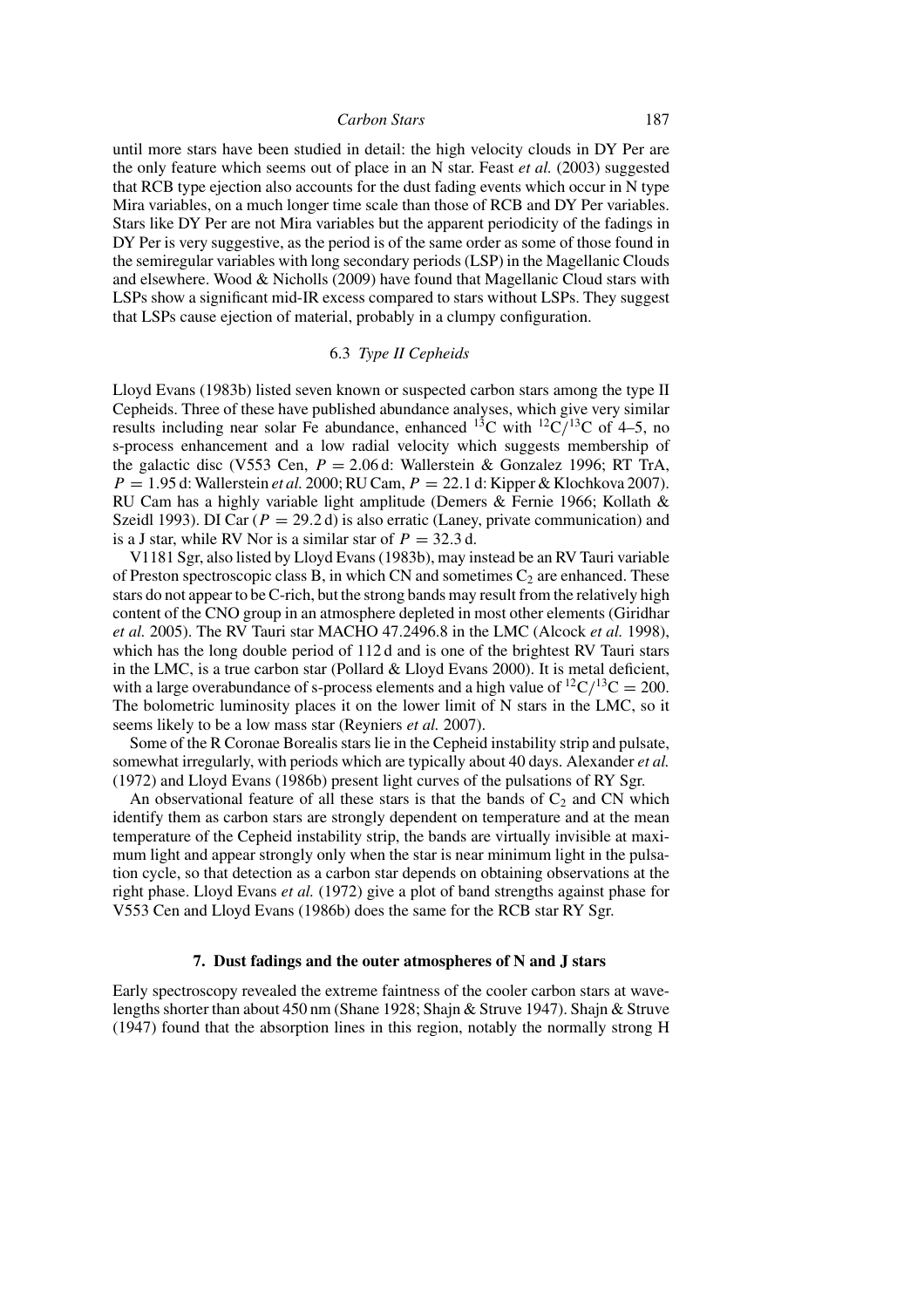and K lines of Ca II, appear extremely weak by comparison with those in M stars of similar effective temperature. This was attributed to an additional source of absorption in the atmospheres of N stars. McKellar (1948) noticed the probable presence of  $C_3$  near 405.0 nm. Swings *et al.* (1953) studied the violet region as far as  $350 \text{ nm}$ and confirmed the presence of  $C_3$  in Y CVn, U Hya and possibly in other stars. The appearance of the 405 nm bands of  $C_3$  in U Hya were correlated with high opacity in the far violet and with the presence of the blue-green bands which were later identified as  $SiC<sub>2</sub>$  by Kleman (1956). Additional supposed absorption features were shown by Gilra (1976) to be the gaps between emission by low excitation lines of Ti I, Zr I and V I. Violet region spectroscopy by Lloyd Evans (unpublished), using a photon counting detector which permitted sky subtraction, confirms the presence of  $C_3$  bands, as well as the atomic emission lines, in a few stars. The absorption bands of  $C_3$  were found to be strong only in two J stars, T Mus and HD 148173, but are weakly present in several N stars, notably the Mira variable R Lep. Many other stars lack  $C_3$  bands.

The source of the violet opacity has been a longstanding problem. Suggested mechanisms have included absorption by  $C_3$  molecules or atomic lines or extinction by solid particles. Walker (1976) showed that there was a close correlation between the strength of the violet opacity, represented by the  $(B-V)$  colour of a star, and that of the SiC<sub>2</sub> bands. This indicates the possibility that SiC grains, known from mid-infrared spectra (Olnon *et al.* 1986) to be present in the circumstellar material around many carbon stars, are the responsible agents. The increasing weakness and ultimate disappearance of atomic and molecular absorptions as stars with successively greater violet opacity are considered and it suggests that the dust must lie within the atmosphere and above the levels where these features are formed, so that the visible absorption lines are produced in a successively thinner layer.

The  $\text{SiC}_2$  molecule is of considerable interest in connection with the outer layers of carbon star atmospheres, as laboratory studies (Michalopoulos *et al.* 1984) indicated that it has a triangular and not a linear structure as originally supposed. The Si atom is relatively weakly bonded to a  $C_2$  entity, so vibrational hot bands exist with an excitation temperature of only 281 K. The hot bands are seen in absorption in the spectra of most cool carbon stars, where they may arise in the upper atmosphere with a lower temperature than that of the photosphere (Sarre *et al.* 2000). They are absent from the emission spectrum of IRAS 12311-3509, where the other bands of  $\text{SiC}_2$  arise in cool circumstellar material (Lloyd Evans *et al.* 2000). The hot bands are normally present in the absorption spectrum of T Mus, a semi-regular variable with a long secondary period (LSP) of 1082 d (Lysaght 1989) and variable amplitude which is also a J star (Barnbaum *et al.* 1996), but they disappeared when it underwent a deep minimum in 1994 (Sarre *et al.* 1996). A deeper minimum in 1999 lead to the disappearance of almost all absorption lines as well and the appearance of strong emission at the  $C_2$ bandheads, especially of the (1, 0) bandhead, where both the <sup>12</sup>C<sup>12</sup>C head at 473.7 nm and the <sup>12</sup>C<sup>13</sup>C head at 474.4 nm appeared, as well as the 471.5 nm (2, 1) bandhead where the isotopic head was also visible, while the  $(0, 0)$  head at 516.5 nm showed relatively weak emission. These relative intensities are clearly anomalous. The hot bands of  $\text{SiC}_2$  disappeared, leaving the remaining bands of  $\text{SiC}_2$  as the only strong absorption features in the spectral region to the blue of 520 nm. However, the red part of the spectrum was virtually unchanged (Lloyd Evans 2007). A tentative explanation is that dust was produced in the atmosphere above the levels at which most features, other than the remaining  $SiC_2$  bands, are formed. The rapid increase of the dust absorption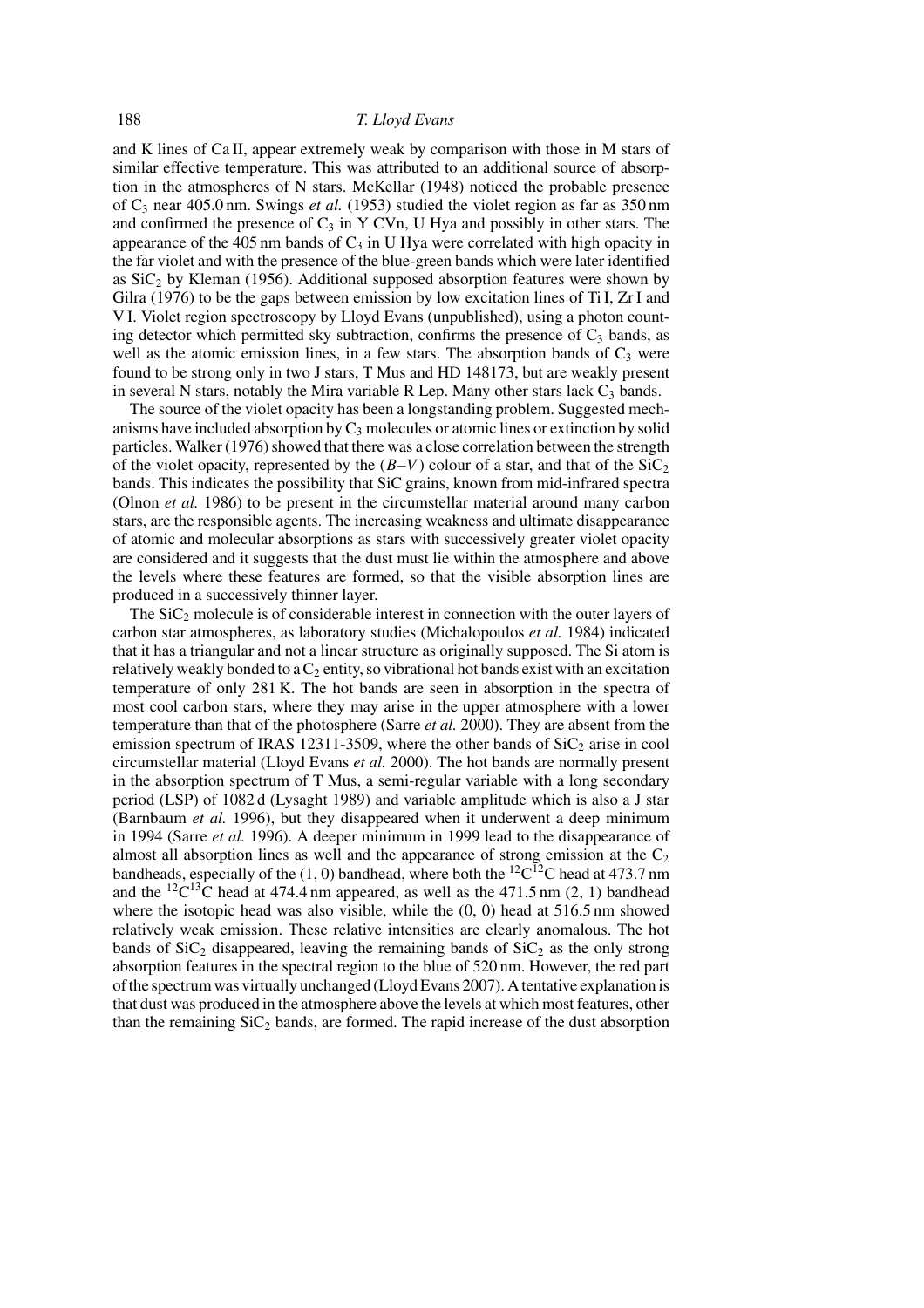to the violet accounts for the much greater abnormality at shorter wavelengths. It is not clear how this phenomenon relates to the mass loss found to be associated with the semi-regular variables with LSPs (Wood & Nicholls 2009); it seems plausible that the fading of T Mus was associated with dust formation and possibly ejection, but there is no contemporaneous infrared photometry to confirm this.

This behaviour has similarities with that noted in the normal pulsations of carbon Miras: the  $C_2$  band at 473.7 nm appears in emission at times and may be quite strong, whereas the  $(0, 0)$  band at 516.5 nm is little affected (Lloyd Evans 1989). Continued observations of several carbon Miras (Lloyd Evans unpublished) show that this emission varies strongly round the cycle: normal absorption is present at maximum light, while emission appears when the star is near minimum. Le Bertre (1988) interpreted broadband photometry of R For round the pulsation cycle with a radiative transfer model. The increased obscuration of the central star around minimum light is attributed to the formation of dust in the inner part of the circumstellar shell, as a consequence of the lower luminosity at minimum. The greater spectral abnormality at shorter wavelengths results from the increasing absorption by the dust. Mira variables differ considerably in the range of wavelengths over which the violet opacity is apparent. Some are less affected than stars such as R Lep and never show  $C_2$  emission at 473.7 nm, while in others, such as the extreme carbon star II Lup (IRAS 15194-5115), heavy absorption means that little can be seen below 600 nm. It would be worth looking for emission in the  $(0, 0)$  bandhead at 516.5 nm or the  $(0, 1)$  head at 563.5 nm in a suitably red star.

A different spectroscopic development is observed during the dust fadings of carbon Miras (Lloyd Evans 1997; Smirnova *et al.* 2009), in which we may see individual minor episodes of mass loss. These fadings occur at intervals of decades with unknown, if any, periodicity in the redder of the well known bright carbon Miras, as revealed by AAVSO data. R Lep was followed through a deep minimum and found to show emission in the  $C_2$  bands and in resonance lines of Na I, K I and Rb I. Spectroscopically similar fadings occur at regular intervals of 18–19 years in the SRa, LSP variable, V Hya, which has an unusual companion (Lloyd Evans 1991a). These spectral abnormalities do not show a dependence on wavelength. The emission in the  $C_2$  bandheads is much stronger at the fundamental  $(0, 0)$  head at 516.5 nm than at the  $(1, 0)$  head at 473.7 nm and the emission of resonance lines in the yellow to far red spectral regions are strong, suggesting that in this case the dust lies above the region where the emission features are formed. Feast *et al.* (2003) suggested that the emission features arose in the outer atmosphere and became visible when the photospheric disc, but not the surrounding region, was dimmed by the dust cloud. Le Bertre (1988) discussed the deep minimum of R For in 1983, reported by Feast *et al.* (1984), and suggested obscuration by dust which condensed in the inner part of an existing circumstellar shell, as a result of the reduced luminosity of the star at minimum. He did not find it necessary to postulate ejection of a shell or eclipse by a dust cloud. There is no contemporary spectroscopy of this event, much shorter than those of R Lep and V Hya, to compare with the other stars which have undergone dust fadings. Lloyd Evans (1997) noted that the three stars for which *JHKL* photometry through a fading was available, R For, R Lep and V Hya, all followed the general trend of carbon stars in the two colour diagrams, without the infrared excess shown by RCB stars. This is a less sensitive test for asymmetric dust clouds than it is in the RCB stars, as there is less contrast between the emission from hot dust and from the photospheres of such cool stars.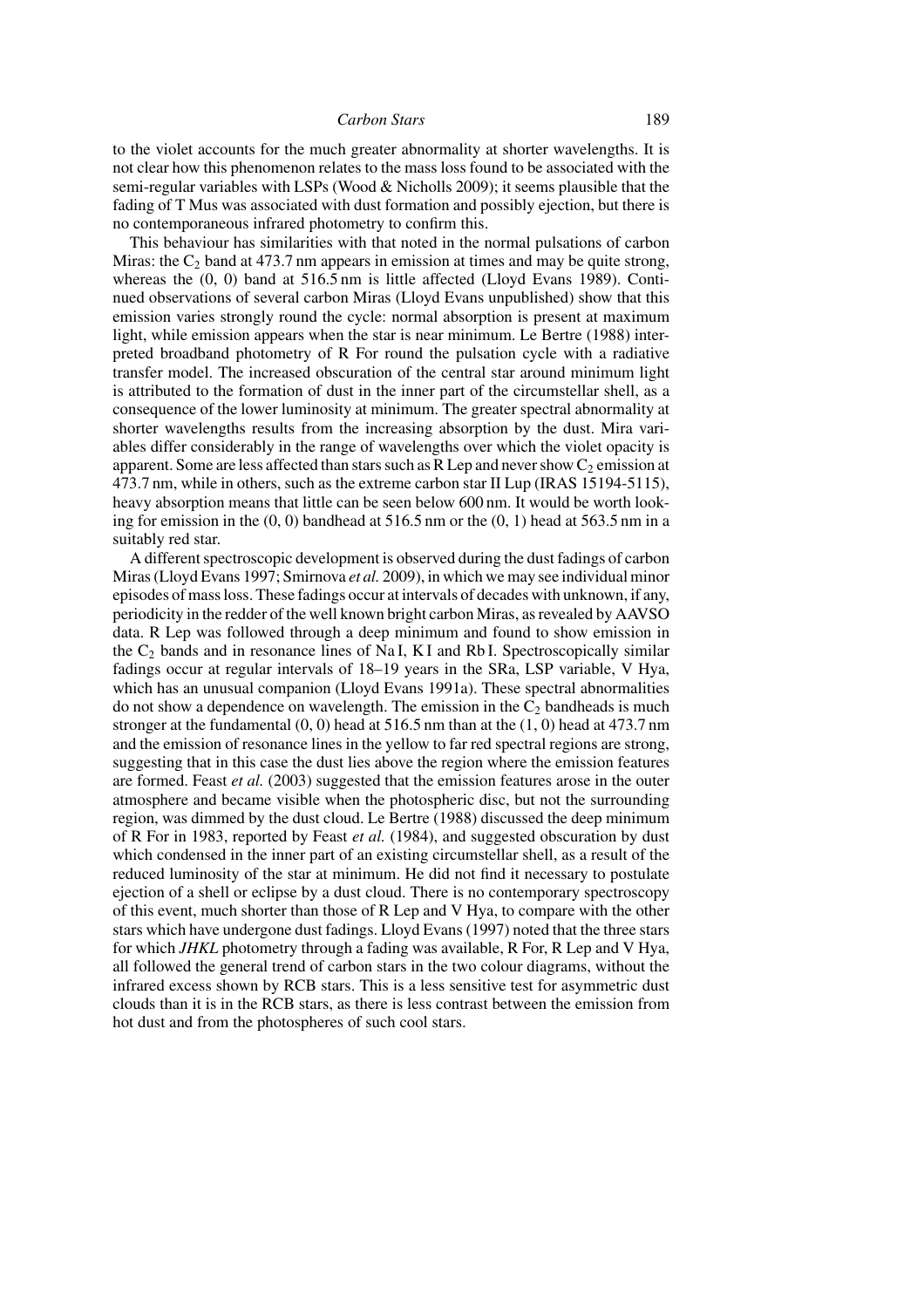Whitelock *et al.* (1997) rediscussed the situation, with data for fadings of other stars as well. They suggested the faintness of R Lep, from the trigonometric parallax obtained by Hipparcos, relative to the luminosity from the P–L relation indicated an asymmetrical cloud such as the RCB stars eject. Feast *et al.* (2003) presented data for a protracted fading of II Lup (IRAS 15194-5115): there was a much smaller range in  $L$  than in  $J$ , and contemporaneous infrared speckle observations by Lopez *et al.* (1993) indicate that at deep minimum almost all the flux at J came from the photosphere and almost all that at  $L$  came from the dust. The combination of a constant dust shell with variable dust opacity in the line of sight requires an asymmetric model.

Feast *et al.* (2003) suggested that the dust formation took place above the cool regions of large convective cells, as may be the case in RCB stars. Possible support for this suggestion comes from the anomalous spectra of V Hya some months before the start of the 1993 decline (Lloyd Evans 1997). The normal heavily obscured spectrum, accompanied by emission and near absence of absorption in the 473.7 nm (1, 0) bandhead of  $C_2$ , was replaced by the much bluer spectrum typical of a hotter carbon star, with strong absorption at the (1, 0) bandhead, in February and April 1992. There was no perceptible increase in the brightness at  $V$ , but  $V$  Hya is so red that brightness changes in the  $480 \text{ nm}$  region have relatively little effect on V, whereas even if a limited region of the surface were freed of the violet opacity it could transform the appearance of the spectrum at shorter wavelengths. This might indicate the arrival of a hot convective element at the surface. Johnson's (1993) observation of a major increase in the polarisation of V Hya early in the fading episode of 1993 suggests a highly asymmetric situation, which would, *inter alia*, be consistent with the ejection of a dust cloud at an angle to the line of sight, or to the intrusion of a dust cloud around the secondary star at inferior conjunction in this binary system, as in the case of Epsilon Aurigae.

The SC star UY Cen is the only other carbon star that have been observed spectroscopically during a dust fading event, which occurred in 2002 (Steinfadt *et al.* 2005). No unusual spectroscopic features were seen, although the depth of minimum, 2.5 mag, was comparable to that of the other stars discussed here. However, if the fading of UY Cen, which is classed as a semi-regular variable with a period of 114.6 d and amplitudes in  $V$  and in the blue of 0.6 and 1.7 mag, respectively, was similar to that of T Mus this would have escaped notice, as the spectrum was observed only in the red in 2002. ASAS (Pojmanski 2002) and AAVSO data show a slow and erratic brightening after the deep minimum in early 2002, with maximum brightness reached only in 2008, and a subsequent slow decline. It is of some importance if this fading was caused by dust, as elsewhere we note arguments that SC stars do not readily produce dust.

It can be concluded that only three stars have been observed spectroscopically through a dust fading event, and it appears that there are two different types of event: that seen in T Mus (Lloyd Evans 2007) and those in R Lep and V Hya (Lloyd Evans 1997). It must be kept in mind that R Lep and V Hya are very different stars in that R Lep is a Mira with major fadings perhaps a half century apart while V Hya is a Mira or SRa which is also a star with an LSP of 19 years. It has a companion and suffers bipolar mass loss (Sahai & Wannier 1988; Tsuji *et al.* 1988). More observations are required, including spectro-polarimetry and interferometry.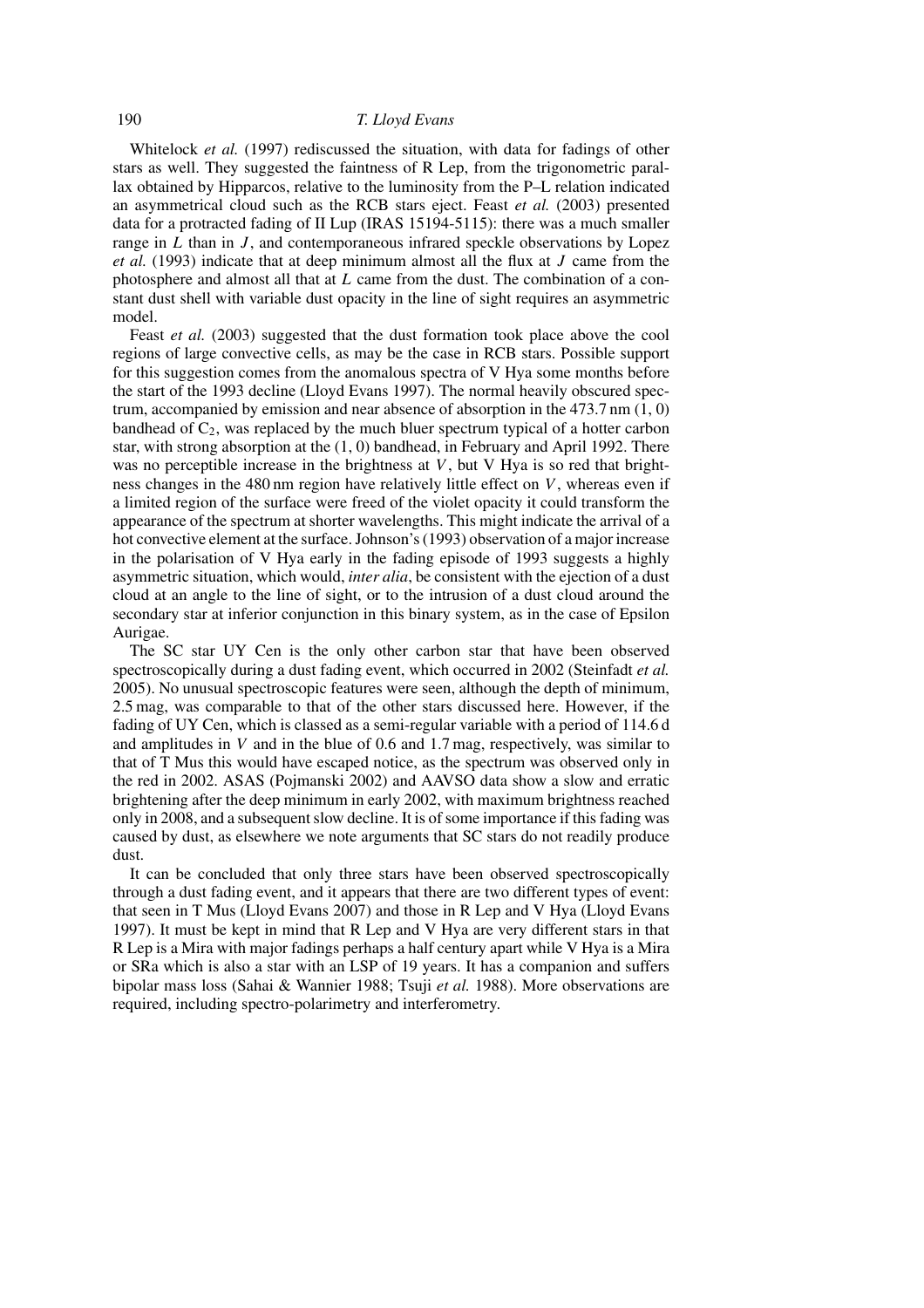### **8. Mass loss**

Typical outflow velocities for the circumstellar material, represented by CO, relative to optical photospheric velocities, are 10–20 km s−<sup>1</sup> (Olofsson *et al.* 1987, 1988). The outflow velocities show a dependence on <sup>12</sup>C/<sup>13</sup>C and are typically only 5–10 km s<sup>-1</sup> for J stars. Stars with dense dusty shells, indicated by redder  $(J-K)$  colours, have larger outflow velocities, up to 40 km s $^{-1}$  and averaging about 20 km s $^{-1}$ , but similarly red carbon stars in the halo and so presumably of low [Fe/H], have an average outflow velocity of only about 10 km s−<sup>1</sup> (Lagadec *et al.* 2010). S stars have outflow velocities of typically 7.5 km s−<sup>1</sup> , similar to those of M stars (Ramstedt *et al.* 2006). Outflow velocities from absorption in the resonance lines of K I in Mira variables are in good agreement with those deduced from CO emission in the same stars (Barnbaum 1992a, 1992b; Barnbaum & Morris 1992). Much higher velocities are seen in some stars, notably in the bipolar outflow from V Hya where velocities up to 220 km s<sup> $-1$ </sup> are found (Kahane *et al.* 1988, 1996; Tsuji *et al.* 1988; Sahai & Wannier 1988; Lloyd Evans 1991a; Knapp *et al.* 1997; Sahai *et al.* 2003, 2009). One of the expanding shells around another binary system, UV Aur, has a velocity of  $116 \text{ km s}^{-1}$  (Herbig 2009).

#### 8.1 *Detached shells*

One type of circumstellar cloud which has been studied in detail is the detached shell: the literature published up to 1997 is discussed by Wallerstein & Knapp (1998). These geometrically thin spherical shells have been studied in eight stars to date and are characterised by far-infrared, typically  $60 \mu m$  emission, but a lack of nearinfrared emission as there is no hot dust near the star, and a ring-like morphology in maps of dust or CO line emission. Schröder et al. (1998, 1999) and Wachter et al. (2002) were able to account for the occurrence of this phenomenon around carbon stars, but not M stars, with theoretical models which indicate that only the carbon stars have a sufficiently high luminosity during the low mass loss rate stage of evolution to drive an intense mass ejection during a He-shell flash. Lindqvist *et al.* (1999) showed that the shell of one such star, U Cam, is geometrically thin,  $10^{16}$  cm thick at  $6 \times 10^{16}$  cm from the star. The expansion velocity is 23 km s<sup>-1</sup> and the mass is estimated to be  $10^{-3}$  M<sub>o</sub>. Emission at the stellar position indicates a present mass loss rate of only  $2.5 \times 10^{-7}$  M<sub>o</sub> yr<sup>-1</sup>, with an outflow velocity of 12 km s<sup>-1</sup>. Production of the shell in a 150 yr episode of high mass loss which occurred 800 yr ago, perhaps as the result of a He-shell flash, was suggested. Olofsson *et al.* (2000) observed a similar star, TT Cyg, which has an even thinner shell thickness of  $1.9 \times 10^{16}$  cm at  $2.7 \times 10^{17}$  cm from the star, and note an alternative mode of formation of the shell, in which a more modest mass ejection swept up material from a previous slower stellar wind. The shell of S Sct is relatively thinner still, only  $0.20 \times 10^{17}$  cm at a distance of  $5.2 \times 10^{17}$  cm (Yamamura *et al.* 1993). Schöier *et al.* (2005) performed radiative transfer modelling of both CO line emission and dust continuum radiation for seven of these objects and found signs of interaction with a surrounding medium. The estimated shell masses increase and their expansion velocities decrease with distance from the star. An interacting wind model indicates that the mass loss rate producing the faster moving wind has to be almost 100 times higher ( $10^{-5}$  M<sub> $\odot$ </sub> yr<sup>-1</sup>) than the slower moving AGB wind (a few  $10^{-7} M_{\odot} yr^{-1}$ ). R Scl was noted as a somewhat different object to the rest: it is also the only one with regular pulsations of relatively large amplitude.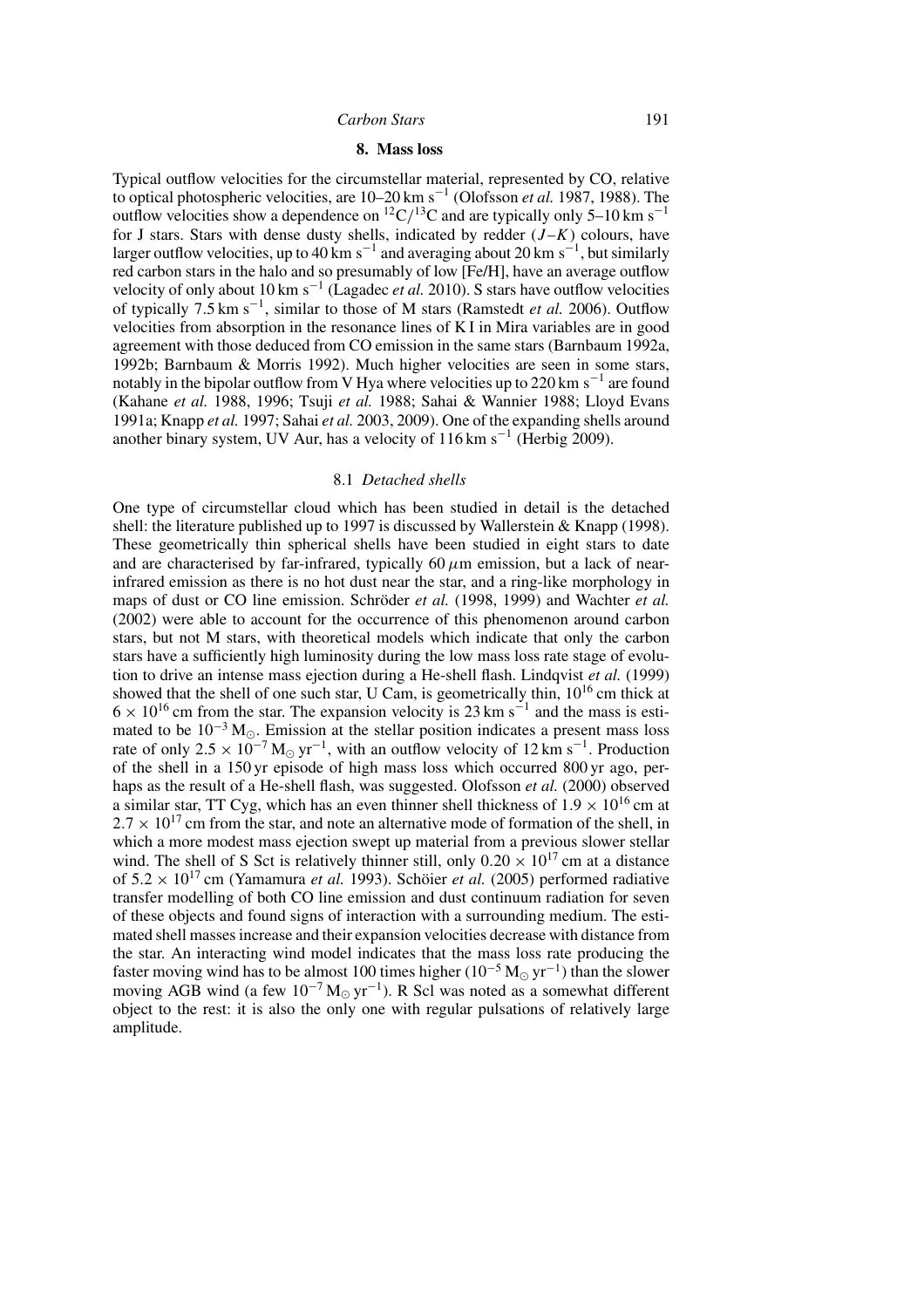# 192 *T. Lloyd Evans*

*IRAS* and *ISO* data were used to detect detached dust shells around several stars, not all among those for which thin shells have been studied using molecular lines. Izumiura *et al.* (1997) found that U Ant had an outer dust shell, at a radius of about 3 arcmin, while an inner dust shell apparently coincided with the thin shell observed in molecular lines. These shells might result from successive thermal pulses during AGB evolution. HST imaging of the shells of U Cam and R Scl in starlight scattered from the dust confirms that the dust and gas shells coincide spatially, while clumps of dust are seen in the shell of R Scl. These may result from instabilities in the expanding shell (Olofsson *et al.* 2010). Kerschbaum *et al.* (2010) imaged three stars with *Herschel*-PACS, one of which, AQ And, was selected because of the indication of very cool dust in the SED although it has no detected CO. Dust shells of TT Cyg and U Ant coincided with the molecular shells, at a radius of 42 arcsec in the case of U Ant, although the dust shells are thicker. However, Maercker *et al.* (2010) confirmed an earlier study by González Delgado *et al.* (2003) and concluded from polarisation data of the scattered starlight around U Ant that an inner shell, of radius 43 arcsec and thickness 2 arcsec, consists mainly of gas, whereas an outer shell, at 50 arcsec and 7 arcsec thick, is pure dust. Kerschbaum *et al.* (2010) saw no shell at 50 arcsec and noted that the absence of a shift between the dust and gas envelopes, which might be expected on the thermal pulse model, suggests an alternative wind–wind or wind–ISM interaction, as considered by Wareing *et al.* (2006). The circular shell would only be expected if the star's motion were in the line of sight in the case of a wind–ISM shock; a parabolic arc would result otherwise, as is seen for R Hya.

These detached shells are not exclusive to N-type carbon stars, as the J star Y CVn also has one (Libert *et al.* 2007). These authors prefer a model in which mass loss has been constant at  $1.0 \times 10^{-7}$  M<sub>☉</sub> yr<sup>-1</sup> for about  $4.5 \times 10^5$  yr, as determined from HI observations. The initial velocity of the outflow is  $8 \text{ km s}^{-1}$  and the detached shell is caused by surrounding matter, which slows the expansion to  $2 \text{ km s}^{-1}$ . The sharp inner radius of the shell corresponds to the termination shock and the outer radius to the bow shock.

# 8.2 *Mass loss rates*

The AGB phase is terminated by the ejection of large quantities of matter, comprising much of the stellar envelope. Study of the later stages is greatly hampered by the dust component of the ejected material, so that infrared and radio techniques are the main sources of information. M stars are observed especially in the OH radio lines and large numbers of OH–IR stars have been observed. Carbon stars are even more heavily reddened by circumstellar dust: as Wallerstein & Knapp (1998) remark, carbon dust is opaque at visible wavelengths but silicate dust is not. Hence a large proportion of carbon stars are optically invisible: most were first detected by the *IRAS*-LRS instrument, on the strength of the SiC emission band at  $11.2 \mu$ m.

Groenewegen *et al.* (1998) fitted a radiative transfer model to the SEDs and midinfrared spectra of 44 carbon Miras. Mass loss rates, in the range  $1 \times 10^{-8}$  M<sub>o</sub> yr<sup>-1</sup> to  $4 \times 10^{-5}$  M<sub>☉</sub> yr<sup>-1</sup>, were found to be correlated with luminosity and pulsation period. Groenewegen *et al.* (2002) obtained millimetre observations of CO, HCN and SiO for a large sample of IRAS selected infrared carbon stars. Bolometric magnitudes, dust and gas mass loss rates, gas-to-dust ratio and expansion velocities were determined.

Known pulsation periods for some of the stars were used to determine bolometric magnitudes and to calibrate a relation between bolometric magnitude and the flux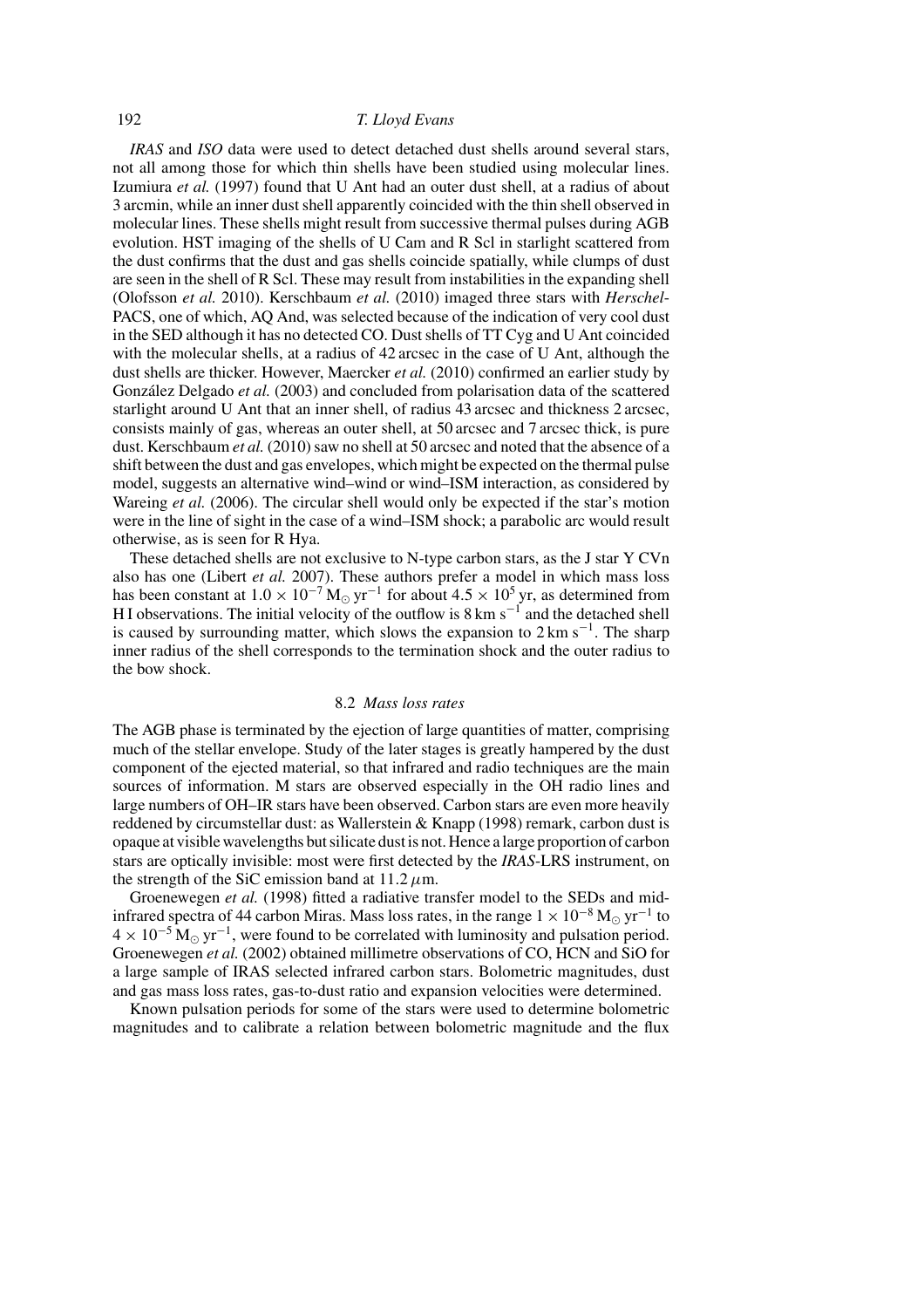ratio in two *IRAS* bands: the more luminous stars are redder, as they have higher mass loss rates. This enabled distances and galactic distribution to be calculated. The expansion velocity was  $18.7 \text{ km s}^{-1}$  on average, with a significant dependence on galactic longitude. The expansion velocity, as well as the other derived quantities, was less outside the solar circle, as expected from the decline in metal content with distance from the galactic centre. Busso *et al.* (2007) obtained mid-infrared photometry for M, S and C stars. Carbon Miras showed higher mass loss than semi-regular variables. The carbon stars were more reddened than the M and S stars, but the amount of reddening was hard to estimate because the intrinsic photospheric colours were uncertain, a reflection of the lack of suitable molecular opacities to enter in model atmospheres (Marigo 2002). The mid-IR luminosity of most of the stars changed little in 20 years, the exceptions being stars with maximum emission at  $8-20 \mu$ m. Whitelock *et al.* (2006) obtained infrared photometry for over 200 carbon-rich variable stars in the Galaxy and used the Mira P–L relation to obtain distances and luminosities. Mid-infrared photometry was used to derive mass loss rates of  $10^{-7}$  to  $10^{-4}$  M<sub>o</sub> yr<sup>-1</sup>. Guandalini *et al.* (2006) collected data for a large sample of carbon stars and used astrometric distances, which are available for a subset, to obtain mass loss rates in the same range. The rates for semi-regular and irregular variables are smaller on average than those of Miras and generally fall in the lower half of the logarithmic range.

Groenewegen (2006) performed radiative transfer calculations for circumstellar envelopes with several dust compositions and a range of temperatures for M and C stars and hence obtained fluxes in the *VIJHK* bands as well as for those used in the *Spitzer* and *AKARI* infrared satellites. These have been used by Jackson *et al.* (2007a, 2007b) to estimate mass loss rates from stars in two dwarf irregular galaxies; these were mainly in the range  $10^{-5}$  to  $10^{-7}$  M<sub>☉</sub> yr<sup>-1</sup> in WLM but a factor of two less in IC 1613. A considerable fraction of the total current mass loss in each galaxy is contributed by a small number of stars with very high rates of mass loss.

Matsuura *et al.* (2007) observed five carbon AGB stars, including the three reddest, in the Fornax dSph galaxy, using the *Spitzer* infrared spectrometer. The three reddest stars have mass loss rates of only  $(4-7) \times 10^{-6}$  M<sub>☉</sub> yr<sup>-1</sup> and the total mass loss from all the known carbon stars in Fornax is much less than in the WLM dwarf irregular, which has a younger stellar population. Lagadec  $et$  al. (2008) used  $K$  and 9 and  $11 \mu$ m photometry of carbon and presumed carbon stars in the Fornax and Sagittarius dSph galaxies to estimate the rate of mass loss in the form of dust. Both calibrated colour-mass loss relations and radiative transfer models were used. The results are in the range  $5 \times 10^{-10}$  to  $3 \times 10^{-8}$  M<sub>o</sub> yr<sup>-1</sup> of dust for stars in Sagittarius and about  $5 \times 10^{-9}$  M<sub>o</sub> yr<sup>-1</sup> for stars in Fornax. The mass loss rates are higher than the nuclear burning rates, so these stars will deplete their mantles and leave the AGB before their cores will grow significantly.

Srinivasan *et al.* (2009) made a comprehensive study of mass loss from evolved stars of all types in the Large Magellanic Cloud. Groenewegen *et al.* (2009) used *Spitzer* infrared spectra, together with optical and infrared photometry, to construct spectral energy distributions (SEDs) for 101 carbon stars in the Magellanic Clouds. Dust radiative transfer models permit luminosities and dust mass loss rates to be estimated. The choice of dust types was constrained by the observations. The bolometric magnitudes of the carbon stars ranged from  $-4.3$  to  $-6.6$ , while the largest mass loss rate was  $7.1 \times 10^{-5}$  M<sub>☉</sub> yr<sup>-1</sup>. The SMC star CV78 has an exceptionally low mass loss rate,  $1.8 \times 10^{-7}$  M<sub> $\odot$ </sub> yr<sup>-1</sup>, for its luminosity, which may be related to its type of SC (Lloyd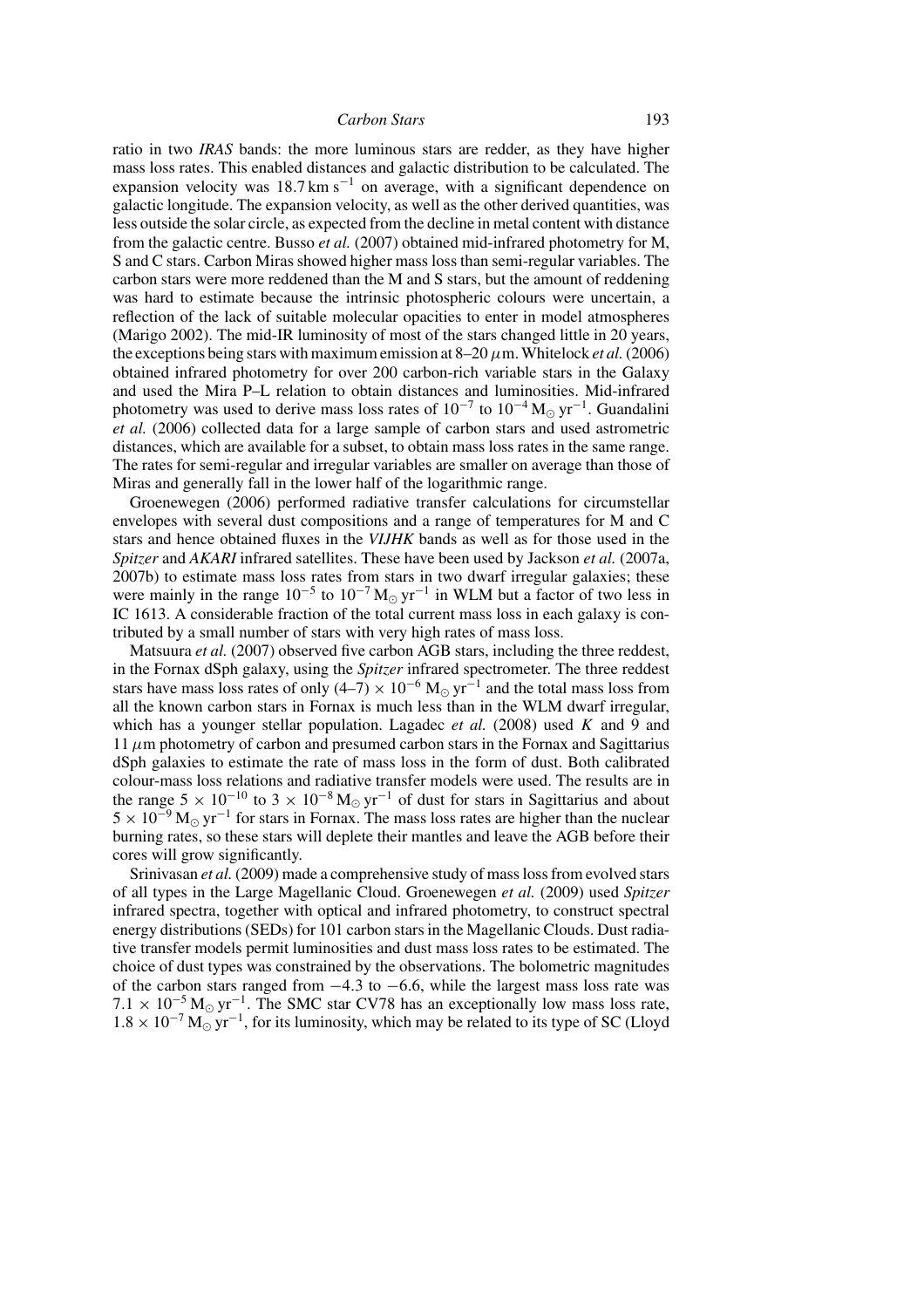Evans 1985b): the low metal content of the SMC and the high proportion of O and C tied up in CO for a star with C/O near to 1.0 leaves little potential to form dust. Feast *et al.* (1982) found that galactic SC stars form a tight group with relatively blue colours in the  $(J-H)$ ,  $(H-K)$  and  $(J-K)$ ,  $(K-L)$  diagrams, indicating relatively warm photospheres and a lack of circumstellar dust. However one of these stars, UY Cen, has been seen to undergo an apparent dust minimum (Steinfadt *et al.* 2005).

Gruendl *et al.*(2008) found 13 LMC stars with extremely red colours in observations with *Spitzer*-IRAC and MIPS. *Spitzer*-IRS observations revealed absorption of SiC, indicating extremely thick shells around these extreme carbon stars. Initial estimates give luminosities  $(4-11) \times 10^3$  L<sub>☉</sub> and mass loss rates of  $4 \times 10^{-5}$  to  $2 \times 10^{-4}$  M<sub>☉</sub> yr<sup>-1</sup>.

The driving mechanism of the heavy mass loss on the AGB has been in question. The main alternatives are driving by radiation on the dust and by pulsation; one of the key finding of recent years is the occurrence of a high rate of mass loss for carbon stars, but not for M stars, even if [Fe/H] is low, as it is in the LMC, SMC and other small galaxies. Lagadec  $\&$  Zijlstra (2008) suggest that the superwind starts when sufficient excess carbon builds up to form much carbonaceous dust, or when the luminosity reaches a value which would drive a silicate dust-driven wind. Groenewegen *et al.* (2007) find that the mass loss rate for carbon stars in the Magellanic Clouds is more closely related to pulsation period than to luminosity. Van Loon *et al.* (2008) show that, so long as dust forms, pulsation rather than stellar luminosity is likely to be the main driver of mass loss.

### 8.3 *The J-silicate stars*

The circumstellar material generally has the composition of the outer layers of the star, but increasing numbers of stars have been found where this is not the case: this situation is sometimes referred to as mixed chemistry. This first came to light among carbon stars in the discovery (Little-Marenin 1986; Willems & de Jong 1986) of a few with silicate dust emission in their *IRAS*-LRS spectra. Willems & de Jong (1986) noted that two of them were J stars. Confirmation of the O-rich nature of the circumstellar material came from the detection of  $H<sub>2</sub>O$  maser emission from several of these stars (Nakada *et al.* 1987, 1988). Lloyd Evans (1990) found additional examples in the southern hemisphere; all these stars are J stars and have such red *IRAS* [12]–[25] that they would be optically invisible if they were normal carbon stars with spherical dust shells. Initial explanations in terms of binaries with an M giant companion responsible for the silicate dust or a transitional evolutionary state had various drawbacks, leading to the suggestion that the dust and gas are in a disc (Lloyd Evans 1990; Morris 1990). This suggestion gains support from the observation that many of these stars have a near-infrared excess, which is detectable at L (Lloyd Evans 1990, 1991b and in preparation). The presence of a disc around an evolved star is most easily explained if the star is in a binary system, as the combined gravitational field allows stable orbits for the circumstellar material (Morris 1987). The dust is presumed to be a relic of a mass-loss episode while the star was still O-rich.

Lloyd Evans (1991b) identified a number of optically-discovered carbon stars without *IRAS* – LRS spectra but with very red *IRAS* [12–25] colour. A carbon star of this colour with a spherical shell would not be seen in visible light, but if the dust is in a disk the star may be seen clearly from a sufficiently high viewing inclination. Most of these also had J type spectra; some of the others had weak  $C_2$  and strong Na D lines.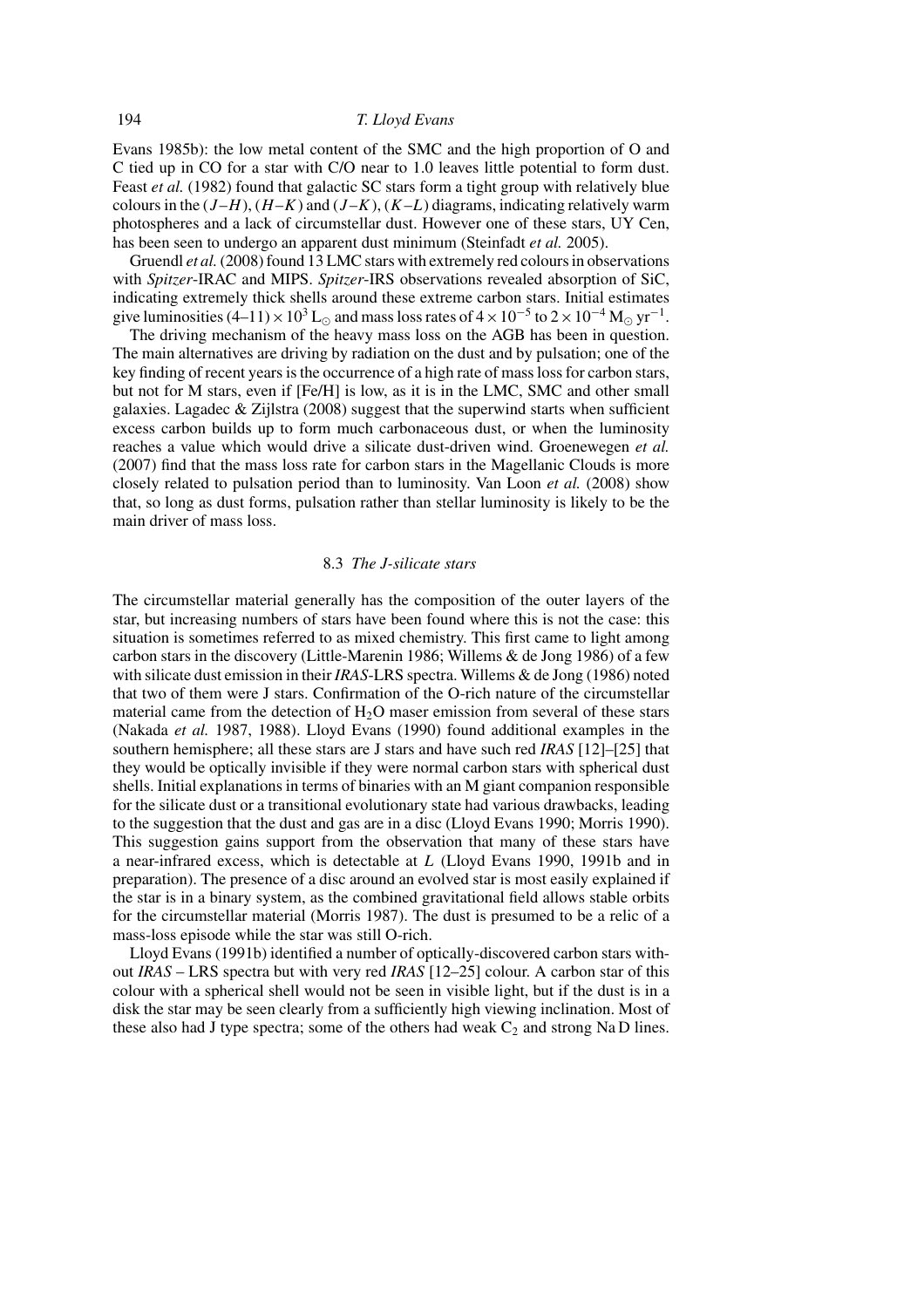IRAS 12311-3509, a marginal J star with a unique spectrum dominated by emission bands of  $SiC<sub>2</sub>$ , is a possible example of a J–Si star seen with the disc edge-on (Lloyd Evans *et al.* 2000). The J–Si stars are not uncommon, as they amount to perhaps 10% of all J stars. Some are among the warmer N(J) stars, but there are no definite examples among R(J) stars. The stars which have silicate dust are not distinguishable optically from those which do not have silicate dust (Ohnaka  $&$  Tsuji 1999).

Very narrow CO rotational line profiles have been found for BM Gem (Kahane *et al.* 1998) and EU And (Jura & Kahane 1999), suggesting material trapped in a disc. Yamamura et al. (2000) show that V778 Cyg most probably has the O-rich material around the unseen companion, providing a reservoir for material to be evaporated by the primary and produce the silicate emission. Szczerba *et al.* (2006) mapped the 22 GHz water emission maser from V778 Cyg and found a distorted S-shaped structure displaced from the position of the carbon star, supporting the model of Yamamura *et al.* (2008). They modeled the water maser structure as a warped disc around the companion in the system, which is seen almost edge-on. Deroo *et al.* (2007) find from interferometry that the system of IRAS 18006-3213 appears asymmetric and probably has a circumbinary disc. V778 Cyg has very strong silicate emission, typical of the outflows from M-type AGB stars and arising from amorphous grains, while IRAS 18006-3213 has a weak emission feature probably arising from crystalline grains. The material acquired from an M-type AGB star would consists of amorphous dust, more of which would be heated to become crystalline in the large region facing the luminous central star in the circumbinary case than in the small region near the faint companion. In the latter case, the spectrum will be dominated by emission from the evaporating outer layers of the disc around the companion.

Izumiura *et al.* (2008) found Balmer and Paschen continuum emission and P Cyg emission lines in the Balmer series for BM Gem, with an outflow velocity of at least  $500 \text{ km s}^{-1}$ . This is attributed to the presence of a companion, which would have an accretion disc with an ionised gas region and a fast outflow. Ohnaka *et al.* (2008) obtained spectro-interferometric observations of BM Gem across the  $10 \mu m$  silicate emission feature and found structure in the emission, indicating asymmetry. This was modelled as a circumstellar disc with an asymmetric brightness distribution. The bright region is offset from the star and it was suggested that a disc is centred on the unseen companion. Ohnaka & Boboltz (2008) imaged another J–Si star, EU And, in the 22 GHz H<sub>2</sub>O maser and found three maser spots in a shallow S-shape, at  $V_{LSR} = -42$ ,  $-38$  and  $-34$  km s<sup>-1</sup>, where the middle maser is almost at the stellar velocity. This is interpreted as an edge-on disc, most likely about the companion.

Polycyclic aromatic hydrocarbon (PAH) molecules are found from the infrared spectra of a few carbon stars. One of 50 carbon stars was found to have PAHs in the circumstellar material (Boersma *et al.* 2006): it is TU Tau, which is known to have an A2 companion, whose ultraviolet-rich radiation field is responsible for exciting the infrared fluorescence in this material. The early R star HD 100764 is the other carbon giant presently known to show PAH emission, thought to arise from material in a disk (Sloan *et al.* 2007). The star is slightly variable, with the very unusual feature that the amplitude increases from  $J$  to  $L$  (Lloyd Evans, unpublished). The variability must lie in the disc, whose infrared excess dominates the flux at L. PAH emission has been found in four of 90 S stars observed by Smolders *et al.* (2010): one is suspected to have a hot companion but the other three, which all have C/O very close to 1.0, follow a relationship between central wavelength of the 7.9  $\mu$ m PAH feature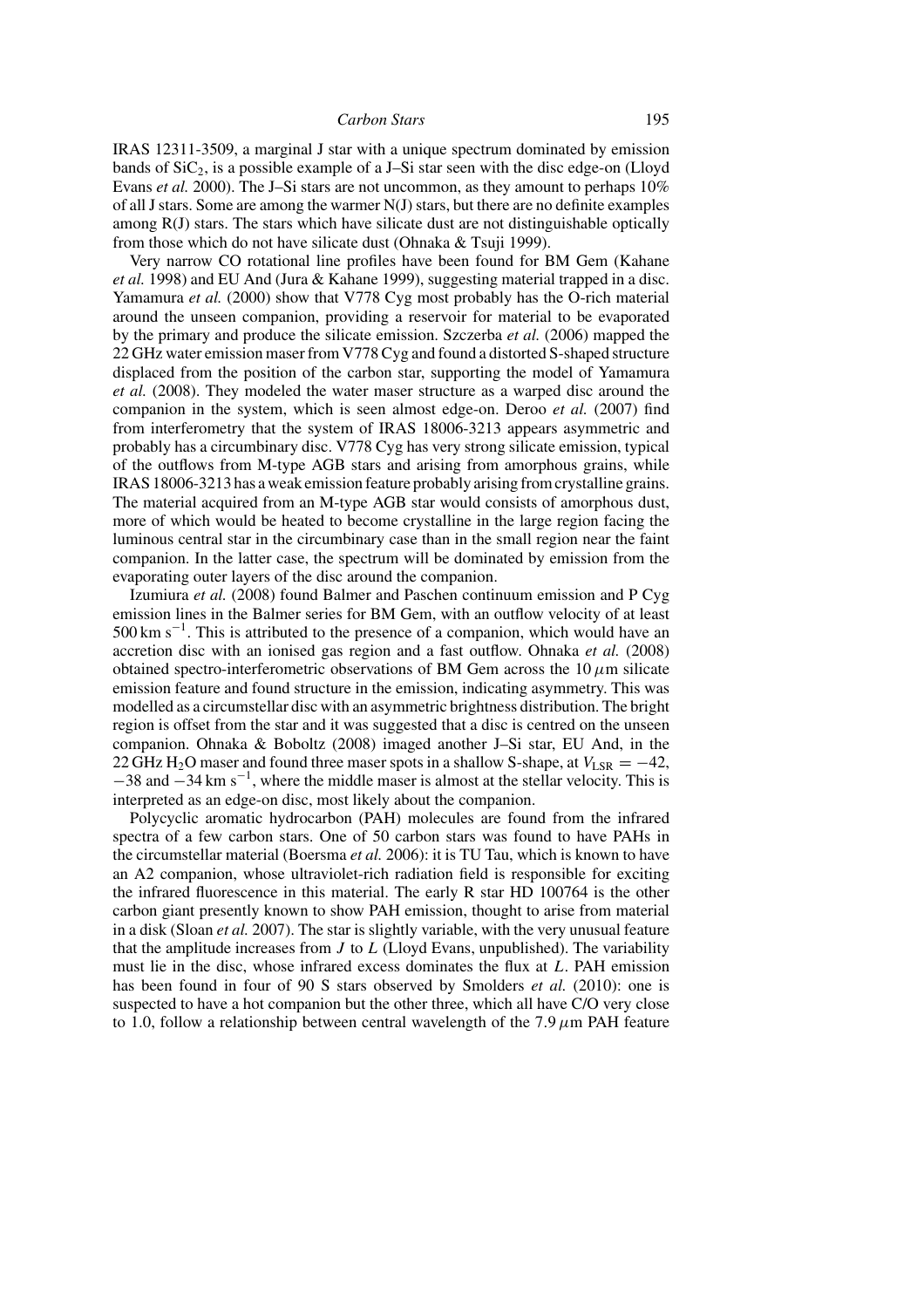and photospheric temperature and presumably excite the fluorescent PAH emission themselves.

### **9. Carbon stars in nearby galaxies**

Blanco *et al.* (1978b, 1980) pointed out the large differences, related to metal content, between the number ratio of C to late M stars in the Galaxy, LMC and SMC. Aaronson *et al.* (1982, 1983), who used grisms in the far red to detect strong red CN bands, and Azzopardi *et al.* (1985, 1986), who used an objective grating in the blue-green spectral region, found carbon stars in most of the local group dwarf galaxies which they examined. Aaronson & Mould (1985b) obtained *JHK* photometry for stars in four dwarf spheroidal galaxies which, with published data for another three dSph galaxies, revealed a range of upper giant branch structure. Extended upper giant branches reveal an intermediate age population in Carina, Sculptor, Fornax, Leo I and Leo II, while the giant branches of Draco and Ursa Minor do not extend far beyond the tip of the red giant branch. The luminosity of the brightest star, the mean  $(J-K)$  of the carbon stars and their bolometric magnitude were all roughly correlated with the absolute magnitude of the parent galaxy. The carbon stars are of two types, the red N stars of the extended giant branch, formed by the third dredge-up process, and fainter, bluer stars such as those in the Draco dSph galaxy (Aaronson *et al.* 1982), which are probably CH stars.

*JHK*<sup>s</sup> imaging by Menzies *et al.* (2002, 2010) of carbon stars discovered by Azzopardi *et al.* (1986) and by Demers & Battinelli (2002) in the Leo I dSph galaxy showed that they comprise most of the top magnitude of the AGB in this galaxy. Seven much redder stars are spectroscopic or photometric (Held *et al.* 2010) carbon stars and most are Mira variables, some with unusually short periods suggesting great age (Menzies *et al.* 2010), although others are probably the youngest stars in Leo I, with an age of about  $2 \times 10^9$  yr (Menzies *et al.* 2002). The Phoenix dwarf galaxy contains a probable carbon Mira of  $P = 425$  d and two previously known carbon stars, which lie with other stars of unknown type at the top of the AGB, which is not extended in colour (Menzies *et al.* 2008).

The relatively large dSph galaxy in Fornax has an extensive and well populated giant branch with numerous carbon stars found by Westerlund *et al.* (1987) and others. Whitelock *et al.* (2009) obtained  $JHK_s$  photometry over three years. Six stars reported as MS, S or SC lie on the upper giant branch, while one is fainter and must be an extrinsic SC star. The mix of S and C stars of comparable luminosity suggests a range of mass or metal content. Periods were found for variables, many of them discovered by Bersier & Wood (2002); seven Miras have periods of 255 to 470 d. Smaller amplitude stars have larger amplitudes, the redder the colour. Several semi-regular variables with probable long secondary periods were found. The Fornax variables tend to be redder at short period than their counterparts in the Galaxy and the LMC.

Cioni & Habing (2003) measured the C/M ratio over the faces of the Magellanic Clouds, using *IJK* photometry to identify M and C stars. The distribution of the C/M ratio over the face of the SMC was clumpy, with no overall trend, but the LMC showed a higher C/M ratio and therefore, lower metal content in an elliptical outer annulus with considerable local variation. A similar exercise for the irregular galaxy NGC 6822 (Cioni & Habing 2005) revealed a large range in derived metallicity, with lower metallicity on either side of the bar.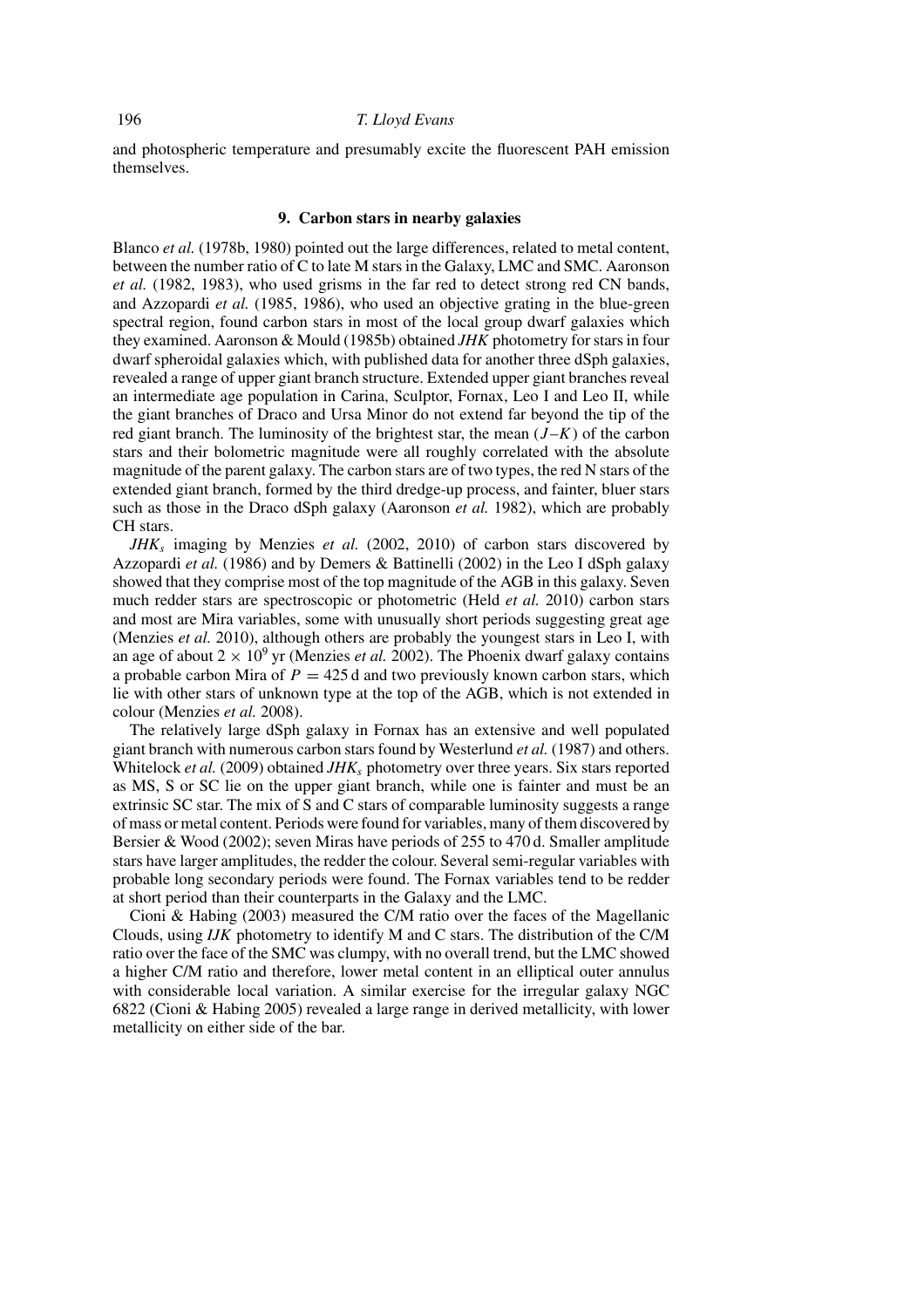Demers and Battinelli and their collaborators have searched many of the larger galaxies of the local group for cool carbon stars using the (*CN*–*TiO*) method. The lists of stars found and the resulting C/M ratio do not always agree well with the results from the near-infrared colours (Battinelli & Demers 2004; Valcheva *et al.* 2007). Comparison of the  $(J-K)$  colours with the narrow band data for stars in four nearby galaxies shows that the  $(CN–TiO)$  method separates C and M stars for  $(R–I)_0 > 0.90$ , but the hotter carbon stars cannot be distinguished from late K or early M stars, which have similar (*CN*–*TiO*) indices (Battinelli *et al.* 2007). M stars and the hotter carbon stars overlap in  $(J-K)$  and a blue limit is needed to exclude K stars if a true C/M ratio is to be found (Battinelli & Demers 2009). Battinelli & Demers (2005a) calibrate the C/M relationship for 14 galaxies observed by their method. They adopt as a cut-off  $(R-I)_0 = 0.90$ , which corresponds roughly to M0+, as opposed to the M5 of Blanco *et al.* (1980) which is inappropriate for metal poor systems which contain no late M stars. [Fe/H] declines steeply and almost linearly with increasing log (C/M0+). The C/M ratio is very uncertain for some of the smaller galaxies with low metal content. Battinelli & Demers (2005b) show that the number of carbon stars ranges from two in a galaxy with total absolute V magnitude near  $-10$  to over 10,000 at  $-18.5$ . They find only a small dependence of the absolute  $I$  magnitude on [Fe/H], such that the carbon stars are slightly brighter, the lower the metal content.

Jackson *et al.* (2007a) obtained *Spitzer*-IRAC photometry at 3.6 and 4.5  $\mu$ m for the WLM galaxy, in which Battinelli & Demers (2004) had identified carbon stars. The optical survey located only 18% of the total AGB population, while 43% of the AGB stars identified by the infrared survey are too heavily obscured by circumstellar material to be identified optically. The carbon stars which were identified optically are among the bluest and brightest. A great difference between the C/M ratios found by optical and by near-IR surveys of the same galaxy is noted. A similar survey of another dwarf irregular galaxy, IC 1613 (Jackson *et al.* 2007b), yielded very similar results: much of the carbon star population is optically unidentifiable.

Carbon stars in the Magellanic Clouds and their clusters differ from those in the Galaxy in having weak Na I D, weak CN and different near-infrared colours (Lloyd Evans 1980b; Cohen *et al.* 1981; Suntzeff *et al.* 1993). Calculations by Cohen *et al.* (1981) indicated that the colour difference arose from a low N abundance, suggested by Lloyd Evans (1980b). However, Scalo (1973b) notes that the N/C ratio cannot be deduced from the ratio  $CN/C_2$  without a knowledge of O/H and C/O as well. Spectra of stars in both Magellanic Clouds were taken with the infrared spectrometer on *Spitzer* and show enhanced photospheric  $C_2H_2$  and weaker SiC emission at 11.3  $\mu$ m, indicating that there is relatively less carbon-rich dust in the circumstellar material and correspondingly, more carbon in the stellar atmosphere (Sloan *et al.* 2006, 2008). Matsuura *et al.* (2006), however, found no enhancement in the strength of  $C_2H_2$  in LMC stars relative to those in the Galaxy, but HCN was weak, consistent with the low abundance of nitrogen in the LMC.

### **10. Evolution**

### 10.1 *Cluster members and their masses*

The N stars were the first to be understood from an evolutionary standpoint. Merrill's (1952) discovery of lines of the radioactive element Tc in the S stars showed that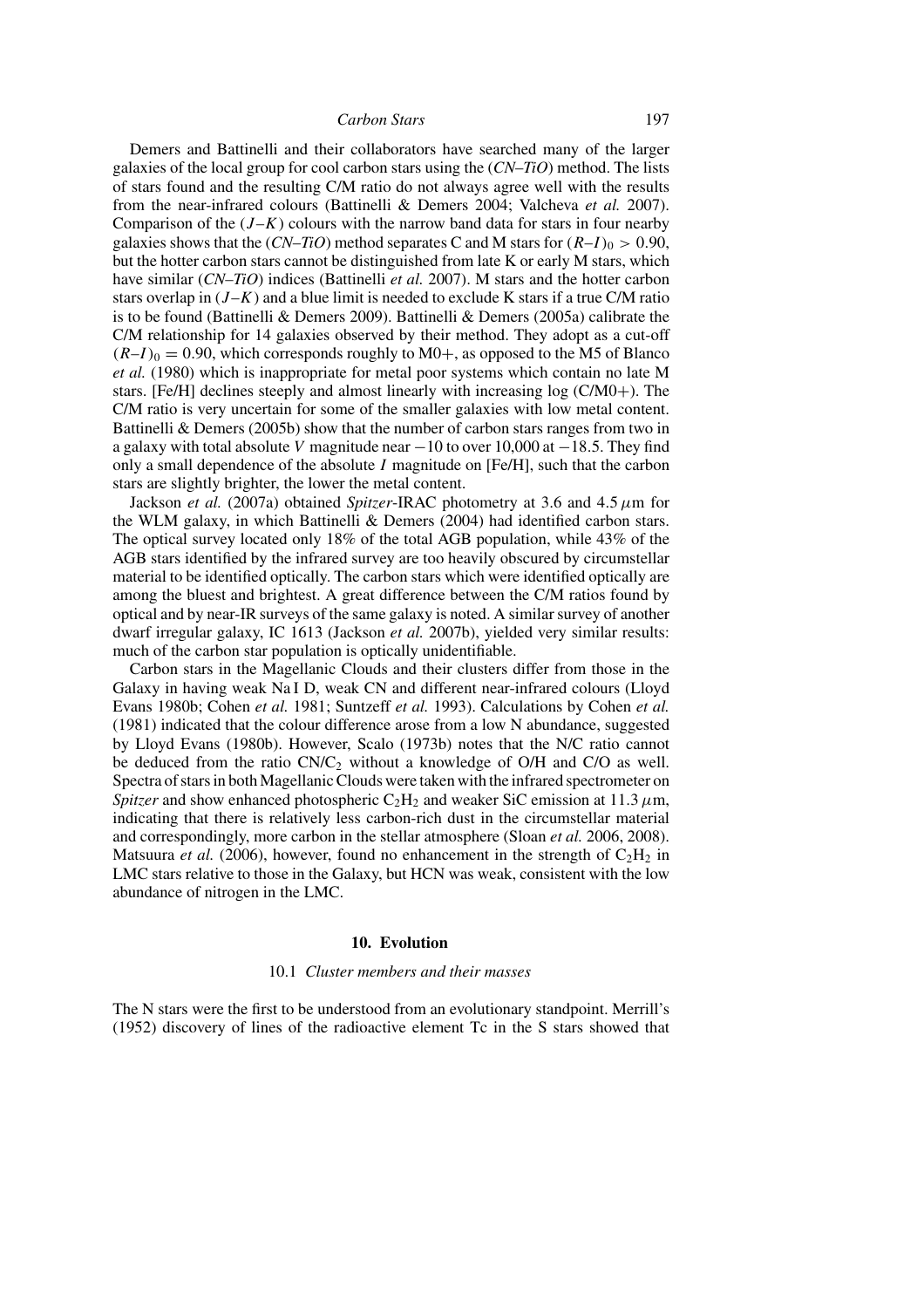these stars had been producing it recently. The scheme by which an initially O-rich star dredges up carbon and s-process elements, created by thermonuclear reactions in its interior, to become first an S star and then a carbon star, was set out by Cameron (1955). Renzini & Voli (1982) and Iben & Renzini (1982) worked out the detailed theory. Much subsequent work on the abundances, especially of s-process elements, in red giant stars supported this sequence of events, but direct observational proof of the  $M \rightarrow S \rightarrow C$  sequence came only with the study of star clusters of intermediate age in the Magellanic Clouds, as galactic star clusters of the relevant age are too small, with at most a single carbon star and no S stars (Bessell *et al.* 1983). Subsequent work (Lloyd Evans 1983a, 1984a; Westerlund *et al.* 1991b) showed that the  $M \rightarrow S$ and  $S \rightarrow C$  transitions occurred at higher luminosity in the younger clusters. Infrared photometry of almost all the known, accessible upper AGB stars in the intermediate age and old clusters of the Magellanic Clouds were obtained by Mould & Aaronson (1980, 1982); Aaronson & Mould (1982, 1985a); Westerlund *et al.* (1991a) and Frogel *et al.* (1990). The latter, however, refer only to the  $M \rightarrow C$  transition, as the grism they used to select AGB stars lacked the resolution to distinguish M and MS stars via the often weak ZrO bands of the latter.

The rich clusters of the Magellanic Clouds do not cover all possibilities, as they belong to a relatively restricted range of intermediate age, with few clusters in a wide interval of age between them and the much older galactic globular clusters. Mucciarelli *et al.* (2009) note the absence of carbon stars in three SMC clusters in the age range  $(5-7) \times 10^9$  yr. Van Loon *et al.* (2005) estimate masses of 1.3 M<sub>\o</sub> for stars in a cluster with age  $3 \times 10^9$  yr to  $6.3$  M<sub> $\odot$ </sub> at  $7 \times 10^7$  yr. The latter figure is for a single cluster star; more conservatively, several have values of  $4.0 M_{\odot}$  at  $2 \times 10^8$  yr. Lebzelter & Wood (2007) find a pulsation mass of 1.8 M<sub>o</sub> and an age of  $1.4 \times 10^9$  yr for the variable stars in NGC 1846. Kamath *et al.* (2010) obtained pulsation masses for stars early on the AGB of 1.55 M<sub>o</sub> in NGC 1978, of age  $(1.9-2.2) \times 10^9$  yr, and 1.87 M<sub>o</sub> in NGC 419, of age  $1.4 \times 10^9$  yr. There have been substantial differences between different sets of isochrones, as well as in observational data, leading to differences in estimated ages and masses.

Feast *et al.* (2006) estimated ages and masses for Mira variables from the kinematics of stars in the galactic field. The mean for carbon Miras is  $1.8 \times 10^9$  yr and  $1.8$  M<sub>o</sub>. The longer period stars are younger and more massive.

Carbon stars near the end of their time on the AGB undergo heavy mass loss and surround themselves with dusty, opaque circumstellar material. Such stars are well known from the *IRAS* and other mid-infrared surveys. The original selection of the AGB stars in the clusters of the Magellanic Clouds used photographic plates sensitive to the far red (Lloyd Evans 1980a). Recent surveys with CCD detectors in the nearinfrared have revealed small numbers of obscured carbon stars, for instance one each in NGC 419 and 1783 (Tanabé *et al.* 1997) and in NGC 1978 (Frogel *et al.* 1990). More heavily reddened objects were found with *ISOCAM* in the mid-infrared (Tanabé) *et al.* 2004).

The lower mass limit for the production of an N-type carbon star has long been known to depend on the initial composition of the star, as the more O it has in the envelope, the more the C which must be added to attain  $C/O > 1.0$ . Marigo & Girardi (2007) find that the minimum mass for the M to C transition is  $2.0 M_{\odot}$  at  $Z = 0.019$  but only  $0.8 M_{\odot}$  at  $Z = 0.001$ . The figure of 1.3 M<sub> $\odot$ </sub> noted above for the LMC falls well within this range, as it should for Z in the region of 0.01. The upper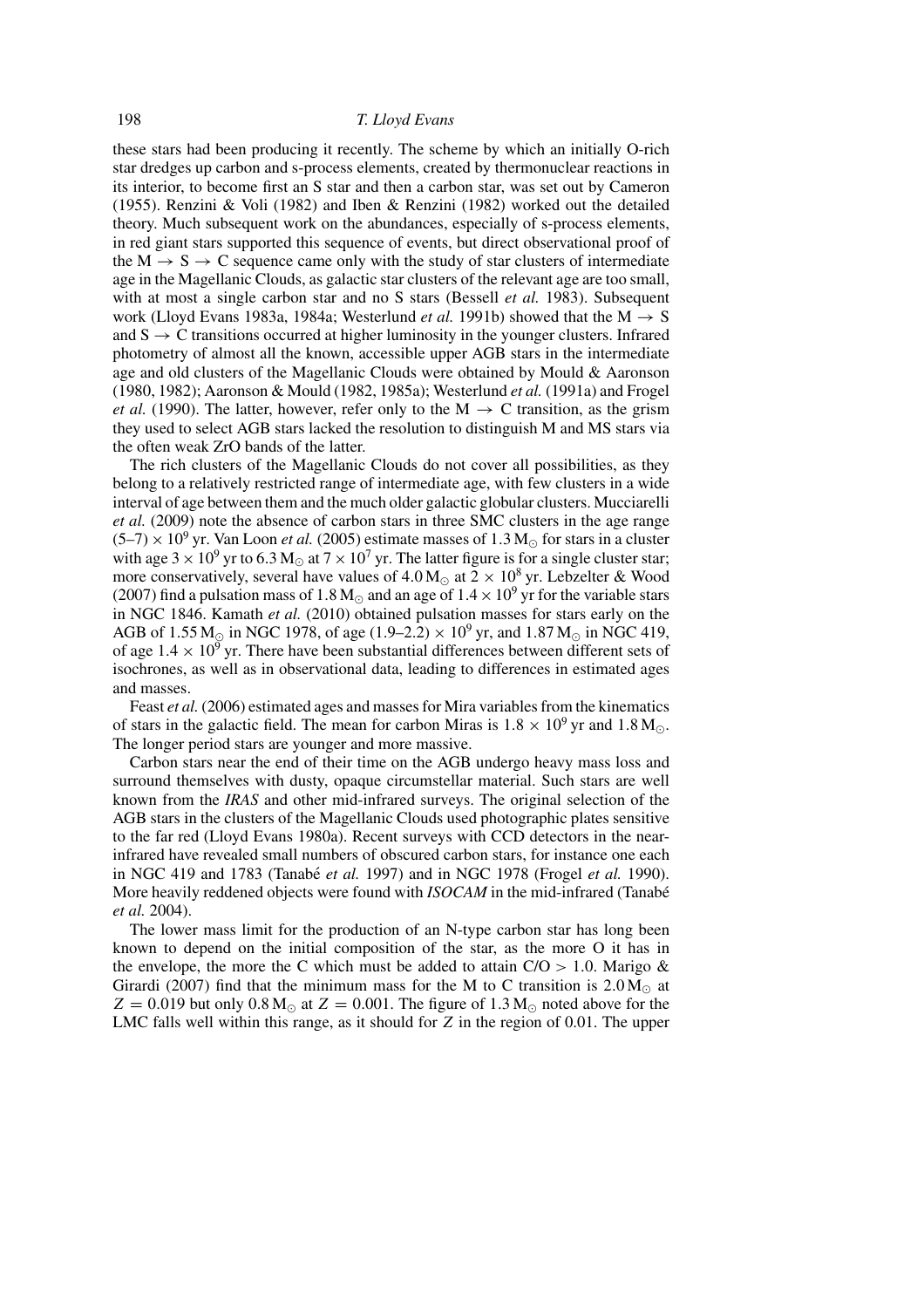limit of mass would be set by the mass of about  $10 M_{\odot}$  above which a degenerate carbon core will not develop, were it not for the phenomenon of hot bottom burning (HBB) which burns C into N and O and so may prevent an M star from turning into a carbon star or turn a carbon star back into an M star. A star of  $3.5 M_{\odot}$  may be turned from a C star back to an M star, and at over  $4 M_{\odot}$  a star might never become a carbon star. Given all the uncertainties, there is fair agreement between theory and observation.

A search for S stars in galactic globular clusters, for which observations of much higher S/N were possible, proved negative, except for the doubtful presence of marginal MS stars in NGC 6723 (Lloyd Evans 1984b). The CH stars in several clusters, notably Omega Centauri, are probably extrinsic carbon stars. The S stars in Omega Centauri most likely owe their excess s-process elements to a previous generation of stars and not to self-enrichment (Lloyd Evans 1983c). One S star which appears to belong to the galactic halo population has been found (Catchpole  $\&$  Feast 1971), but an alternative explanation could be that its high velocity indicates membership of an intermediate age population in a small galaxy which has been cannibalised by the Milky Way.

The S stars in the intermediate-age star clusters of the Magellanic Clouds are all mild examples, in the sense that they show TiO as well as ZrO bands and thus are not pure S stars. Also, none are of very late type or are variables of large amplitude, although pure or nearly pure and in some cases highly variable S as well as SC stars are known in the general field of the Magellanic Clouds (e.g., Richer & Frogel 1980; Wood *et al.* 1983; Lloyd Evans 2004). Pure S stars and the intermediate SC and CS stars are probably more massive stars for which a single dredge-up event makes a relatively small change to the C/O ratio, whereas stars which make a large change in C/O at each event may simply jump across the narrow range of values of C/O which correspond to the pure S to CS types.

# 10.2 *Lithium and carbon stars of high luminosity*

Westerlund *et al.* (1991a) suggest that the high luminosity J-type carbon stars found in the LMC may represent a brief  $^{13}$ C producing stage in the evolution of the more massive AGB stars. This may be identified with the stage of hot bottom burning, when H in the envelope is consumed by the CNO process, leading to a reduction in the  $12^1C^{13}C$  ratio as well as a reduction in C/O and an increase in the abundance of N (Renzini & Voli 1981). Morgan *et al.* (2003a) have identified in the LMC a group of J stars which are brighter and have stronger CN bands than the N stars and the other J stars. They amount to about 13% of all the J stars and are comparable to the luminous carbon stars found by Westerlund *et al.* (1978), which are mostly J stars (Richer *et al.* 1979). Hartwick & Cowley (1988) and Cowley & Hartwick (1991) identified an overlapping group of carbon stars, selected on blue objective prism plates, which lie to the bright and blue side of most of the N stars in the  $K$ ,  $(J-K)$  diagram (Feast & Whitelock 1992). These authors suggested that they were CH stars, but Suntzeff *et al.* (1993) reported that they are too bright to belong to that group and instead, suggested that they are relatively young carbon stars. Morgan *et al.* (2003a) and Lloyd Evans (unpublished) find that a relatively high proportion, around 30%, are J stars. The Na I D lines are systematically weaker in carbon stars in the Magellanic Clouds (Lloyd Evans 1980b), and in the case of these luminous stars this means that there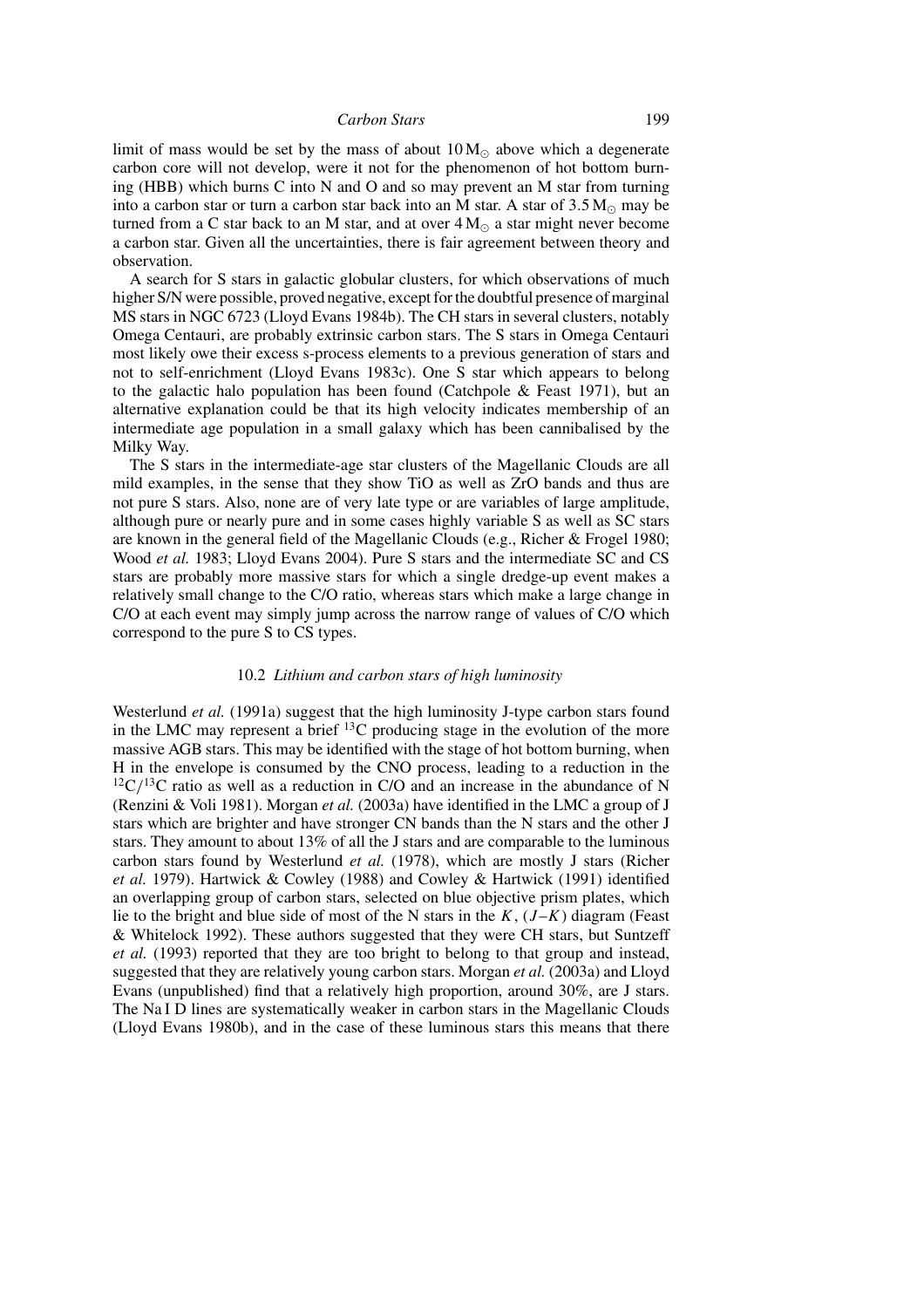are none with equivalent widths of the order of 1.0 nm or more, as are found in the Galaxy.

Estimates of mass and luminosity are hard to obtain for stars in the field of the Galaxy; Scalo (1976) assembled data from many sources and concluded that the S and SC stars occupy the same general region of the HR diagram as the N stars. Indirect arguments suggest that S stars with especially strong Na I D lines are of higher luminosity than average (Lloyd Evans & Catchpole 1989).

Strong lithium lines are fairly common among galactic stars of pure S, SC and CS type, as well as carbon stars with weak bands. These stars also have strong Na I D lines in most cases, in accordance with Scalo's (1973a) expectation for stars where C/O is close to unity. Li I is also enhanced for this reason and if the Li abundance is high as well, the 670.7 nm line may be very strong. A few objects with extremely strong Li lines at 670.7 nm are described as Super Lithium Rich (SLR).

Cameron (1955) outlined the way in which <sup>7</sup>Li may be produced by burning of <sup>3</sup>He and subsequent steps. Smith & Lambert (1989, 1990) found enhanced Li in some MS stars which are probably the most luminous AGB stars in the SMC; some of them are variables of large amplitude (Lloyd Evans 1971) and are too bright to fit the P–L relation so they may be in the HBB stage of evolution (Wood *et al.* 1983). Smith *et al.* (1995) found four SLR stars in the LMC and two in the SMC, while Richer *et al.* (1979) and Richer (1981) found two each, including an SC star (Richer & Frogel 1980) which has the strongest Li line of all, a total of six LMC and two SMC stars after eliminating double counting. Glass & Lloyd Evans (2003) found that two out of five Mira variables which lie above the P–L relation in the LMC have enhanced Li and all have a characteristic light curve, with a bump on the rising branch.

Guandalini (2008) found that SC stars are among the most luminous C stars on the AGB, which also agrees with predictions relating to the much higher abundance of fluorine in an SC star than in typical carbon stars (Abia *et al.* 2010). McSaveney *et al.* (2007) found a very large excess of N in two intermediate mass  $(4-6 M_{\odot})$  AGB stars in the Magellanic Clouds, one of them an MS star with a period of 530 d and a doublehumped light curve. This is attributed to the production of primary N by HBB and the third dredge-up.

Hatzidimitriou *et al.* (2003) found 19 Li-rich stars in the LMC among 674 stars examined, but only one of these has Li as strong as the weakest of the SLR stars reported earlier, although the values are reduced by a small amount by more rigorous correction for overlapping CN features. Consequently, it can be said that only three SLR carbon stars are known in the LMC, all with  $M_{bol} = -5.0$  or brighter. The Li-rich carbon stars as a whole fall into two groups, with peaks at  $M_{bol} = -4.25$  and  $-5.25$ , with both J stars and N stars in each group. The 19 Li-rich stars found by Hatzidimitriou *et al.* (2003) include seven J stars,  $11\%$  of J stars in the sample, and 12 or 2.2% of ordinary N stars. One of the latter and one of the J stars fall near the top of the tail of hotter and less luminous stars in the sample, with  $M_{bol}$  near  $-3.5$ . Hot bottom burning may account for the stars of the bright group, but another explanation is required for the fainter stars. Denn *et al.* (1991) obtained Li abundances for galactic carbon stars from high resolution spectra and found no difference in the Li abundances of J stars and ordinary N stars. Abia *et al.* (1993) suggest that Li production in C stars may be a random phenomenon rather than an obligatory stage during AGB evolution, while Wallerstein & Knapp (1998) remarked that evolution may be episodic rather than progressive.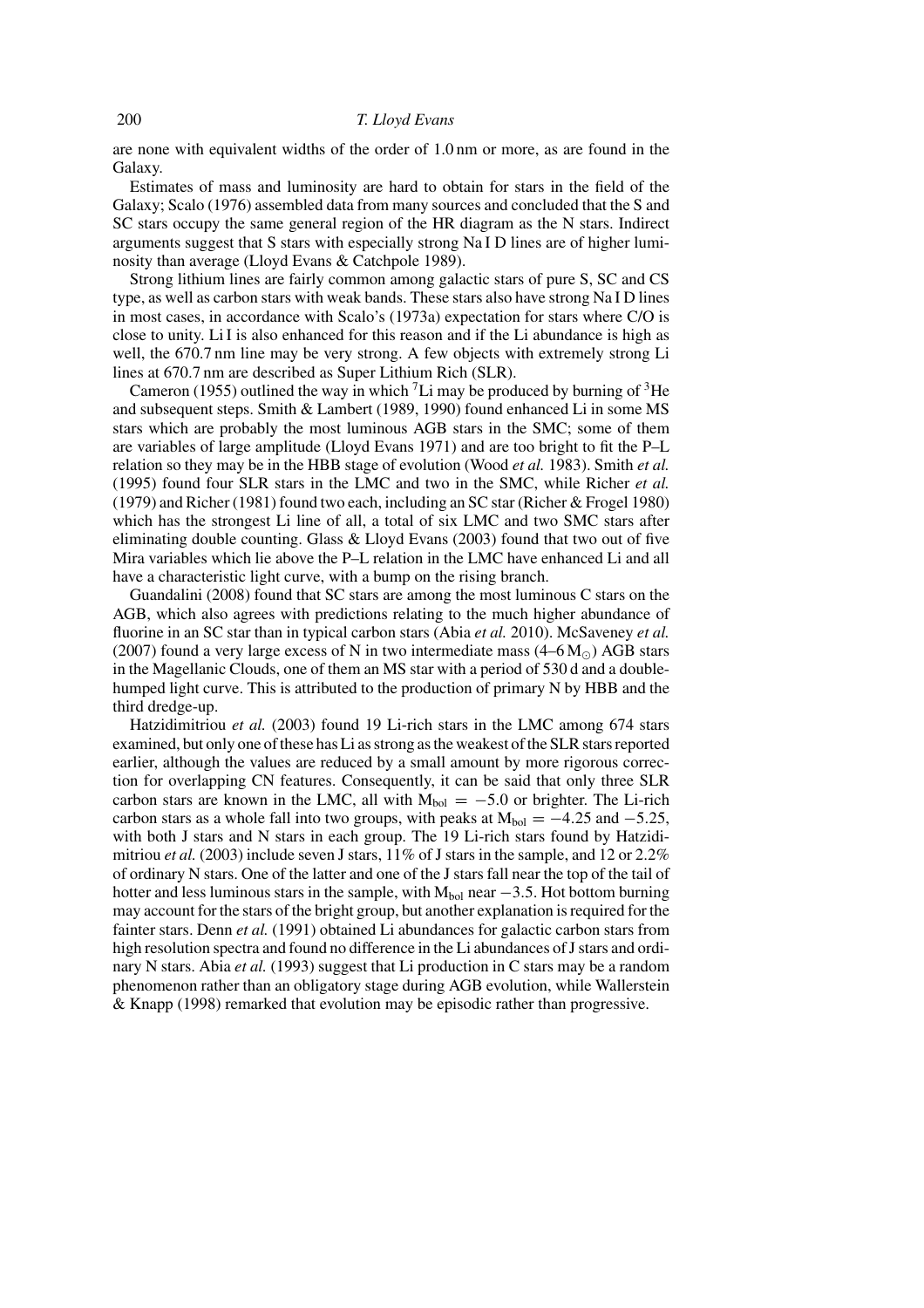# 10.3 *The R and J stars*

The distinction between J stars with enhanced  $^{13}$ C and other carbon stars has on occasion been questioned, as the determination of the actual isotope ratio is not straightforward: the early literature shows wide differences in the values obtained for individual stars by different techniques and disagreements continued into more recent times. Lambert *et al.* (1986) obtained <sup>12</sup>C/<sup>13</sup>C in the range 3–10 for J stars, whereas N stars had values of 20–90. Abia & Isern (1996) obtained values of 4–9 for J stars, including two with s-process excesses, and 27–47 for four N stars. Ohnaka & Tsuji (1996) obtained values for the N stars ranging from 10 to 60, smaller by factors of 2–3 on average than those found by Lambert *et al.* (1986), but an average value of 22 for SC stars with only three being  ${}^{13}$ C rich, in contrast to an impression that they are J stars. De Laverny & Gustafsson (1998) suggested that problems with model atmospheres and temperature determination, as well as inadequate spectroscopic resolution, rendered these values doubtful, and preferred the results of Lambert *et al.* (1986). Subsequent papers by Ohnaka & Tsuji (1998) and by De Laverny & Gustafsson (1999) defended their respective approaches, without agreement. Ohnaka *et al.* (2000) used new spectra and methods to obtain values of  ${}^{12}C/{}^{13}C$  for three stars; the new values are 40% higher and are in closer agreement with the results of Lambert *et al.* (1986). Abia *et al.* (2001) obtained values of 10–90 for N stars, also in broad agreement with Lambert *et al.* (1986). Schöier & Olofsson (2000) determined values of <sup>12</sup>C/<sup>13</sup>C for circumstellar material around some of the stars observed both by Lambert *et al.* (1986) and by Ohnaka & Tsuji (1996), from millimetre wave observations of CO lines, with results which agreed well with those of Lambert *et al.* (1986). The hotter R stars and most CH stars have quite weak bands and the J classification cannot be made from spectra of low resolution. Dominy (1984) used spectra of high resolution to find low  $12^{\circ}C/13C$  for some early R stars, confirming their relationship with the J star group.

The early R stars have long been known to have relatively low luminosities, as suggested by the similarity of their spectra to those of ordinary giant stars. Baumert (1974) obtained statistical parallaxes for several groups of carbon stars and found that the R stars were 2.6 mag fainter than N stars. Scalo (1976) used several methods to place them quite low on the RGB, in the vicinity of the red giant clump, while the R5 stars, as classified by Cannon & Pickering (1918), which are nearly all J stars, are three magnitudes brighter. The Hipparcos satellite provided trigonometric parallaxes for many of these stars and Knapp *et al.* (2001) used these to confirm that the early R stars lie in the region of the red giant clump. There are too few late type R stars with satisfactory parallaxes to give a definitive result, but they extend to higher luminosity and lower  $T_{\text{eff}}$ . Restriction of the class of R stars to those which have enhanced  $^{13}$ C and the addition of J stars classified as N stars shows a continuous distribution in those colours which show a general trend with  $T_{\text{eff}}$ ; a larger sample would be useful to establish this more securely. The R5 stars overlap in colour with the warmer N-type J stars as a result of errors in the spectral classifications.

The hottest R stars have very weak bands, indeed there are a few which are probably misclassified ordinary G or K giants or CH stars (Zamora *et al.* 2009), and it may be asked whether there might not be unrecognised examples of stars with enhanced C at higher  $T_{\text{eff}}$  further down the giant branch, so that the concentration of the early R stars to the region of the red giant clump might be an artefact of classification. The rarity of early R stars, only 0.04% of the red giant clump stars in the solar neighbourhood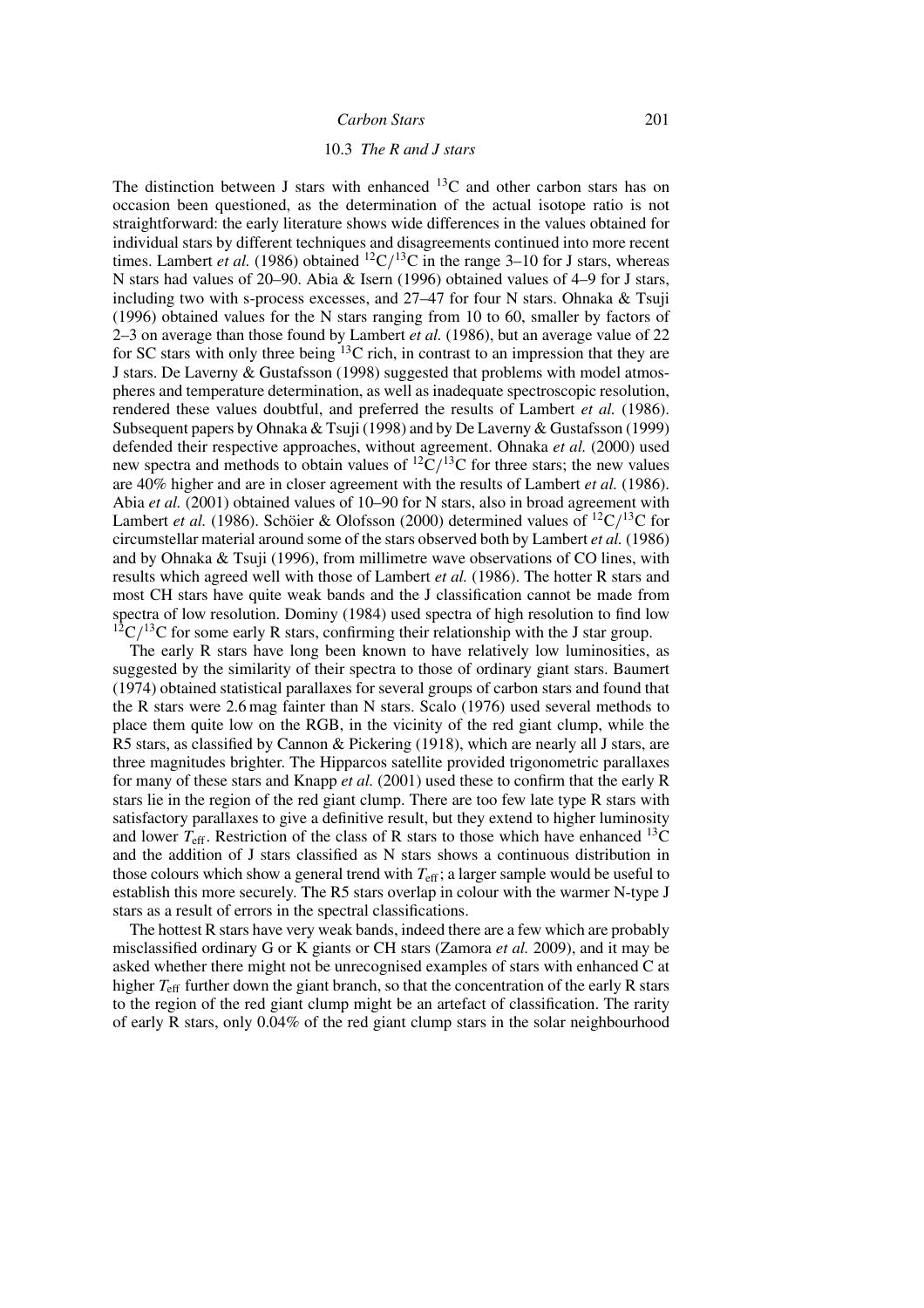(Knapp *et al.* 2001), means that none are known in star clusters, while only a very few relatively luminous, late type R stars have been found in the Magellanic Clouds (Richer 1981; Bessell *et al.* 1983; Westerlund *et al.* 1991b).

Morgan *et al.* (2003a) found 156 J stars in the LMC, out of a total observed sample of 1497 N-type carbon stars. A measure of the relative strengths of the isotopic bands gave a bimodal distribution, confirming the clear distinction between J and N stars on spectra of moderate resolution when the star is cool enough to show strong bands. The J stars are about 0.6 mag fainter in K at a given  $(J-K)$ , except for the 13% in the bright group described above. These differences between the J stars and the ordinary N stars support the idea that they follow different evolutionary paths. Westerlund *et al.* (1991a) suggested the paths,  $M \to S \to C(wkC_2) \to C$  and  $M \to J \to C$ . However, it seems more in accordance with the observations if the J stars never pass through the M star stage, but climb the giant branch, from at least the level of the red giant branch clump, as carbon stars with enhanced <sup>13</sup>C. This is the evolutionary path  $R(J) \rightarrow N(J)$ .

The distinction between N and  $N(J)$  stars is also clear in the s-process abundances, which are enhanced by factors of order five in the ordinary N stars (Abia *et al.* 2001; Zamora *et al.* 2009) but not in the J stars (Utsumi 1985, 1988; Abia & Isern 2000).

McClure (1997) found no evidence of binary motion in any of 22 R stars observed over a 16 year period. He suggested that they might have been formed as binaries with separations which lead to coalescence before the AGB stage was completed. Carbon produced in the He-core flash might be brought to the surface as a result of this coalescence. Izzard *et al.* (2007) have examined many binary models to assess a variety of possible evolutionary paths by which stars may merge and produce an R star. Angelou & Lattanzio (2008) consider the mechanism by which CNO cycling and carbon dredge-up could occur in such merger products. The alternative hypothesis for the production of R stars is that the He-core flash occurs in an abnormal way, possibly ignited off centre. Cole  $&$  Deupree (1980) made models which show that the helium flash may initiate partial mixing of the star in some cases.

# 10.4 *Hydrogen-deficient carbon stars*

The HdC and RCB stars are understood as luminous objects in a very rare state of evolution, having returned to a high luminosity from a degenerate stage of evolution. Two models have been proposed: the Double Degenerate (DD) and the Final Helium Flash (FF) models. The first requires two white dwarfs to merge and the second invokes a late helium shell flash to return a white dwarf to the dimensions of a supergiant. Clayton (1996) reviews the details. A possibly decisive observation in choosing between the two models is the great excess of 18O found in the HdC star HD 137613 (Clayton *et al.* 2005) and in four RCB stars and another three HdC stars (Clayton *et al.* 2007). Model calculations appear to rule out the FF model as unable to match the low  ${}^{16}O/{}^{18}O$  and high  ${}^{12}C/{}^{13}C$  values observed in these stars, whereas a merger of a CO-WD with a He-WD may do so. Another critical observation is the very large overabundance of F in RCB stars (Pandey *et al.* 2008), which is also predicted (Clayton *et al.* 2007) for the DD model but not the FF model.

### **11. Outstanding problems**

There are of course many remaining problems, as much because of recent progress as in spite of it. Much will be done with the new techniques and facilities available now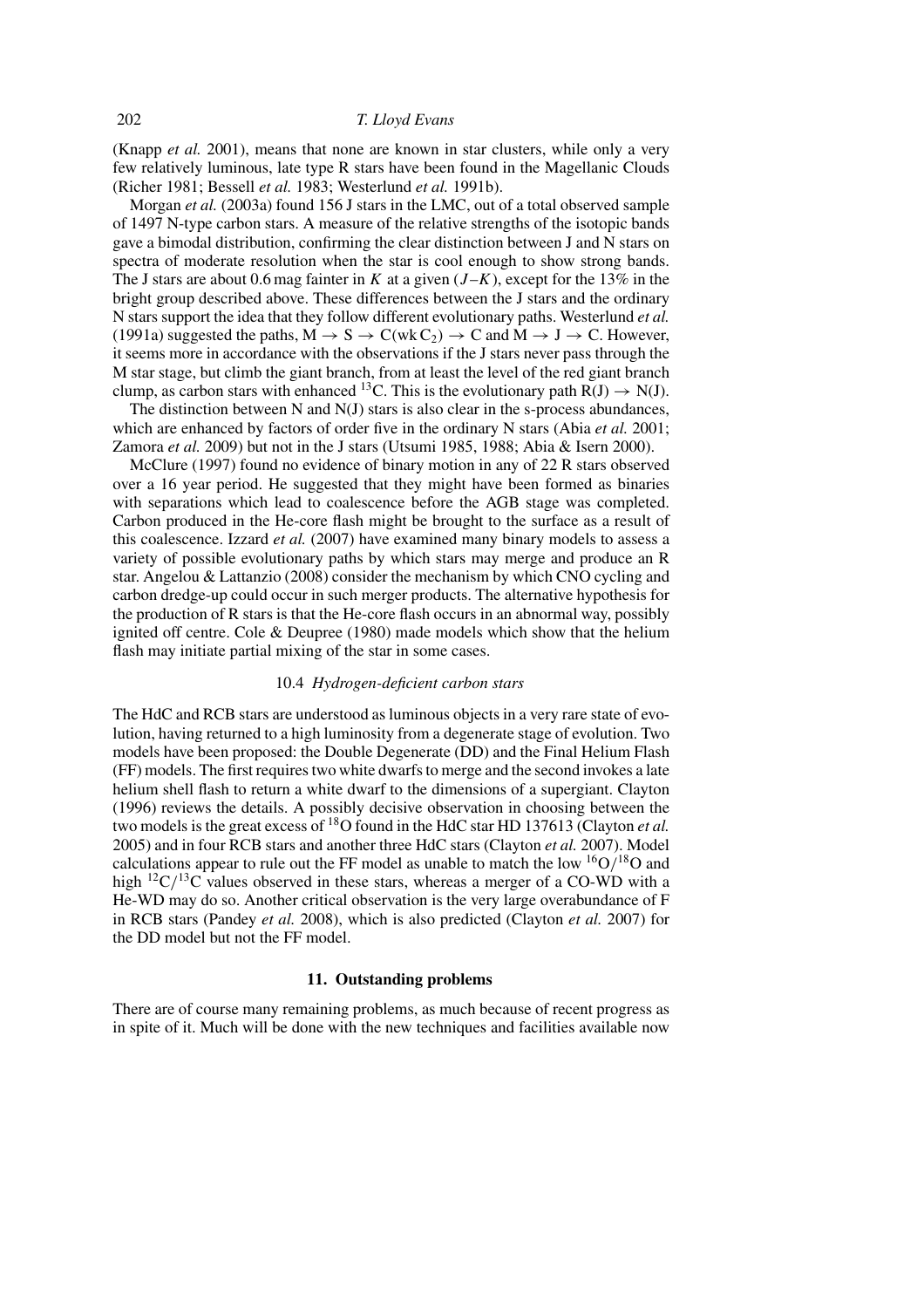| Carbon Stars | 203 |
|--------------|-----|
|--------------|-----|

and these will raise new questions. A short personal selection of identifiable problems includes the following. The CH stars are understood in principle, but there is much to do, especially in connection with the abundances and the very metal poor CEMP stars. The origin of the J stars is only now being tackled; much more needs to be done before the exact sequence of events involved can be established. The origin of the J-silicate stars is even more obscure: it seems reasonable that the retention of O-rich material in a disc arises from the presence of a companion star, but why do so few ordinary N stars have disks? Most giant stars with material in a disc have attracted the attention by emission lines or variability, as in the case of symbiotic stars. The part played by binaries at all stages in the life of a carbon star needs to be better understood: binarity among the post-AGB stars seems to be associated mainly with O-rich stars. The main features of mass loss are becoming clearer, but the remarkable detached shells around stars such as U Ant still raise questions, while the evolutionary significance of the observable dust events in carbon Miras (R Lep) and the spectroscopically distinct events in T Mus are uncertain. The study of ongoing mass loss requires sustained observation over years and decades and the greater use of high angular resolution and of polarimetry as well as of spectroscopy.

# **Acknowledgement**

The preparation of this review has involved extensive use of NASA's Astrophysics Data System.

### **References**

- Aaronson, M., Hodge, P. W., Olszewski, E. W. 1983, *ApJ*, **267**, 271.
- Aaronson, M., Liebert, J., Stocke, J. 1982, *ApJ*, **254**, 507.
- Aaronson, M., Mould, J. 1982, *ApJS*, **48**, 161.
- Aaronson, M., Mould, J. 1985a, *ApJ*, **288**, 551.
- Aaronson, M., Mould, J. 1985b, *ApJ*, **290**, 191.
- Abia, C., Isern, J. 1996, *ApJ*, **460**, 443.
- Abia, C., Isern, J. 2000, *ApJ*, **536**, 438.
- Abia, C., Boffin, H. M. J., Isern, J., Rebolo, R. 1993, *A&A*, **272**, 455.
- Abia, C., Busso, M., Gallino, R., Dom´inguez, I., Straniero, O., Isern, J. 2001, *ApJ*, **559**, 1117.
- Abia, C., Cunha, C., Cristallo, S., de Laverny, P., Dom´inguez, I., Eriksson, K., Gianella, L., Hinkle, K., Imbriani, G. *et al.* 2010, *ApJ*, **715**, L94.
- Albert, L. Demers, S., Kunkel, W. E. 2000, *AJ*, **119**, 2780.
- Alcock, C., Allsman, R. A., Alves, D. R., Axelrod, T. S., Becker, A., Bennett, D. P., Clayton, G. C., Cook, K. H., Freeman, K. C. *et al.* 1996, *ApJ*, **470**, 583.
- Alcock, C., Allsman, R. A., Alves, D. R., Axelrod, T. S., Becker, A., Bennett, D. P., Cook, K. H., Freeman, K. C., Griest, K. *et al.* 1998, *AJ*, **115**, 1921.
- Alcock, C., Allsman, R. A., Alves, D. R., Axelrod, T. S., Becker, A., Bennett, D. P., Clayton, G. C., Cook, K. H., Dalal, N. *et al.* 2001, *ApJ*, **554**, 298.
- Alexander, J. B., Andrews, P. J., Catchpole, R. M., Feast, M. W., Lloyd Evans, T., Menzies, J. W., Wisse, P. N. J., Wisse, M. *et al.* 1972, *MNRAS*, **158**, 305.
- Alksnis, A. 1994, *BaltA*, **3**, 410.
- Alksnis, A., Balklavs, A., Dzervitis, U., Eglitis, I., Paupers, O., Pundure, I. 2001, *BaltA*, **10**, 1.
- Alksnis, A., Larionov, V. M., Smirnova, O., Arkharov, A. A., Konstantinova, T. S., Larionova, L. V., Shenavrin, V. I. 2009, *BaltA*, **18**, 53.
- Alksnis, A., Larionov, V. M., Larionova, L. V., Shenavrin, V. I. 2002, *BaltA*, **11**, 487.
- Angelou, G., Lattanzio, J. 2008, *PASA*, **25**, 155.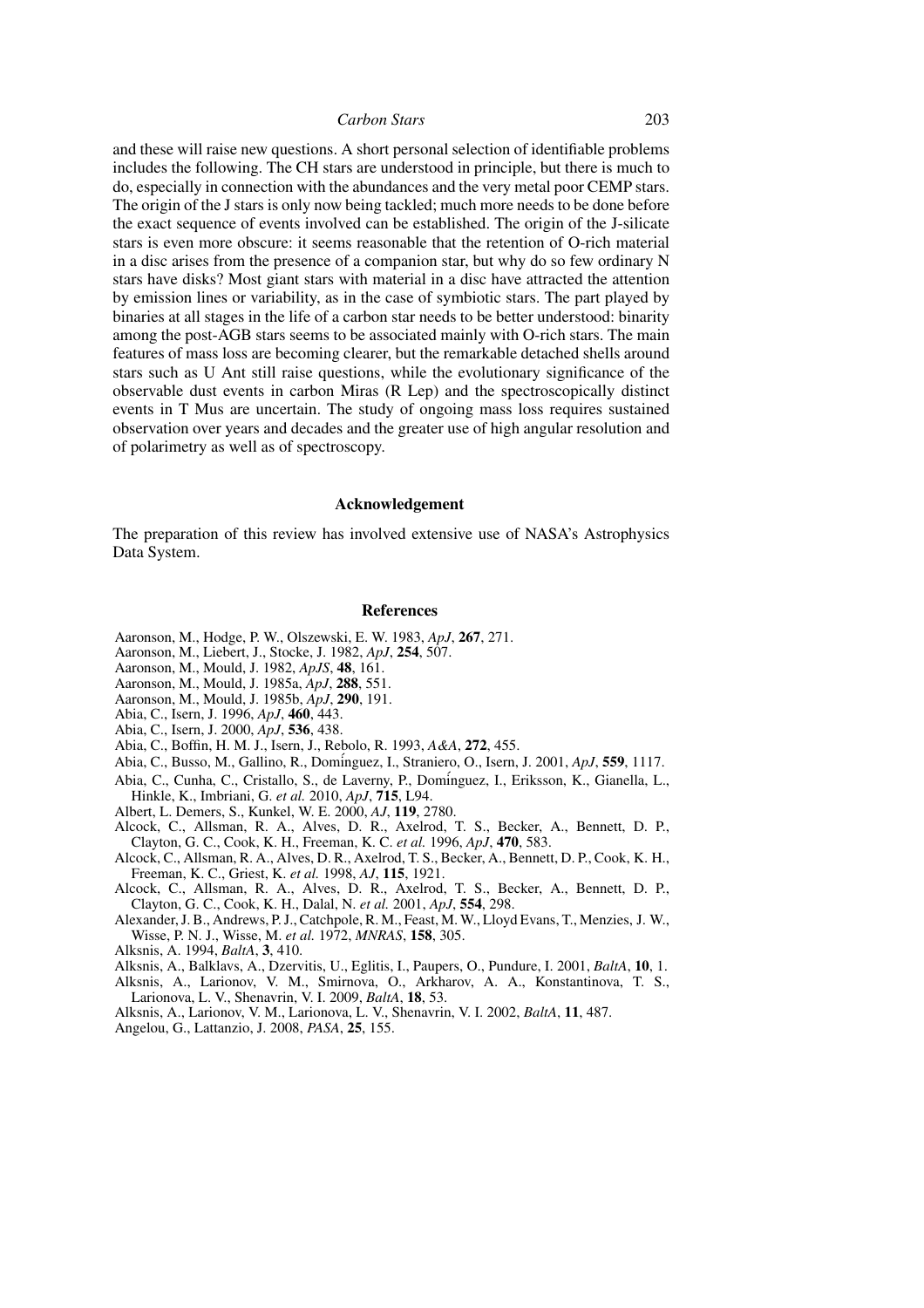- Aoki, W., Tsuji, T. 1997, *A&A*, **317**, 845.
- Aringer, B., Girardi, L., Nowotny, W., Marigo, P., Lederer, M. T. 2009, *A&A*, **503**, 913.
- Azzopardi, M., Lequeux, J., Westerlund, B. E. 1985, *A&A*, **144**, 388.
- Azzopardi, M., Lequeux, J., Westerlund, B. E. 1986, *A&A*, **161**, 232.
- Azzopardi, M., Lequeux, J., Rebeirot, E., Westerlund, B. E. 1991, *A&AS*, **88**, 265.
- Barnbaum, C. 1992a, *ApJ*, **385**, 694.
- Barnbaum, C. 1992b, *AJ*, **104**, 1585.
- Barnbaum, C., Morris, M. 1992, In: *Mass Loss on the AGB and Beyond* (ed.) Schwarz, H. E., *ESOC*, **46**, 280.
- Barnbaum, C., Stone, R. P. S., Keenan, P. C. 1996, *ApJS*, **105**, 419.
- Battinelli, P., Demers, S. 2004, *A&A*, **416**, 111.
- Battinelli, P., Demers, S. 2005a, *A&A*, **434**, 657.
- Battinelli, P., Demers, S. 2005b, *A&A*, **442**, 159.
- Battinelli, P., Demers, S. 2009, *A&A*, **493**, 1075.
- Battinelli, P., Demers, S., Mannucci, F. 2007, *A&A*, **474**, 35.
- Baumert, J. H. 1972, *PhD Thesis*, Ohio State University.
- Baumert, J. H. 1974, *ApJ*, **180**, 85.
- Beers, T. C., Preston, G. W., Shechtman, S. A. 1992, *AJ*, **103**, 1987.
- Bell, R. A., Dickens, R. J. 1974, *MNRAS*, **166**, 89.
- Bergeat, J., Knapik, A., Rutily, B. 2001, *A&A*, **369**, 178.
- Bergeat, J., Knapik, A., Rutily, B. 2002, *A&A*, **390**, 967.
- Bersier, D., Wood, P. R. 2002, *AJ*, **123**, 840.
- Bessell, M. S., Wood, P. R., Lloyd Evans, T. 1983, *MNRAS*, **202**, 59.
- Bisterzo, S., Gallino, R., Straniero, O., Cristallo, S., Käppeler, F. 2010, *MNRAS*, 401, 1529.
- Blanco, V. M., Blanco, B. M., McCarthy, M. F. 1978a, *Nature*, **271**, 638.
- Blanco, V. M., Hoag, A. A., McCarthy, M. F. 1978b, In: *The HR Diagram* (eds) Philip, A. G. D., Hayes, D. S., *IAUC*, **80**, 33.
- Blanco, V. M., Blanco, B. M., McCarthy, M. F. 1980, *ApJ*, **242**, 938.
- Blanco, V. M., McCarthy, M. F., Blanco, B. M. 1984, *AJ*, **89**, 636.
- Boersma, C., Hony, S., Tielens, A. G. G. M. 2006, *A&A*, **447**, 213.
- Bothun, G., Elias, J. H., MacAlpine, G., Matthews, K., Mould, J. R., Neugebauer, G., Reid, I. N. 1991, *AJ*, **101**, 2220.
- Bouigue, R. 1954, *Ann. Astrophys.*, **17**, 104.
- Brown, J. A., Smith, V. V., Lambert, D. L., Dutchover, E., Hinkle, K. H., Johnson, H. R. 1990, *AJ*, **99**, 1930.
- Busso, M., Guandalini, R., Persi, P., Corcione, L., Ferrari-Toniolo, M. 2007, *AJ*, **133**, 2310.
- Cameron, A. G. W. 1955, *ApJ*, **121**, 144.
- Cannon, A. J., Pickering, E. C. 1918, *AnHar.*, **91**, 1.
- Catchpole, R. M., Feast, M. W. 1971, *Obs.*, **91**, 29.
- Christlieb, N., Green, P. J., Wisotzki, L., Reimers, D. 2001, *A&A*, **375**, 366.
- Cioni, M.-R. L., Habing, H. J. 2003, *A&A*, **402**, 133.
- Cioni, M.-R. L., Habing, H. J. 2005, *A&A*, **429**, 837.
- Cioni, M.-R. L., Marquette, J.-B., Loup, C., Azzopardi, M., Habing, H. J., Lasserre, T., Lesquoy, E. 2001, *A&A*, **377**, 945.
- Cioni, M.-R. L., Blommaert, J. A. D. L., Groenewegen, M. A. T., Habing, H. J., Hron, J., Kerschbaum, F., Loup, C., Omont, A., van Loon, J. Th. *et al.* 2003, *A&A*, **406**, 51.
- Claussen, M. J., Kleinmann, S. G., Joyce, R. R., Jura, M. 1987, *ApJS*, **65**, 385.
- Clayton, G. C., Whitney, B. A., Stanford, S. A., Drilling, J. S. 1992, *ApJ*, **397**, 652.
- Clayton, G. C. 1996, *PASP*, **108**, 225.
- Clayton, G. C., Ayres, T. R., Lawson, W. A., Drilling, J. S., Woitke, P., Asplund, M. 1999a, *ApJ*, **515**, 351.
- Clayton, G. C., Kerber, F., Gordon, K. D., Lawson, W. A., Wolff, M. J., Pollacco, D. L., Furlan, E. 1999b, *ApJ*, **517**, L143.
- Clayton, G. C., Hammond, D., Lawless, J., Kilkenny, D., Lloyd Evans, T., Mattei, J., Landolt, A. U. 2002, *PASP*, **114**, 846.
- Clayton, G. C., Herwig, F., Geballe, T. R., Asplund, M., Tenenbaum, E. D., Engelbracht, C. W., Gordon, K. D. 2005, *ApJ*, **623**, L141.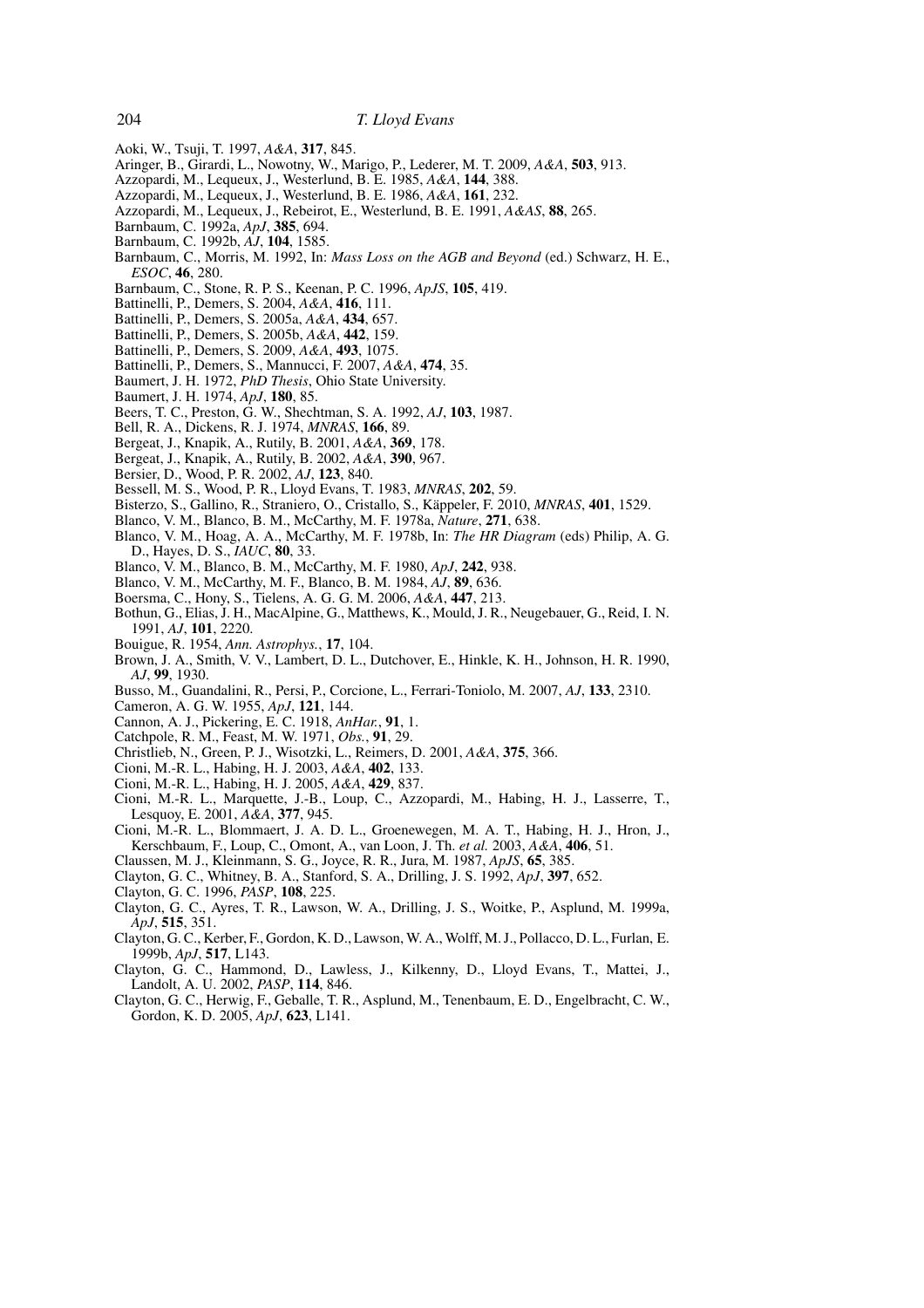- Clayton, G. C., Geballe, T. R., Herwig, F., Fryer, C., Asplund. M. 2007, *ApJ*, **662**, 1220.
- Clayton, G. C., Kilkenny, D., Wils, P., Welch, D. L. 2009, *PASP*, **121**, 461.
- Cohen, M. 1979, *MNRAS*, **186**, 837.
- Cohen, M., Hitchon, K. 1996, *AJ*, **111**, 962.
- Cohen, J. G., Persson, S. E., Elias, J. H., Frogel, J. A. 1981, *ApJ*, **249**, 481.
- Cohen, J. G., McWilliam, A., Shectman, S., Thompson, I., Christlieb, N., Melendez, J., Ramirez, S., Swensson, A., Zickgraf, F.-J. 2006, *AJ*, **132**, 137.
- Cole, P. W., Deupree, R. G. 1980, *ApJ*, **239**, 284.
- Cook, K. H., Aaronson, M., Norris, J. 1986, *ApJ*, **305**, 634.
- Cowley, A. P., Hartwick, F. D. A. 1991, *ApJ*, **373**, 80.
- Dean, C. A. 1976, *AJ*, **81**, 364.
- Dearborn, D. S. P., Liebert, J., Aaronson, M., Dahn, C. C., Harrington, R., Mould, J., Greenstein, J. L. 1986, *ApJ*, **300**, 314.
- De Laverny, P., Gustafsson, B. 1998, *A&A*, **332**, 661.
- De Laverny, P., Gustafsson, B. 1999, *A&A*, **346**, 520.
- De Mello, A. B., Lorenz-Martins, S., de Araujo, F. X., Bastos Pereira, C., Codina Landaberry, S. J. ´ 2009, *ApJ*, **705**, 1298.
- Demers, S., Fernie, J. D. 1966, *ApJ*, **144**, 440.
- Demers, S., Battinelli, P. 2002, *AJ*, **123**, 238.
- Demers, S., Battinelli, P. 2007, *A&A*, **473**, 143.
- Denn, G. R., Luck, R. E., Lambert, D. L. 1991, *ApJ*, **377**, 657.
- Deroo, P., Van Winckel, H., Verhoelst, T., Min, M., Reyniers, M., Waters, L. B. F. M. 2007, *A&A*, **467**, 1093.
- Dominy, J. F., 1984, *ApJS*, **55**, 27.
- Downes, R. A., Margon, B., Anderson, S. F., Harris, H. C., Knapp, G. R., Schroeder, J., Schneider, D. P., York, D. G., Pier, J. R., Brinkmann, J. 2004, *AJ*, **127**, 2838.
- Eglitis, I., Eglite, M., Balklavs, A. 2003, *BaltA*, **12**, 353.
- Feast, M. W. 1997, *MNRAS*, **286**, 339.
- Feast, M. W., Robertson, B. S. C., Catchpole, R. M., Lloyd Evans, T., Glass, I. S., Carter, B. S. 1982, *MNRAS*, **201**, 439.
- Feast, M. W., Whitelock, P. A., Catchpole, R. M., Roberts, G., Overbeek, M. D. 1984, *MNRAS*, **211**, 331.
- Feast, M. W., Whitelock, P. A. 1992, *MNRAS*, **259**, 6.
- Feast, M. W., Carter, B. S., Roberts, G. R., Marang, F., Catchpole, R. M. 1997, *MNRAS*, **285**, 317.
- Feast, M. W., Whitelock, P. A., Marang, F. 2003, *MNRAS*, **346**, 878.
- Feast, M. W., Whitelock, P. A., Menzies, J. W. 2006, *MNRAS*, **369**, 791.
- Fraser, O. J., Hawley, S. L., Cook, K. H. 2008, *AJ*, **136**, 1242.
- Frebel, A., Christlieb, N., Norris, J. E., Beers, T. C., Bessell, M. S., Rhee, J., Fechner, C., Marsteller, B., Rossi, S. 2006, *ApJ*, **652**, 1585.
- Frogel, J. A., Mould, J., Blanco, V. M. 1990, *ApJ*, **352**, 96.
- Fujita, Y., Tsuji, T. 1977, *PASJ*, **29**, 711.
- Gass, H., Wehrse, R., Liebert, J. 1988, *A&A*, **189**, 194.
- Gilra, D. P. 1976, *MSRSL*, **9**, 77.
- Giridhar, S., Lambert, D. L., Reddy, B. E., Gonzalez, G., Yong, D. 2005, *ApJ*, **627**, 432.
- Glass, I. S., Lloyd Evans, T. 2003, *MNRAS*, **343**, 67.
- Gonzalez Delgado, D., Olofsson, H., Schwarz, H. E., Eriksson, K., Gustafsson, B., Gledhill, T. ´ 2003, *A&A*, **399**, 1021.
- Gordon, C. P. 1971, *PASP*, **83**, 667.
- Goswami, A. 2005, *MNRAS*, **359**, 531.
- Goswami, A., Aoki, W. 2010, *MNRAS*, **404**, 253.
- Green, P. J., Margon, B., Anderson, S. F., MacConnell, D. J. 1992, *ApJ*, **400**, 659.
- Green, P. J., Margon, B., MacConnell, D. J. 1991, *ApJ*, **380**, L31.
- Green, P. J., Margon, B. 1994, *ApJ*, **423**, 723.
- Groenewegen, M. A. T. 2004, *A&A*, **425**, 595.
- Groenewegen, M. A. T. 2006, *A&A*, **448**, 181.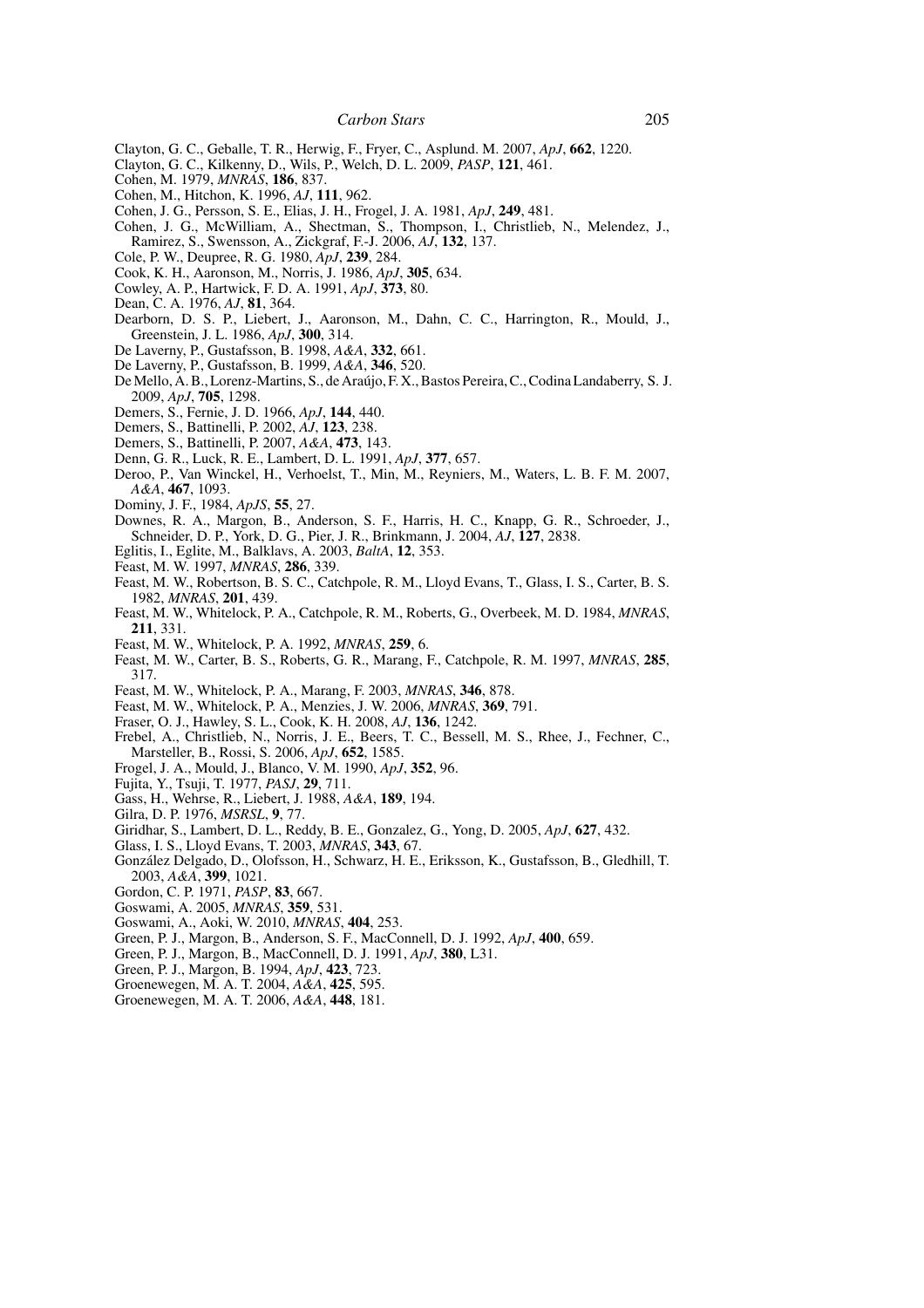- Groenewegen, M. A. T., de Jong, T., van der Bliek, N. S., Slijkhuis, S., Willems, F. J. 1992, *A&A*, **253**, 150.
- Groenewegen, M. A. T., Sevenster, M., Spoon, H. W. W., Pérez, I. 2002, A&A, 390, 511.
- Groenewegen, M. A. T., Sloan, G. C., Soszyński, I., Petersen, E. A. 2009, A&A, 506, 1277.
- Groenewegen, M. A. T., Whitelock, P. A. 1996, *MNRAS*, **281**, 1347.
- Groenewegen, M. A. T., Whitelock P. A., Smith, C. H., Kerschbaum, F. 1998, *MNRAS*, **293**, 18.
- Groenewegen, M. A. T., Wood, P. R., Sloan, G. C., Blommaert, J. A. D. L., Cioni, M.-R. L., Feast, M. W., Hony, S., Matsuura, M., Menzies, J. W. *et al.* 2007, *MNRAS*, **376**, 313.
- Gruendl, R. A., Chu, Y.-H., Seale, J. P., Matsuura, M., Speck, A. K., Sloan, G. C., Looney, L. W. 2008, *ApJ*, **688**, L9.
- Guandalini, R. 2008, In:*IX Torino Workshop on Evolution and Nucleosynthesis in AGB Stars and II Perugia Workshop on Nuclear Astrophysics* (eds) Guandalini, R., Palmerini, S., Busso, M., *AIPC*, **1001**, 339.
- Guandalini, R., Busso, M., Ciprini, S., Silvestro, G., Persi, P. 2006, *A&A*, **445**, 1069.
- Hartwick, F. D. A., Cowley, A. P. 1988, *ApJ*, **334**, 135.
- Hatzidimitriou, D., Morgan, D. H., Cannon, R. D., Croke, B. F. W. 2003, *MNRAS*, **341**, 1290.
- Held, E. V., Gullieuszik, M., Rizzi, L., Girardi, L., Marigo, P., Saviane, I. 2010, *MNRAS*, **404**, 1475.
- Herbig, G. H. 2009, *AJ*, **138**, 1502.
- Hesselbach, E., Clayton, G. C., Smith, P. S. 2003, *PASP*, **115**, 1301.
- Iben, I., Renzini, A. 1982, *ApJ*, **263**, L23.
- Ita, Y., Tanabé, T., Matsunaga, N., Nakajima, Y., Nagashima, C., Nagayama, T., Kato, D., Kurita, M., Nagata, T. *et al.* 2004, *MNRAS*, **347**, 720.
- Izumiura, H., Waters, L. B. F. M., de Jong, T., Loup, C., Bontekoe, Tj. R., Kester, D. J. M. 1997, *A&A*, **323**, 449.
- Izumiura, H., Noguchi, K., Aoki, W., Honda, S., Ando, H., Takada-Hidai, M., Kambe, E., Kawanamoto, S., Sadakane, K. *et al.* 2008, *ApJ*, **682**, 499.
- Izzard, R. G., Jeffery, C. S., Lattanzio, J. 2007, *A&A*, **470**, 661.
- Jackson, D. C., Skillman, E. D., Gehrz, R. D., Polomski, E., Woodward, C. E. 2007a, *ApJ*, **656**, 818.
- Jackson, D. C., Skillman, E. D., Gehrz, R. D., Polomski, E., Woodward, C. E. 2007b, *ApJ*, **667**, 891.
- Johnson, J. J. 1993, *BAAS*, **25**, 1423.
- Jorissen, A., Mayor, M. 1988, *A&A*, **198**, 187.
- Jura, M., Kahane, C. 1999, *ApJ*, **521**, 302.
- Kahane, C., Audinos, P., Barnbaum, C., Morris, M. 1996, *A&A*, **314**, 871.
- Kahane, C., Barnbaum, C., Uchida, K., Balm, S. P., Jura, M. 1998, *ApJ*, **500**, 466.
- Kahane, C., Maizels, C., Jura, M. 1988, *ApJ*, **328**, L25.
- Kamath, D., Wood, P. R., Soszyński, I., Lebzelter, T. 2010, *MNRAS*, 408, 522.
- Kawabata, K. S., Ikeda, Y., Akitaya, H., Isogai, M., Matsuda, K., Matsumura, M., Nagae, O., Seki, M. 2007, *AJ*, **134**, 1877.
- Keenan, P. C. 1942, *ApJ*, **96**, 101.
- Keenan, P. C. 1993, *PASP*, **105**, 905.
- Keenan, P. C., Barnbaum, C. 1997, *PASP*, **109**, 969.
- Keenan, P. C., Morgan, W. W. 1941, *ApJ*, **94**, 501.
- Kerschbaum, F., Charbonnel, C., Wing, R. F. (eds) 2007, *Why Galaxies Care About AGB Stars: Their Importance as Actors and Probes: ASPC*, **378**.
- Kerschbaum, F., Hron, J. 1992, *A&A*, **263**, 97.
- Kerschbaum, F., Ladjal, D., Ottensamer, R., Groenewegen, M. A. T., Mecina, M., Blommaert, J. A. D. L., Baumann, B., Decin, L., Vandenbussche, B. *et al.* 2010, *A&A*, **518**, L140.
- Kipper, T. 1992, *BaltA*, **1**, 181.
- Kipper, T., Jørgensen, U. G. 1994, *A&A*, **290**, 148.
- Kipper, T., Kipper, M. 1990, *PAZh*, **16**, 1113.
- Kipper, T., Klochkova, V. G. 2007, *BaltA*, **16**, 383.
- Kiss, L. L., Bedding, T. R. 2003, *MNRAS*, **343**, L79.
- Kiss, L. L., Bedding, T. R. 2004, *MNRAS*, **347**, L83.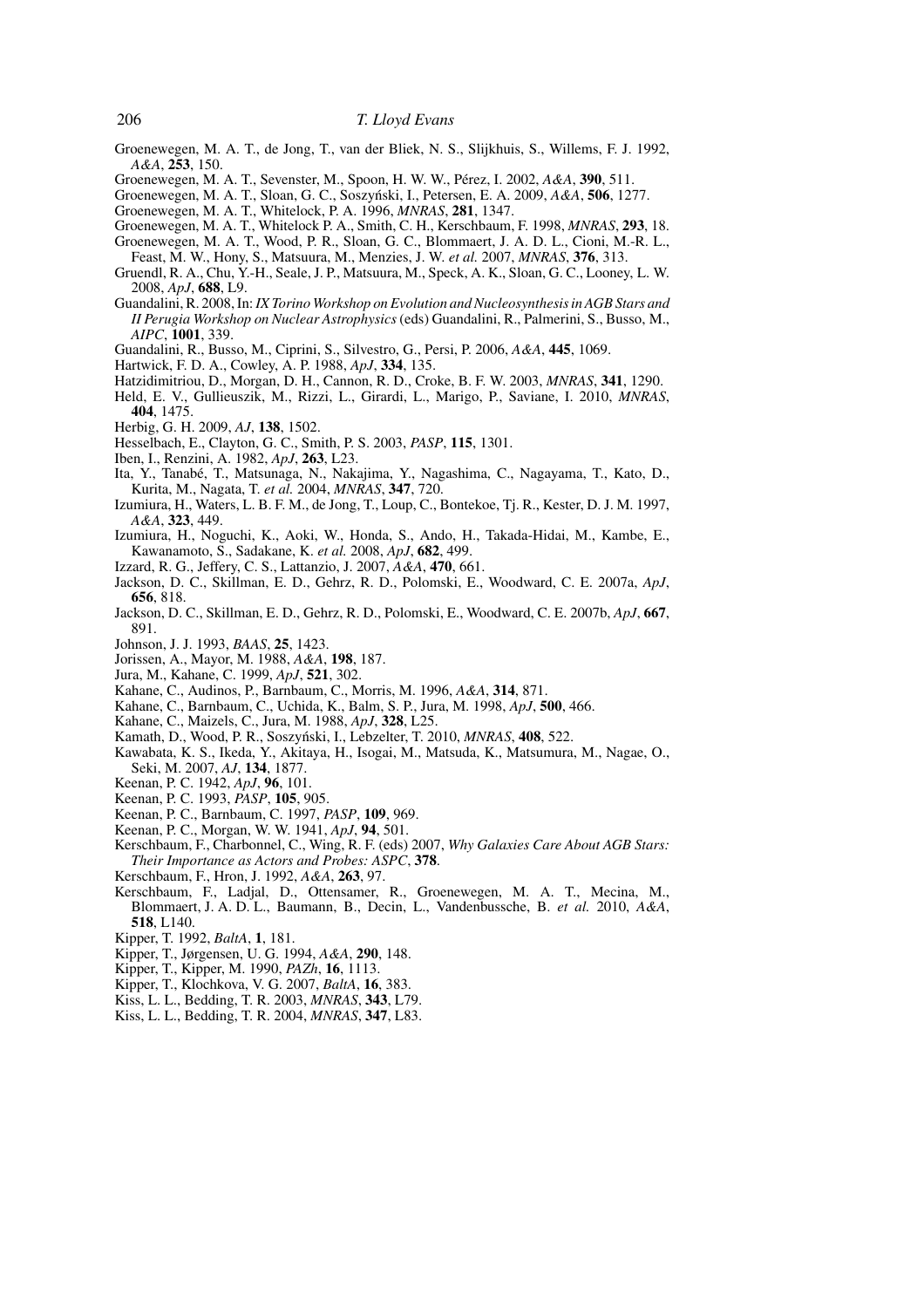- Kleman, B. 1956, *ApJ*, **123**, 162.
- Knapik, A., Bergeat, J. 1997, *A&A*, **321**, 236.
- Knapp, G. R., Jorissen, A., Young, K. 1997, *A&A*, **326**, 318.
- Knapp, G., Pourbaix, D., Jorissen, A. 2001, *A&A*, **371**, 222.
- Kollath, Z., Szeidl, B. 1993, *A&A*, **277**, 62.
- Kontizas, E., Dapergolas, A., Morgan, D. H., Kontizas, M. 2001, *A&A*, **369**, 932.
- Kraemer, K. E., Sloan, G. C., Wood, P. R., Price, S. D., Egan, M. P. 2005, *ApJ*, **631**, L147.
- Lagadec, E., Zijlstra, A. A. 2008, *MNRAS*, **390**, L59.
- Lagadec, E., Zijlstra, A. A., Matsuura, M., Menzies, J. W., van Loon, J. Th., Whitelock, P. A. *et al.* 2008, *MNRAS*, **383**, 399.
- Lagadec, E., Zijlstra, A. A., Mauron, N., Fuller, G., Josselin, E., Sloan, G. C., Riggs, A. J. E. 2010, *MNRAS*, **403**, 1331.
- Lambert, D. L., Gustafsson, B., Eriksson, K., Hinkle, K. H. 1986, *ApJS*, **62**, 373.
- Lanc¸on, A., Wood, P. R. 2000, *A&AS*, **146**, 217.
- Lawson, W. A., Crause, L. A. 2007, *MNRAS*, **375**, 301.
- Leão, I. C., de Laverny, P., Chesneau, O., Mékarnia, D., De Medeiros, J. R. 2007, A&A, **466**, L1.
- Le Bertre, T. 1988, *A&A*, **190**, 79.
- Le Bertre, T., Lebre, A., Waelkens, C. (eds) 1999, *Asymptotic Giant Stars: IAUS*, **191**.
- Lebzelter, T., Schultheis, M., Melchior, A. L. 2002, *A&A*, **393**, 573.
- Lebzelter, T., Wood, P. R. 2007, *A&A*, **475**, 643.
- Libert, Y., Gérard, E., Le Bertre, T. 2007, *MNRAS*, 380, 1161.
- Liebert, J., Schmidt, G. D., Lesser, M., Stepanian, J. A., Lipovetsky, V. A., Chaffe, F. H., Foltz, C. B., Bergeron, P. 1994, *ApJ*, **421**, 733.
- Lindqvist, M., Olofsson, H., Lucas, R., Schoier, F. L., Neri, R., Bujarrabal, V., Kahane, C. 1999, ¨ *A&A*, **351**, L1.
- Little-Marenin, I. R. 1986, *ApJ*, **307**, L15.
- Lloyd Evans, T. 1971, *Obs.*, **91**, 118.
- Lloyd Evans, T. 1978, *MNRAS*, **183**, 305.
- Lloyd Evans, T. 1980a, *MNRAS*, **193**, 87.
- Lloyd Evans, T. 1980b, *MNRAS*, **193**, 97.
- Lloyd Evans, T. 1983a, *MNRAS*, **204**, 985.
- Lloyd Evans, T. 1983b, *Obs.*, **103**, 276.
- Lloyd Evans, T. 1983c, *MNRAS*, **204**, 975.
- Lloyd Evans, T. 1984a, *MNRAS*, **208**, 447.
- Lloyd Evans, T. 1984b, *MNRAS*, **209**, 825.
- Lloyd Evans, T. 1985a, *MNRAS*, **216**, 29P.
- Lloyd Evans, T. 1985b, *MNRAS*, **212**, 955.
- Lloyd Evans, T. 1986a, *MNRAS*, **220**, 723.
- Lloyd Evans, T. 1986b, *MNRAS*, **219**, 191.
- Lloyd Evans, T. 1989, In: *Evolution of Peculiar Red Giants*(eds) Johnson, H. R., Zuckerman, B., *IAU Colloq.*, **106**, 241.
- Lloyd Evans, T. 1990, *MNRAS*, **243**, 336.
- Lloyd Evans, T. 1991a, *MNRAS*, **248**, 479.
- Lloyd Evans, T. 1991b, *MNRAS*, **249**, 409.
- Lloyd Evans, T. 1997, *MNRAS*, **286**, 839.
- Lloyd Evans, T. 2004, In: *Variable Stars in the Local Group* (eds) Kurtz, D. W., Pollard, K. R., *ASPC*, **310**, 340.
- Lloyd Evans, T. 2007, In: *Why Galaxies Care About AGB Stars: Their Importance as Actors and Probes* (eds) Kerschbaum, F., Charbonnel, C., Wing, R. F., *ASPC*, **378**, 313.
- Lloyd Evans, T., Catchpole, R. M. 1989, *MNRAS*, **237**, 219.
- Lloyd Evans, T., Wisse, P. N. J., Wisse, M. 1972, *MNRAS*, **159**, 67.
- Lloyd Evans, T., Glass, I. S., Catchpole, R. M. 1988, *MNRAS*, **231**, 773.
- Lloyd Evans, T., Kilkenny, D., van Wyk, F. 1991, *Obs.*, **111**, 244.
- Lloyd Evans, T., Hurst, M. E., Sarre, P. J. 2000, *MNRAS*, **319**, 111.
- Loidl, R., Lanc¸on, A., Jørgensen, U. G. 2001, *A&A*, **371**, 1065.
- Lopez, B., Perrier, C., Mekarnia, D., Lefevre, J., Gay, J. 1993, ´ *A&A*, **270**, 462.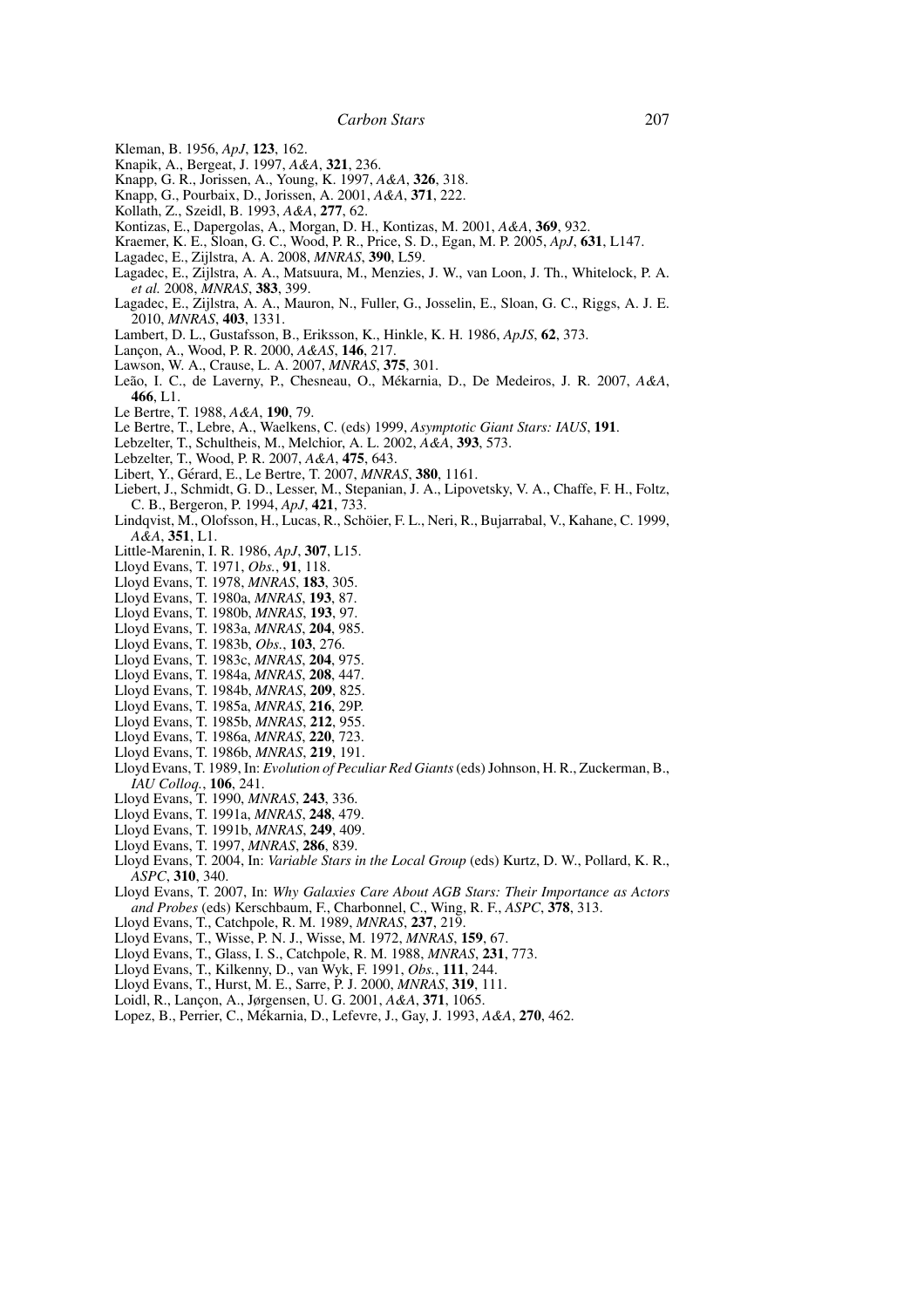- Loreta, E. 1935, *AN*, **254**, 151.
- Lucatello, S., Tsangarides, S., Beers, T. C., Carretta, E., Gratton, R. G., Ryan, S. G. 2005, *ApJ*, **625**, 825.
- Lysaght, M. G. 1989, *JAAVSO*, **18**, 17.
- Maercker, M., Olofsson, H., Eriksson, K., Gustafsson, B., Schöier, F. L. 2010, A&A, 511, A37.
- Margon, B., Anderson, S. F., Harris, H. C., Strauss, M. A., Knapp, G. R., Fan, X., Schneider, D. P., Vanden Berk, D. E., Schlegel, D. J. *et al.* 2002, *AJ*, **124**, 1651.
- Marigo, P. 2002, *A&A*, **387**, 507.
- Marigo, P., Girardi, L. 2007, *A&A*, **469**, 239.
- Marigo, P., Girardi, L., Chiosi, C. 2003, *A&A*, **403**, 225.
- Marigo, P., Girardi, L., Bressan, A., Groenewegen, M. A. T., Silva, L., Granato, G. L. 2008, *A&A*, **482**, 883.
- Masseron, T., Johnson, J. A., Plez, B., Van Eck, S., Primas, F., Goriely, S., Jorissen, A. 2010, *A&A*, **509**, A93.
- Matsuura, M., Wood, P. R., Sloan, G. C., Zijlstra, A. A., van Loon, J. Th., Groenewegen, M. A. T., Blommaert, J. A. D. L., Cioni, M.-R. L., Feast, M. W. *et al.* 2006, *MNRAS*, **371**, 415.
- Matsuura, M., Zijlstra, A. A., Bernard-Salas, J., Menzies, J. W., Sloan, G. C., Whitelock, P. A., Wood, P. R., Cioni, M.-R. L., Feast, M. W. *et al.* 2007, *MNRAS*, **382**, 1889.
- Mauron, N., Gigoyan, K. S., Kendall, T. R. 2007, *A&A*, **475**, 843.
- McClure, R. D. 1997, *PASP*, **109**, 256.
- McClure, R. D., Wordsworth, A. W. 1990, *ApJ*, **352**, 709.
- McKellar, A. 1948, *ApJ*, **108**, 453.
- McSaveney, J. A., Wood, P. R., Scholz, M., Lattanzio, J. C., Hinkle, K. H. 2007, *MNRAS*, **378**, 1089.
- Menzies, J. W., Feast, M. W., Tanabé, T., Whitelock, P. A., Nakada, Y. 2002, *MNRAS*, 335, 923.
- Menzies, J., Feast, M., Whitelock, P., Olivier, E., Matsunaga, M., da Costa, G. 2008, *MNRAS*, **385**, 1045.
- Menzies, J. W., Whitelock, P. A., Feast, M. W., Matsunaga, N. 2010, *MNRAS*, **406**, 86.
- Merrill, P. W. 1952, *ApJ*, **116**, 21.
- Michalopoulos, D. L., Langridge-Smith, P. R. R., Smalley, R. E., Geusic, M. E. 1984, *JChPh*, **80**, 3556.
- Morgan, D. H., Hatzidimitriou, D. 1995, *A&AS*, **113**, 539.
- Morgan, D. H., Cannon, R. D., Hatzidimitriou, D., Croke, B. F. W. 2003a, *MNRAS*, **341**, 534.
- Morgan, D. H., Hatzidimitriou, D., Cannon, R. D., Croke, B. F. W. 2003b, *MNRAS*, **344**, 325. Morris, M. 1987, *PASP*, **99**, 1115.
- Morris, M. 1990, In: *From Miras to Planetary Nebulae: Which Path for Stellar Evolution?*, (eds) Mennessier, M. O., Omont, A., Editions Frontieres, Gif Sur Yvette, France, p. 520.
- Mould, J., Aaronson, M. 1980, *ApJ*, **240**, 464.
- Mould, J., Aaronson, M. 1982, *ApJ*, **263**, 629.
- Mucciarelli, A., Origlia, L., Maraston, C., Ferraro, F. R. 2009, *ApJ*, **690**, 288.
- Nakada, Y., Deguchi, S., Forster, J. R. 1988, *ApJ*, **193**, L13.
- Nakada, Y., Izumiura, H., Onaka, T., Hashimoto, O., Ukita, N., Deguchi, S., Tanabe, T. 1987, ´ *ApJ*, **323**, L77.
- Nikolaev, S., Weinberg, M. D. 2000, *ApJ*, **542**, 804.
- Nishida, S., Tanabé, T., Nakada, Y., Matsumoto, S., Sekiguchi, K., Glass, I. S. *et al.* 2000, *MNRAS*, **313**, 136.
- Ohnaka, K., Boboltz, D. A. 2008, *A&A*, **478**, 809.
- Ohnaka, K., Izumiura, H., Leinert, Ch., Driebe, T., Weigelt, G., Wittkowski, M. 2008, *A&A*, **490**, 173.
- Ohnaka, K., Tsuji, T. 1996, *A&A*, **310**, 933.
- Ohnaka, K., Tsuji, T. 1998, *A&A*, **335**, 1018.
- Ohnaka, K., Tsuji, T. 1999, *A&A*, **345**, 233.
- Ohnaka, K., Tsuji, T., Aoki, W. 2000, *A&A*, **353**, 528.
- O'Keefe, J. A. 1939, *ApJ*, **90**, 294.
- Olnon, F. M., Raimond, E., Neugebauer, G., van Duinen, R. J., Habing, H. J., Aumann, H. H., Beintema, D. A., Boggess, N., Borgman, J. *et al.* 1986, *A&AS*, **65**, 607.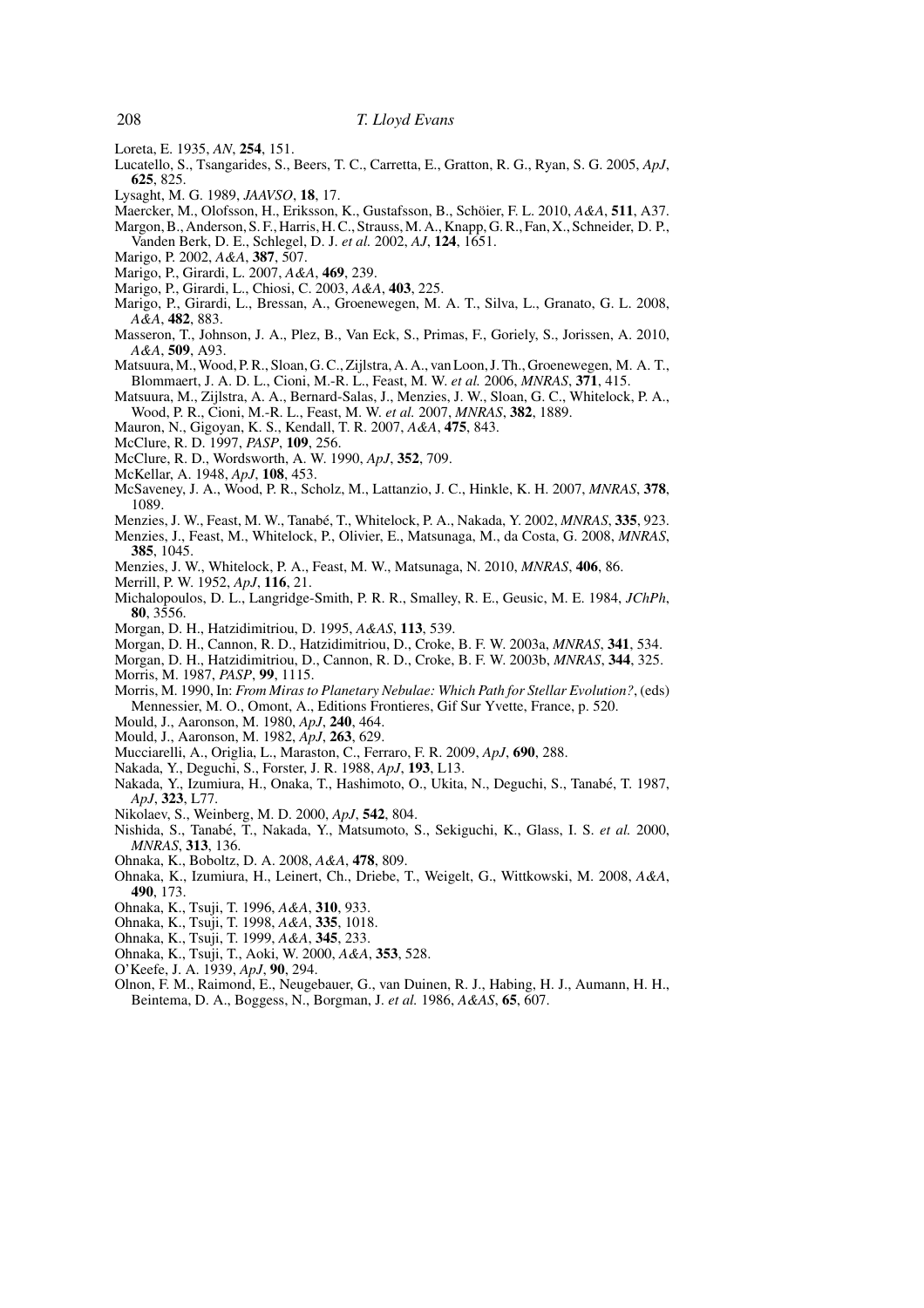- Olofsson, H., Bergman, P., Lucas, R., Eriksson, K., Gustafsson, B., Bieging, J. H. 2000, *A&A*, **353**, 583.
- Olofsson, H., Eriksson, K., Gustafsson, B. 1987, *A&A*, **183**, L13.
- Olofsson, H., Eriksson, K., Gustafsson, B. 1988, *A&A*, **196**, L1.
- Olofsson, H., Maercker, M., Eriksson, K., Gustafsson, B., Schoier, F. 2010, ¨ *A&A*, **515**, A27.
- Pandey, G., Lambert, D. L., Rao, N. K. 2008, *ApJ*, **674**, 1068.
- Payne-Gaposchkin, C. 1963, *ApJ*, **138**, 320.
- Plez, B., Cohen, J. G. 2005, *A&A*, **434**, 1117.
- Pojmanski, G. 2002, *AcA*, **52**, 397.
- Pollard, K. R., Cottrell, P. L., Lawson, W.A. 1994, *MNRAS*, **268**, 544.
- Pollard, K. R., Lloyd Evans, T. 2000, *AJ*, **120**, 3098.
- Preston, G. W., Sneden, C. 2001, *AJ*, **122**, 1545.
- Ramstedt, S., Schöier, F. L., Olofsson, H., Lundgren, A. A. 2006, A&A, 454, L103.
- Rao, N. K., Lambert, D. L. 2008, *MNRAS*, **384**, 477.
- Rebeirot, E., Azzopardi, M., Westerlund, B. E. 1993, *A&AS*, **97**, 603.
- Reid, M. J., Goldston, J. E. 2002, *ApJ*, **568**, 931.
- Renzini, A., Voli, M. 1981, *A&A*, **94**, 175.
- Reyniers, M., Abia, C., van Winckel, H., Lloyd Evans, T., Decin, L., Eriksson, K., Pollard, K. R. 2007, *A&A*, **461**, 641.
- Richer, H. B. 1981, *ApJ*, **243**, 744.
- Richer, H. B., Azzopardi, M., Westerlund, B. E. 1993, *A&AS*, **97**, 603.
- Richer, H. B., Crabtree, D. R., Pritchet, C. J. 1984, *ApJ*, **287**, 138.
- Richer, H. B., Frogel, J. A. 1980, *ApJ*, **242**, L9.
- Richer, H. B., Olander, N., Westerlund, B. E. 1979, *ApJ*, **230**, 724.
- Ridgway, S. T., Jacoby, G. H., Joyce, R. R., Wells, D. C. 1981, *AJ*, **85**, 1496.
- Sahai, R., Morris, M., Knapp, G. R., Young, K., Barnbaum, C. 2003, *Nature*, **426**, 261.
- Sahai, R., Sugerman, B. E. K., Hinkle, K. 2009, *ApJ*, **699**, 1015.
- Sahai, R., Wannier, P. G. 1988, *A&A*, **201**, L9.
- Sanduleak, N., Philip, A. G. D. 1977, *PW&SO*, **2**, 105.
- Sarre, P. J., Hurst, M. E., Lloyd Evans, T. 1996, *ApJ*, **471**, L107.
- Sarre, P. J., Hurst, M. E., Lloyd Evans, T. 2000, *MNRAS*, **319**, 103.
- Scalo, J. M. 1973a, *ApJ*, **186**, 967.
- Scalo, J. M. 1973b, *ApJ*, **184**, 801.
- Scalo, J. M. 1976, *ApJ*, **206**, 474.
- Schöier, F. L., Olofsson, H. 2000, A&A, 359, 586.
- Schoier, F. L., Lindqvist, M., Olofsson, H. 2005, ¨ *A&A*, **436**, 633.
- Schröder, K.-P., Winters, J. M., Arndt, T. U., Sedlmayr, E. 1998, A&A, 335, L9.
- Schröder, K.-P., Winters, J. M., Sedlmayr, E. 1999,  $\overrightarrow{A}$ &A, 349, 898.
- Shajn, G., Struve, O. 1947, *ApJ*, **106**, 86.
- Shane, C. D. 1928, *LicOB*, **13**, 123.
- Sloan, G. C., Kraemer, K. E., Matsuura, M., Wood, P. R., Price, S. D., Egan, M. P. 2006, *ApJ*, **645**, 1118.
- Sloan, G. C., Jura, M., Duley, W. W., Kraemer, K. E., Bernard-Salas, J., Forrest, W. J., Sargent, B., Li, A., Barry, D. J. *et al.* 2007, *ApJ*, **664**, 1144.
- Sloan, G. C., Kraemer, K. E., Wood, P. R., Zijlstra, A. A., Bernard-Salas, J., Devost, D., Houck, J. R. 2008, *ApJ*, **686**, 1056.
- Smirnova, O., Začs, L., Alksnis, O., Musaev, F. 2009, In: *Cool Stars, Stellar Systems and the Sun: 15th Cambridge Workshop* (eds) Stempels, E., American Institute of Physics, p. 880.
- Smith, V. V., Lambert, D. L. 1989, *ApJ*, **345**, L75.
- Smith, V. V., Lambert, D. L. 1990, *ApJ*, **361**, L69.
- Smith, V. V., Plez, B., Lambert, D. L., Lubowich, D. A. 1995, *ApJ*, **441**, 735.
- Smolders, K., Acke, B., Verhoelst, T., Blommaert, J. A. D. L., Decin, L., Hony, S., Sloan, G. C., Neyskens, P., van Eck, S. *et al.* 2010, *A&A*, **514**, L1.
- Soszyński, I., Udalski, A., Szymanski, M. K., Kubiak, M., Pietrzyński, G., Wyrzykowski, L., Szewczyk, O., Ulaczyk, K., Poleski, R. 2009, *Acta Astron.*, **59**, 239.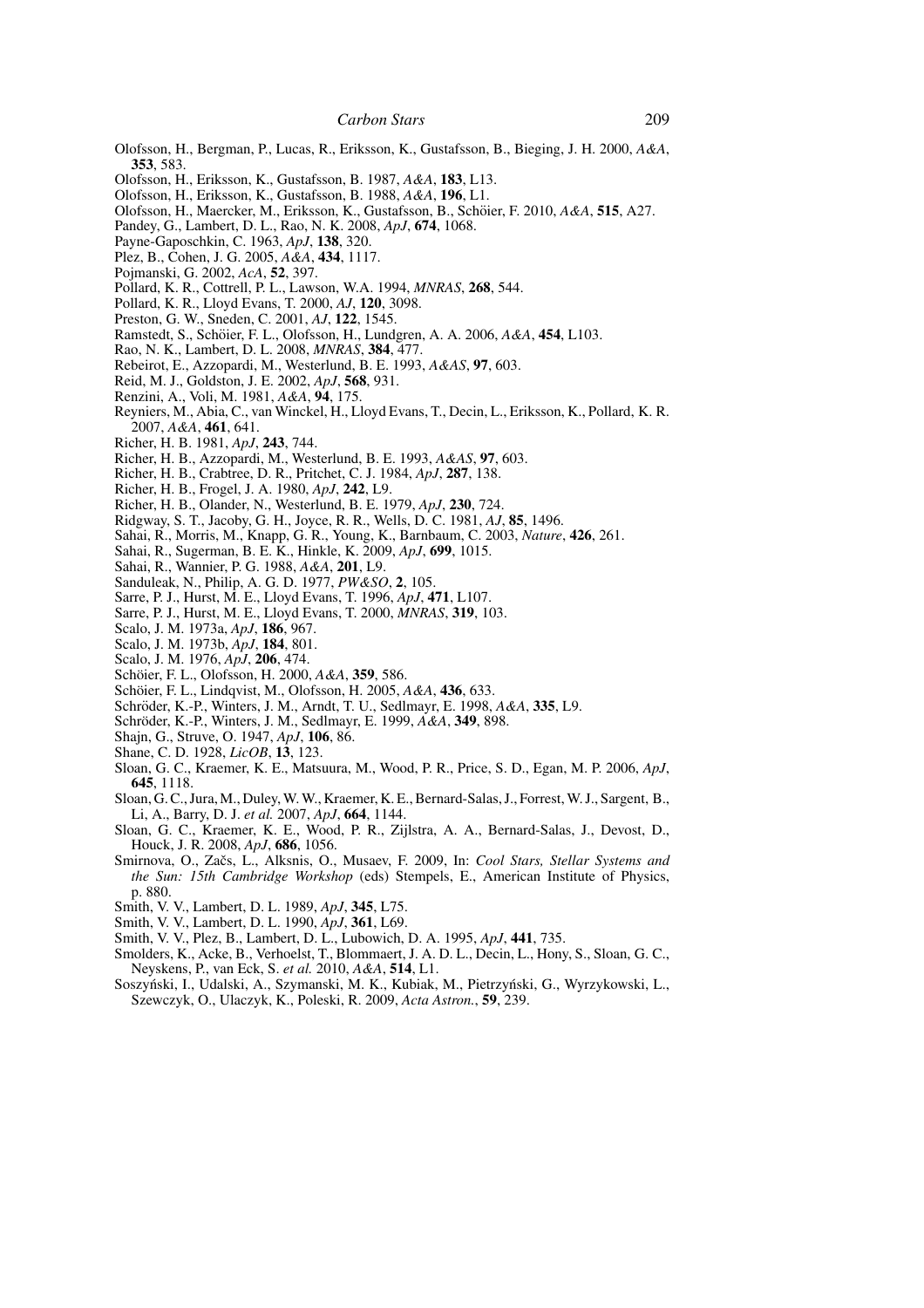- Srinivasan, S., Meixner, M., Leitherer, C., Vijh, U., Volk, K., Blum, R. D., Babler, B. L., Block, M., Bracker, S. *et al.* 2009, *AJ*, **137**, 4810.
- Steinfadt, J. D. R., Clayton, G. C., Lloyd Evans, T., Williams, T. 2005, *PASP*, **117**, 950.
- Stephenson, C. B. 1984, *PW&SO*, **3**, 1.
- Suntzeff, N. B., Phillips, M. M., Elias, J. H., Cowley, A. P., Hartwick, F. D. A., Bouchet, P. 1993, *PASP*, **105**, 350.
- Swings, P., McKellar, A., Rao, K. N. 1953, *MNRAS*, **113**, 571.
- Szczerba, R., Szymczak, M., Babkozskaia, N., Poutanen, J., Richards, A. M. S., Groenewegen, M. A. T. 2006, *A&A*, **452**, 561.
- Tanabe, T., Kucinskas, A., Nakada, Y., Onaka, T., Sauvage, M. 2004, ´ *ApJS*, **155**, 401.
- Tanabé, T., Nishida, S., Matsumoto, S., Onaka, T., Nakada, Y., Soyano, T., Ono, T., Sekiguchi, K., Glass, I. S. 1997, *Nature*, **385**, 509.
- Tanaka, M., Letip, A., Nishimaki, Y., Yamamura, T., Motohara, K., Miyata, T., Aoki, W. 2007, *PASJ*, **59**, 939.
- Tisserand, P., Marquette, J. B., Wood, P. R., Lesquoy, E., Beaulieu, J. P., Milsztajn, A., ´ Hamadache, C., Afonso, C., Albert, J. N. *et al.* 2008, *A&A*, **481**, 673.
- Tisserand, P., Wood, P. R., Marquette, J. B., Afonso, C., Albert, J. N., Andersen, J., Ansari, R., Aubourg, E., Bareyre, P. ´ *et al.* 2009, *A&A*, **501**, 985.
- Totten, E. J., Irwin, M. J. 1998, *MNRAS*, **294**, 1.
- Tsuji, T. 1981, *J. Astrophys. Astr.*, **2**, 95.
- Tsuji, T., Iye, M., Tomioka, K., Okada, T., Sato, H. 1991, *A&A*, **252**, L1.
- Tsuji, T., Unno, W., Kaifu, N., Izumiura, H., Ukita, N., Cho, S., Koyama, K. 1988, *ApJ*, **327**, L23.
- Ulla, A., Thejll, P., Kipper, T., Jørgensen, U. G. 1997, *A&A*, **319**, 244.
- Utsumi, K. 1985, In: *Cool Stars with Excesses of Heavy Elements*(eds) Jaschek, M., Jaschek, C., *ASSL*, **114**, 243.
- Utsumi, K. 1988, In: *Atmospheric Diagnostics of Stellar Evolution: Chemical Peculiarity, Mass Loss and Explosion* (ed.) Nomoto, K., *IAUS*, **108**, 44.
- Valcheva, A. T., Ivanov, V. D., Ovcharov, E. P., Nedialkov, P. L. 2007, *A&A*, **466**, 501.
- van Belle, G. T., Thompson, R. R. 1999, *Bull. Am. Astron. Soc.*, **31**, 1435.
- Van Eck, S., Goriely, S., Jorissen, A., Plez, B. 2001, *Nature*, **412**, 793.
- Van Eck, S., Goriely, S., Jorissen, A., Plez, B. 2003, *A&A*, **404**, 291.
- van Loon, J. Th., Marshall, J. R., Zijlstra, A. A. 2005, *A&A*, **442**, 597.
- Van Loon, J. Th., Cohen. M., Oliveira, J. M., Matsuura, M., McDonald, I., Sloan, G. C., Wood, P. R., Zijlstra, A. A. 2008, *A&A*, **487**, 1055.
- Vanture, A. D. 1992a, *AJ*, **103**, 2035.
- Vanture, A. D. 1992b, *AJ*, **104**, 1986.
- Vanture, A. D. 1992c, *AJ*, **104**, 1997.
- Venn, K. A., Lambert, D. L. 2008, *ApJ*, **677**, 572.
- Volk, K., Kwok, S., Langill, P. P. 1992, *ApJ*, **391**, 285.
- Wachter, A., Schröder, K.-P., Winters, J. M., Arndt, T. U., Sedlmayr, E. 2002, A&A, 384, 452.
- Walker, A. R. 1976, *MNRAS*, **174**, 609.
- Wallerstein, G., Gonzalez, G. 1996, *MNRAS*, **282**, 1236.
- Wallerstein, G., Knapp, G. R. 1998, *ARA&A*, **36**, 369.
- Wallerstein, G., Matt, S., Gonzalez, G. 2000, *MNRAS*, **311**, 414.
- Wareing, C. J., Zijlstra, A. A., Speck, A. K., O'Brien, T. J., Ueta, T., Elitzur, M., Gehrz, R. D., Herwig, F., Izumiura, H. *et al.* 2006, *MNRAS*, **372**, L63.
- Wdowiak, T. J. 1975, *ApJ*, **198**, L139.
- Westerlund, B. E., Olander, N, Richer, H. B., Crabtree, D. R. 1978, *A&AS*, **31**, 61.
- Westerlund, B. E., Edvardsson, B., Lundgren, K. 1987, *A&A*, **178**, 41.
- Westerlund, B. E., Azzopardi, M., Breysacher, J., Rebeirot, E. 1991a, *A&AS*, **91**, 425.
- Westerlund, B. E., Lequeux, J., Azzopardi, M., Rebeirot, E. 1991b, *A&A*, **244**, 367.
- Whitelock, P. A., Feast, M. W., Marang, F., Overbeek, M. D. 1997, *MNRAS*, **288**, 512.
- Whitelock, P. A., Feast, M. W., van Loon, J. Th., Zijlstra, A. A. 2003, *MNRAS*, **342**, 86.
- Whitelock, P. A., Feast, M. W., Marang, F., Groenewegen, M. A. T. 2006, *MNRAS*, **369**, 751.
- Whitelock, P. A., Menzies, J. W., Feast, M. W., Matsunaga, N., Tanabé, T., Ita, Y. 2009, *MNRAS*, **394**, 795.